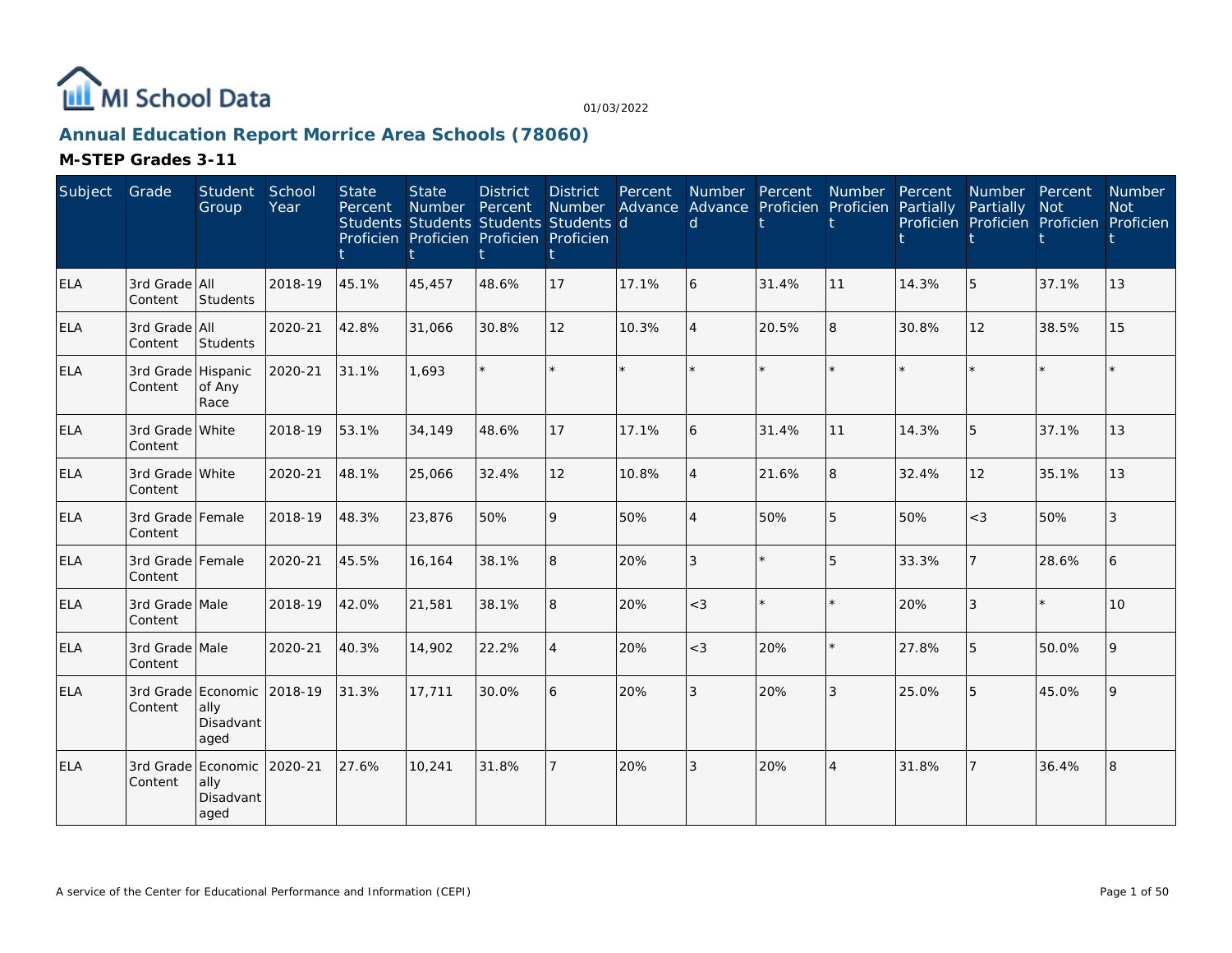

## **Annual Education Report Morrice Area Schools (78060)**

| Subject    | Grade                         | Student<br>Group                            | School<br>Year | <b>State</b><br>Percent | <b>State</b><br>Number<br>Students Students Students Students d<br>Proficien Proficien Proficien Proficien | <b>District</b><br>Percent | <b>District</b><br>Number | Percent | Advance Advance Proficien Proficien Partially<br>d | Number Percent | Number Percent |       | Number Percent<br>Partially<br>Proficien Proficien Proficien Proficien | <b>Not</b> | Number<br><b>Not</b> |
|------------|-------------------------------|---------------------------------------------|----------------|-------------------------|------------------------------------------------------------------------------------------------------------|----------------------------|---------------------------|---------|----------------------------------------------------|----------------|----------------|-------|------------------------------------------------------------------------|------------|----------------------|
| ELA        | 3rd Grade Students<br>Content | <b>With</b><br>Disabilitie<br>$\mathcal{S}$ | 2018-19        | 19.5%                   | 2,328                                                                                                      |                            | $\star$                   |         |                                                    |                |                |       |                                                                        |            |                      |
| <b>ELA</b> | 3rd Grade Students<br>Content | With<br>Disabilitie                         | 2020-21        | 17.5%                   | 1.578                                                                                                      |                            |                           |         |                                                    |                |                |       |                                                                        |            |                      |
| <b>ELA</b> | Content                       | 3rd Grade Homeless 2018-19                  |                | 23.4%                   | 489                                                                                                        |                            | $\star$                   | $\star$ | $\star$                                            |                | ÷.             |       |                                                                        | $\star$    |                      |
| <b>ELA</b> | Content                       | 3rd Grade Homeless 2020-21                  |                | 19.3%                   | 205                                                                                                        |                            | $\star$                   | ÷.      |                                                    |                | $\star$        |       |                                                                        | $\star$    |                      |
| <b>ELA</b> | 3rd Grade   Foster<br>Content | Care                                        | 2018-19        | 22.7%                   | 140                                                                                                        |                            | ÷.                        |         |                                                    |                | ÷.             |       |                                                                        | ÷          |                      |
| <b>ELA</b> | 3rd Grade   Foster<br>Content | Care                                        | 2020-21        | 20.8%                   | 72                                                                                                         |                            | $\star$                   | ÷.      |                                                    |                | $\star$        |       |                                                                        | $\star$    |                      |
| <b>ELA</b> | 4th Grade All<br>Content      | Students                                    | 2018-19        | 45.8%                   | 46,892                                                                                                     | 36.2%                      | 17                        | 14.9%   |                                                    | 21.3%          | 10             | 17.0% | 8                                                                      | 46.8%      | 22                   |
| <b>ELA</b> | 4th Grade All<br>Content      | Students                                    | 2020-21        | 44.2%                   | 32,274                                                                                                     | 47.1%                      | 16                        | 17.6%   | 6                                                  | 29.4%          | 10             | 26.5% | 9                                                                      | 26.5%      | $\mathsf{Q}$         |
| <b>ELA</b> | 4th Grade Hispanic<br>Content | of Any<br>Race                              | 2020-21        | 32.9%                   | 1,848                                                                                                      |                            | $\star$                   | ÷.      |                                                    |                | $\star$        | à.    |                                                                        | $\star$    |                      |
| <b>ELA</b> | 4th Grade Two or<br>Content   | More<br>Races                               | 2018-19        | 43.4%                   | 2,046                                                                                                      |                            | ÷.                        | $\star$ |                                                    |                | $\star$        |       |                                                                        | $\star$    |                      |
| <b>ELA</b> | 4th Grade White<br>Content    |                                             | 2018-19        | 53.4%                   | 35,331                                                                                                     | 37.0%                      | 17                        | 15.2%   |                                                    | 21.7%          | 10             | 17.4% | 8                                                                      | 45.7%      | 21                   |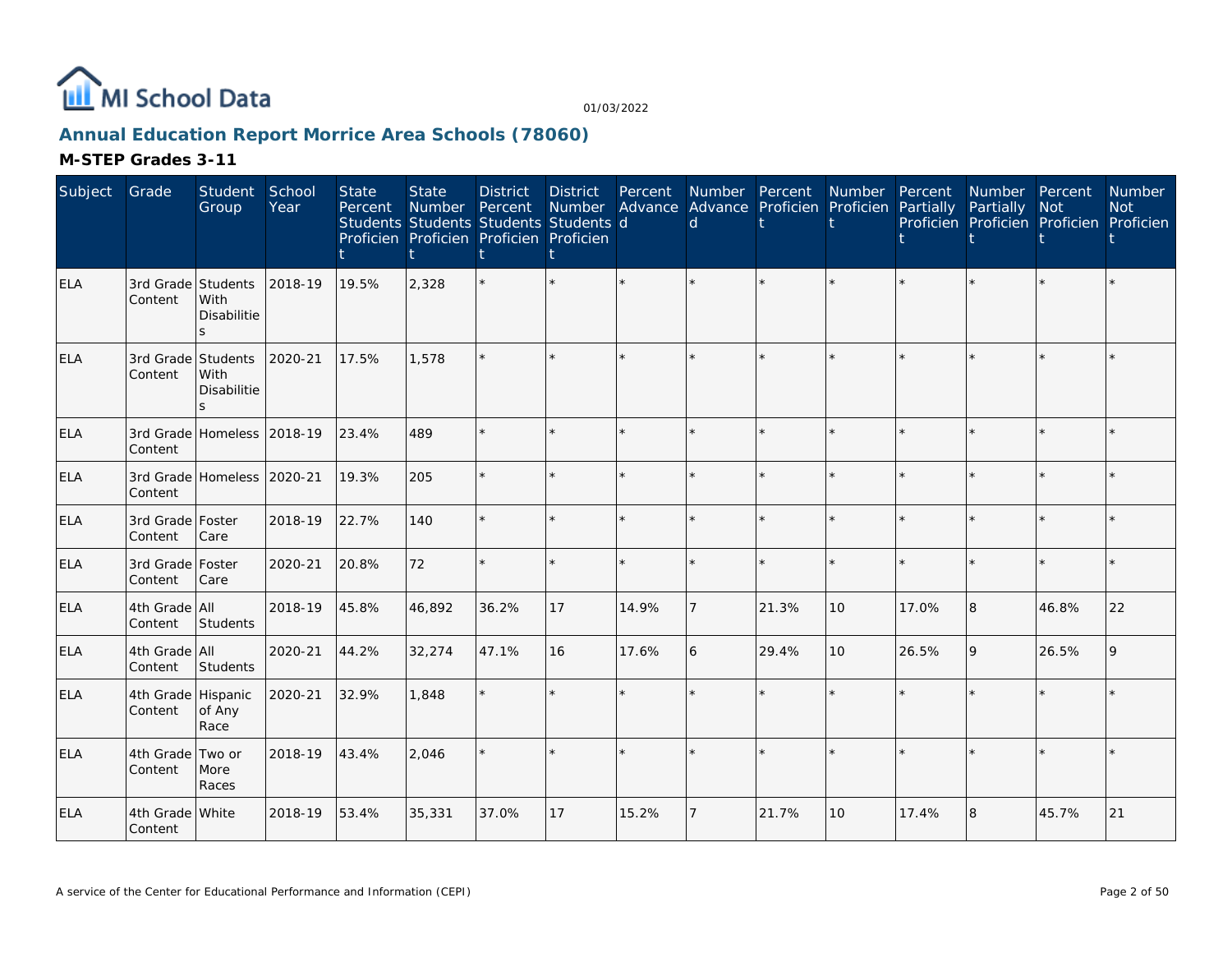

# **Annual Education Report Morrice Area Schools (78060)**

| Subject    | Grade                       | Student<br>Group                                | School<br>Year | <b>State</b><br>Percent | <b>State</b><br>Number | <b>District</b><br>Percent<br>Students Students Students Students d<br>Proficien Proficien Proficien Proficien | <b>District</b><br>Number<br>t, | Percent<br>Advance | Number Percent<br>$\mathsf{d}$ | Advance Proficien | Number<br>Proficien | Percent<br>Partially | Number Percent<br>Partially | Not<br>Proficien Proficien Proficien Proficien | Number<br><b>Not</b> |
|------------|-----------------------------|-------------------------------------------------|----------------|-------------------------|------------------------|----------------------------------------------------------------------------------------------------------------|---------------------------------|--------------------|--------------------------------|-------------------|---------------------|----------------------|-----------------------------|------------------------------------------------|----------------------|
| <b>ELA</b> | 4th Grade White<br>Content  |                                                 | 2020-21        | 49.4%                   | 25,863                 | 48.5%                                                                                                          | 16                              | 18.2%              | 6                              | 30.3%             | 10                  | 24.2%                | 8                           | 27.3%                                          | 9                    |
| <b>ELA</b> | 4th Grade Female<br>Content |                                                 | 2018-19        | 48.8%                   | 24,513                 | 25.9%                                                                                                          |                                 | 20%                | 3                              | 20%               | $\overline{4}$      | 20%                  | $\overline{4}$              | $\star$                                        | 16                   |
| <b>ELA</b> | 4th Grade Female<br>Content |                                                 | 2020-21        | 46.0%                   | 16,315                 | 47.1%                                                                                                          | 8                               | 20%                | $<$ 3                          | ÷.                | $\star$             |                      | 6                           | 20%                                            | 3                    |
| ELA        | 4th Grade Male<br>Content   |                                                 | 2018-19        | 42.9%                   | 22,379                 | 50.0%                                                                                                          | 10                              | 20%                | $\overline{4}$                 | ÷                 | 6                   | 20%                  | $\overline{4}$              | $\star$                                        | 6                    |
| ELA        | 4th Grade Male<br>Content   |                                                 | 2020-21        | 42.6%                   | 15,959                 | 47.1%                                                                                                          | 8                               | 23.5%              | $\overline{4}$                 | 23.5%             | $\overline{4}$      | 20%                  | 3                           | $\star$                                        | 6                    |
| <b>ELA</b> | 4th Grade<br>Content        | Economic<br>ally<br>Disadvant<br>aged           | 2018-19        | 31.6%                   | 17,865                 | 24.0%                                                                                                          | 6                               | 20%                | 3                              | 20%               | 3                   | 20%                  | 3                           | $\star$                                        | 16                   |
| <b>ELA</b> | 4th Grade<br>Content        | Economic<br>ally<br>Disadvant<br>aged           | 2020-21        | 28.9%                   | 10,613                 | 23.5%                                                                                                          | $\overline{4}$                  | 20%                | $<$ 3                          |                   | $\star$             | 35.3%                | 6                           | 41.2%                                          |                      |
| ELA        | 4th Grade<br>Content        | Students<br>With<br>Disabilitie<br>$\mathbf{S}$ | 2018-19        | 17.5%                   | 2,130                  | 50%                                                                                                            | $\overline{4}$                  | 50%                | $<$ 3                          | 50%               | $\star$             | 50%                  | $<$ 3                       | 50%                                            |                      |
| <b>ELA</b> | 4th Grade<br>Content        | Students<br>With<br>Disabilitie                 | 2020-21        | 15.7%                   | 1.431                  |                                                                                                                |                                 |                    |                                |                   |                     |                      |                             | $\star$                                        |                      |
| ELA        | Content                     | 4th Grade Homeless 2018-19                      |                | 21.8%                   | 436                    |                                                                                                                |                                 |                    |                                |                   | $\star$             |                      | ÷.                          | $\star$                                        |                      |
| <b>ELA</b> | Content                     | 4th Grade Homeless 2020-21                      |                | 18.9%                   | 197                    |                                                                                                                |                                 |                    |                                |                   |                     |                      |                             | $\star$                                        |                      |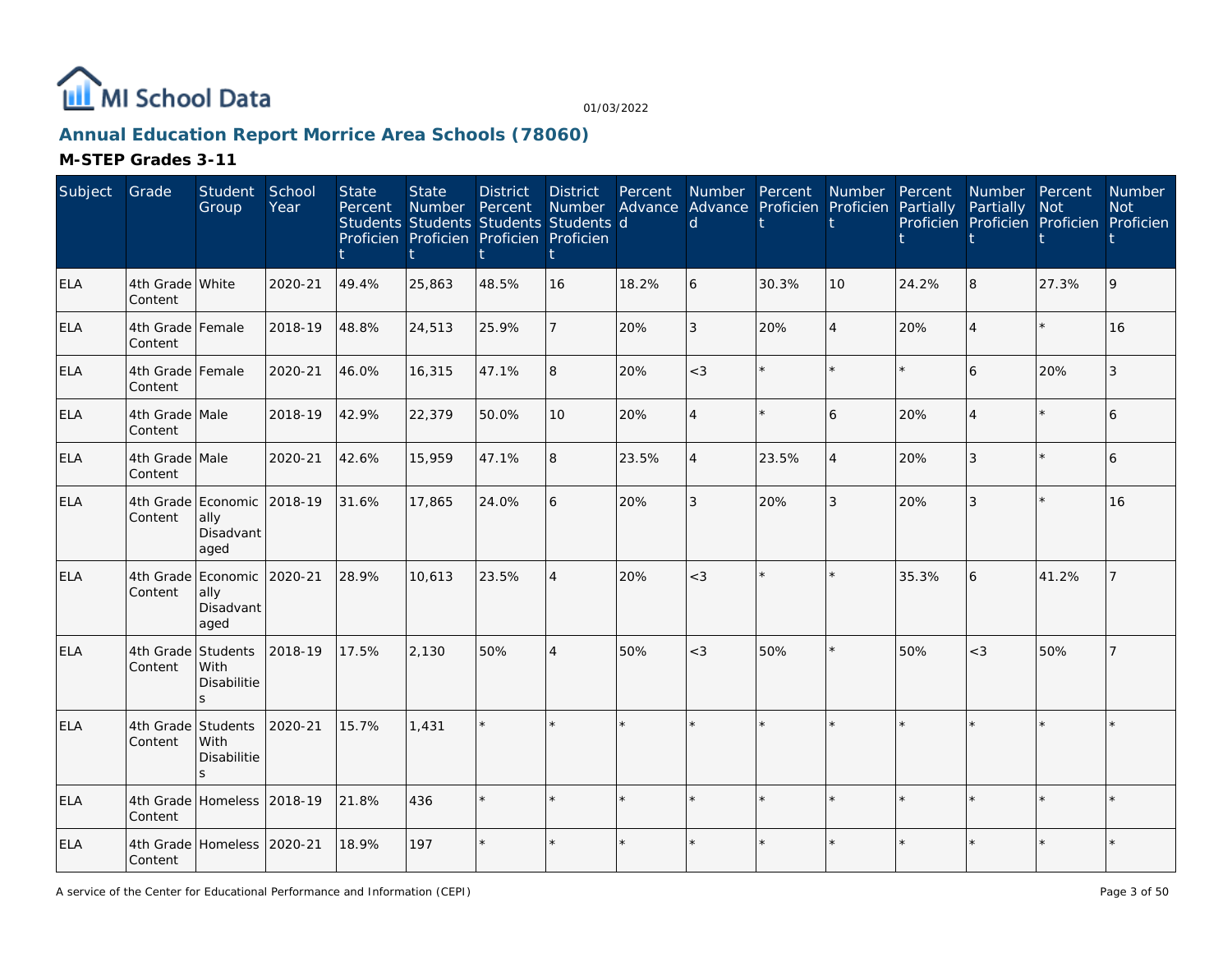

## **Annual Education Report Morrice Area Schools (78060)**

| Subject    | Grade                         | Student<br>Group              | School<br>Year | <b>State</b><br>Percent | <b>State</b><br><b>Number</b><br>Students Students Students Students d<br>Proficien Proficien Proficien Proficien | <b>District</b><br>Percent | <b>District</b><br><b>Number</b><br>t | Percent | d              | Number Percent<br>Advance Advance Proficien Proficien | Number         | Percent<br>Partially | Number Percent<br>Partially<br>Proficien Proficien Proficien Proficien | Not     | <b>Number</b><br><b>Not</b> |
|------------|-------------------------------|-------------------------------|----------------|-------------------------|-------------------------------------------------------------------------------------------------------------------|----------------------------|---------------------------------------|---------|----------------|-------------------------------------------------------|----------------|----------------------|------------------------------------------------------------------------|---------|-----------------------------|
| ELA        | 4th Grade Foster<br>Content   | Care                          | 2018-19        | 18.9%                   | 102                                                                                                               |                            |                                       | $\star$ |                |                                                       |                |                      | $\star$                                                                | $\star$ |                             |
| <b>ELA</b> | 5th Grade All<br>Content      | Students                      | 2018-19        | 46.2%                   | 48,528                                                                                                            | 60.7%                      | 17                                    | 20%     | 5              | ÷.                                                    | 12             |                      | 6                                                                      | 20%     | 5                           |
| <b>ELA</b> | 5th Grade All<br>Content      | Students                      | 2020-21        | 43.7%                   | 31,669                                                                                                            | 28.0%                      | $\overline{7}$                        | 20%     | 3              | 20%                                                   | $\overline{4}$ | 20%                  | 4                                                                      | $\star$ | 14                          |
| <b>ELA</b> | 5th Grade American<br>Content | Indian or<br>Alaska<br>Native | 2018-19        | 35.2%                   | 220                                                                                                               |                            |                                       |         |                |                                                       |                |                      | $\star$                                                                | ÷.      |                             |
| <b>ELA</b> | 5th Grade Hispanic<br>Content | of Any<br>Race                | 2018-19        | 35.7%                   | 3,119                                                                                                             |                            |                                       |         |                |                                                       |                |                      | $\star$                                                                | $\star$ |                             |
| ELA        | 5th Grade Two or<br>Content   | More<br>Races                 | 2018-19        | 43.5%                   | 2,088                                                                                                             |                            |                                       | ÷.      | ÷              | ÷.                                                    | ÷.             |                      | $\star$                                                                | $\star$ |                             |
| ELA        | 5th Grade White<br>Content    |                               | 2018-19        | 53.3%                   | 36,534                                                                                                            | 60.9%                      | 14                                    | 20%     | $\overline{A}$ |                                                       | 10             |                      | 5                                                                      | 20%     | $\overline{4}$              |
| <b>ELA</b> | 5th Grade White<br>Content    |                               | 2020-21        | 48.4%                   | 25,033                                                                                                            | 28.0%                      | $\overline{7}$                        | 20%     | 3              | 20%                                                   | $\overline{4}$ | 20%                  | 4                                                                      | $\star$ | 14                          |
| <b>ELA</b> | 5th Grade Female<br>Content   |                               | 2018-19        | 50.2%                   | 25,866                                                                                                            | 50%                        | $\mathsf{Q}$                          | 50%     | $<$ 3          | 50%                                                   | $\star$        | 50%                  | $<$ 3                                                                  | 50%     |                             |
| <b>ELA</b> | 5th Grade Female<br>Content   |                               | 2020-21        | 47.0%                   | 16,718                                                                                                            | 50%                        | 3                                     | 50%     | $<$ 3          | 50%                                                   | $<$ 3          | 50%                  | 3                                                                      | 50%     | 5                           |
| ELA        | 5th Grade Male<br>Content     |                               | 2018-19        | 42.3%                   | 22,662                                                                                                            | 50.0%                      | 8                                     | 20%     | 3              | $\star$                                               | 5              | 25.0%                | $\overline{4}$                                                         | 25.0%   |                             |
| <b>ELA</b> | 5th Grade Male<br>Content     |                               | 2020-21        | 40.6%                   | 14,951                                                                                                            | 50%                        | $\overline{4}$                        | 50%     | $<$ 3          | 50%                                                   | $\star$        | 50%                  | $<$ 3                                                                  | 50%     | 9                           |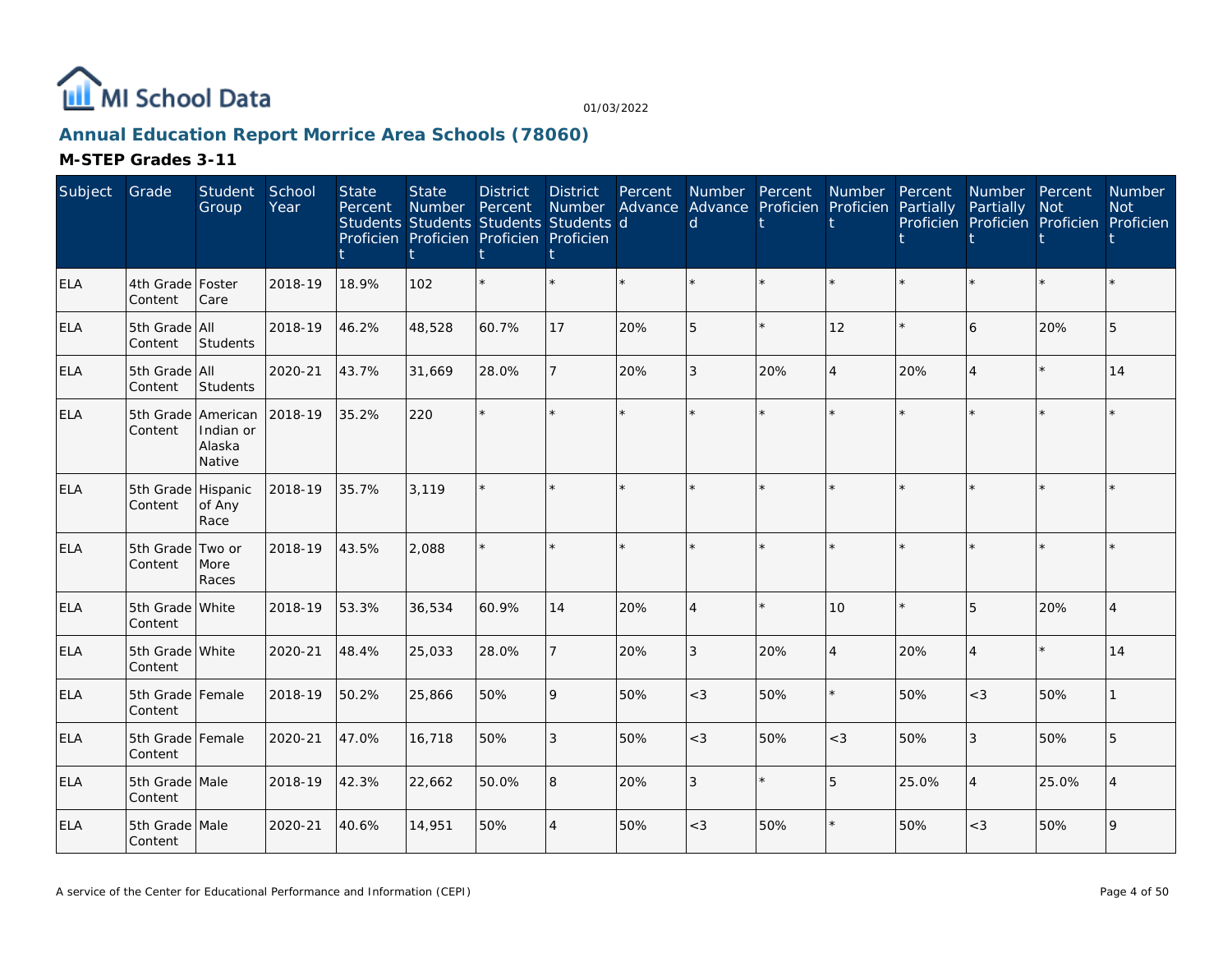

## **Annual Education Report Morrice Area Schools (78060)**

| Subject    | Grade                         | Student<br>Group                                        | School<br>Year | <b>State</b><br>Percent | <b>State</b><br>Number | <b>District</b><br>Percent<br>Students Students Students Students d<br>Proficien Proficien Proficien Proficien | <b>District</b><br>Number | Percent<br>Advance | Number Percent<br>Advance Proficien<br>$\mathsf{d}$ |         | Number<br>Proficien | Percent<br>Partially | Number Percent<br>Partially | Not<br>Proficien Proficien Proficien | Number<br><b>Not</b><br>Proficien |
|------------|-------------------------------|---------------------------------------------------------|----------------|-------------------------|------------------------|----------------------------------------------------------------------------------------------------------------|---------------------------|--------------------|-----------------------------------------------------|---------|---------------------|----------------------|-----------------------------|--------------------------------------|-----------------------------------|
| <b>ELA</b> | Content                       | 5th Grade Economic<br>ally<br>Disadvant<br>aged         | 2018-19        | 31.6%                   | 17,978                 | 60.0%                                                                                                          | 12                        | 20%                | $<$ 3                                               |         |                     |                      | 5                           | 20%                                  | 3                                 |
| <b>ELA</b> | Content                       | 5th Grade Economic 2020-21<br>ally<br>Disadvant<br>aged |                | 28.5%                   | 10.326                 | 20%                                                                                                            | 3                         | 20%                | $<$ 3                                               | 20%     | $<$ 3               | 20%                  | $<$ 3                       | $\star$                              | 11                                |
| <b>ELA</b> | 5th Grade<br>Content          | Students<br>With<br>Disabilitie                         | 2018-19        | 15.0%                   | 1,885                  |                                                                                                                |                           | $\star$            |                                                     |         | $\star$             |                      |                             | $\star$                              |                                   |
| ELA        | 5th Grade Students<br>Content | With<br><b>Disabilitie</b><br>$\mathcal{L}$             | 2020-21        | 13.0%                   | 1.138                  |                                                                                                                |                           |                    |                                                     | ÷.      | $\star$             |                      | $\star$                     | $\star$                              |                                   |
| <b>ELA</b> | Content                       | 5th Grade Homeless 2018-19                              |                | 24.1%                   | 480                    |                                                                                                                |                           |                    |                                                     | ×.      | $\star$             |                      | ÷.                          | $\star$                              |                                   |
| <b>ELA</b> | Content                       | 5th Grade Homeless 2020-21                              |                | 19.1%                   | 199                    |                                                                                                                |                           | $\star$            |                                                     |         | $\star$             |                      | ÷.                          | $\star$                              |                                   |
| <b>ELA</b> | 5th Grade Foster<br>Content   | Care                                                    | 2018-19        | 20.8%                   | 106                    |                                                                                                                |                           | $\star$            |                                                     | ×.      | $\star$             |                      | $\star$                     | $\star$                              |                                   |
| ELA        | 5th Grade Foster<br>Content   | Care                                                    | 2020-21        | 22.2%                   | 72                     |                                                                                                                |                           | $\star$            |                                                     |         | $\star$             |                      | ÷.                          | $\star$                              |                                   |
| <b>ELA</b> | 6th Grade All<br>Content      | Students                                                | 2018-19        | 41.7%                   | 45,474                 | 32.3%                                                                                                          | 10                        | 10%                | $<$ 3                                               | $\star$ | $\star$             | 29.0%                | 9                           | 38.7%                                | 12                                |
| <b>ELA</b> | 6th Grade All<br>Content      | Students                                                | 2020-21        | 38.6%                   | 27,217                 | 32.5%                                                                                                          | 13                        | 10%                | 3                                                   |         | 10                  | 20.0%                | 8                           | 47.5%                                | 19                                |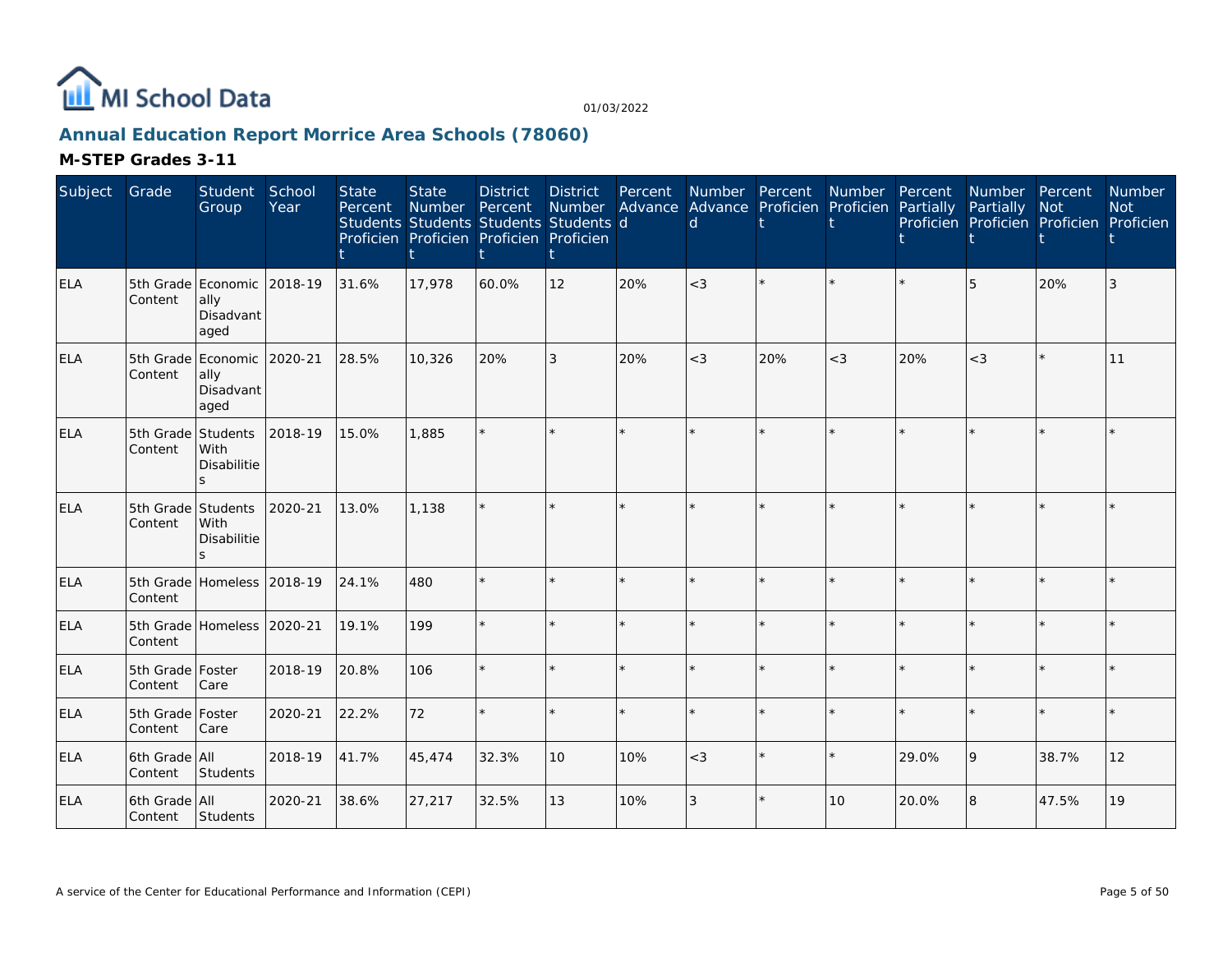

## **Annual Education Report Morrice Area Schools (78060)**

| Subject    | Grade                         | Student<br>Group                                | School<br>Year | <b>State</b><br>Percent | <b>State</b><br>Number<br>Students Students Students Students d<br>Proficien Proficien Proficien Proficien | <b>District</b><br>Percent | <b>District</b><br>Number | Percent | Number Percent<br>d |     | Number<br>Advance Advance Proficien Proficien Partially | Percent | Number Percent<br>Partially<br>Proficien Proficien Proficien Proficien | <b>Not</b> | Number<br><b>Not</b> |
|------------|-------------------------------|-------------------------------------------------|----------------|-------------------------|------------------------------------------------------------------------------------------------------------|----------------------------|---------------------------|---------|---------------------|-----|---------------------------------------------------------|---------|------------------------------------------------------------------------|------------|----------------------|
| <b>ELA</b> | 6th Grade Hispanic<br>Content | of Any<br>Race                                  | 2018-19        | 31.0%                   | 2,806                                                                                                      |                            |                           |         |                     |     |                                                         |         |                                                                        |            |                      |
| <b>ELA</b> | 6th Grade White<br>Content    |                                                 | 2018-19        | 48.3%                   | 34,676                                                                                                     | 30.0%                      | 9                         | 20%     | $<$ 3               |     | $\star$                                                 | 30.0%   | 9                                                                      | 40.0%      | 12                   |
| <b>ELA</b> | 6th Grade White<br>Content    |                                                 | 2020-21        | 42.6%                   | 21,749                                                                                                     | 32.5%                      | 13                        | 10%     | 3                   |     | 10                                                      | 20.0%   | 8                                                                      | 47.5%      | 19                   |
| ELA        | 6th Grade Female<br>Content   |                                                 | 2018-19        | 45.8%                   | 24,449                                                                                                     | 35.3%                      | 6                         | 20%     | $<$ 3               |     | $\star$                                                 | 29.4%   | 5                                                                      | 35.3%      |                      |
| <b>ELA</b> | 6th Grade Female<br>Content   |                                                 | 2020-21        | 41.6%                   | 14,398                                                                                                     | 33.3%                      | 6                         | 20%     | $<$ 3               |     | $\star$                                                 | 20%     | 3                                                                      | $\star$    | $\mathsf Q$          |
| ELA        | 6th Grade Male<br>Content     |                                                 | 2018-19        | 37.8%                   | 21,025                                                                                                     | 50%                        | $\overline{4}$            | 50%     | $<$ 3               | 50% | $\star$                                                 | 50%     | $\overline{4}$                                                         | 50%        | 6                    |
| <b>ELA</b> | 6th Grade Male<br>Content     |                                                 | 2020-21        | 35.6%                   | 12,819                                                                                                     | 31.8%                      | $\overline{7}$            | 20%     | $<$ 3               |     | $\star$                                                 | 22.7%   | 5                                                                      | 45.5%      | 10                   |
| <b>ELA</b> | Content                       | 6th Grade Economic<br>ally<br>Disadvant<br>aged | 2018-19        | 27.6%                   | 15,959                                                                                                     | 41.2%                      | $\overline{7}$            | 20%     | $<$ 3               |     | $\star$                                                 | 23.5%   | 4                                                                      | 35.3%      |                      |
| ELA        | 6th Grade<br>Content          | Economic<br>ally<br>Disadvant<br>aged           | 2020-21        | 24.0%                   | 8,196                                                                                                      | 38.1%                      | l 8                       | 20%     | 3                   |     | 5                                                       | 20%     | $<$ 3                                                                  | $\star$    | 12                   |
| <b>ELA</b> | 6th Grade Students<br>Content | With<br><b>Disabilitie</b><br>S.                | 2018-19        | 11.2%                   | 1.386                                                                                                      |                            | $\star$                   |         |                     |     | $\star$                                                 |         |                                                                        | $\star$    |                      |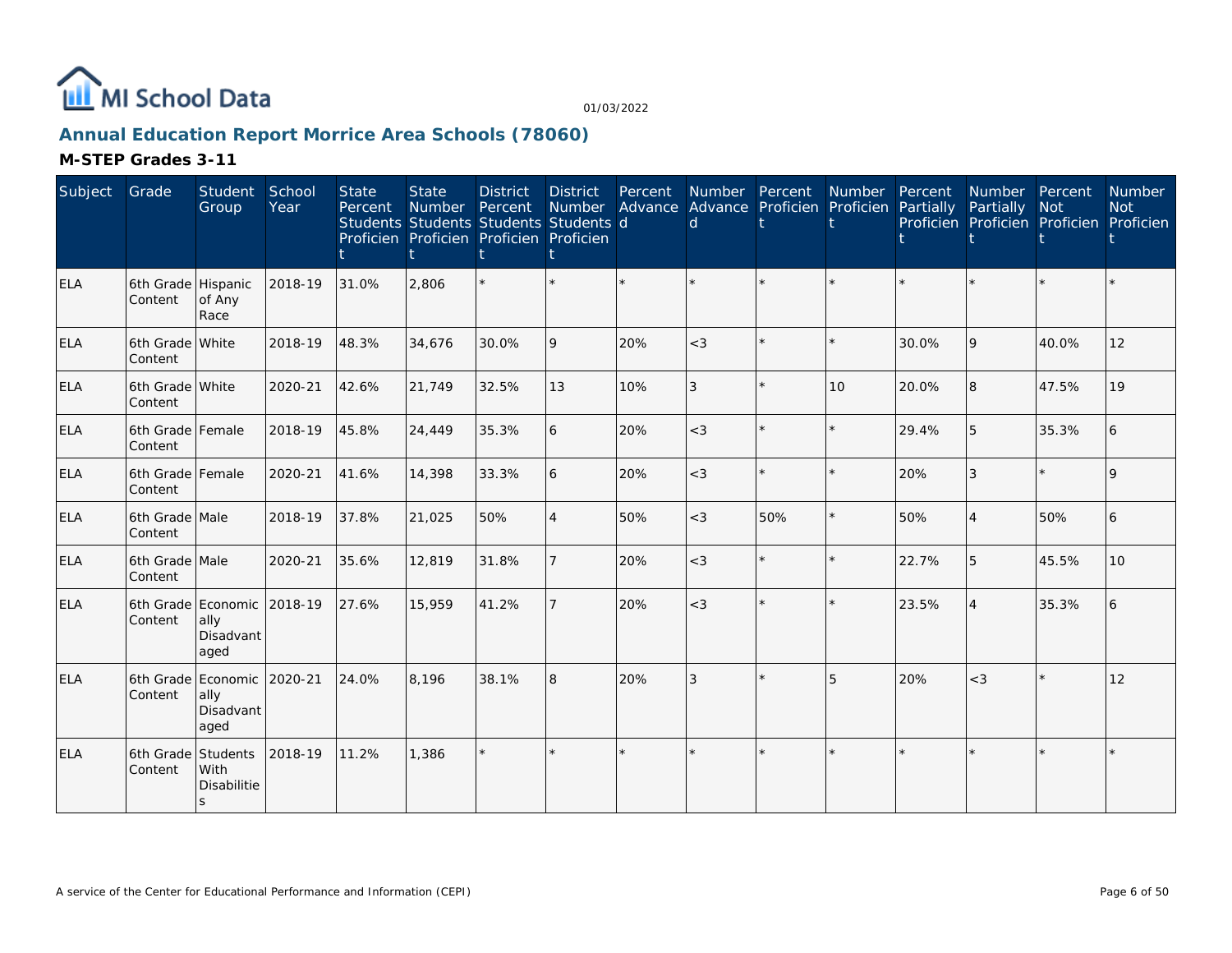

## **Annual Education Report Morrice Area Schools (78060)**

| Subject    | Grade                         | Student<br>Group              | School<br>Year | <b>State</b><br>Percent | <b>State</b><br>Number<br>Students Students Students Students d<br>Proficien Proficien Proficien Proficien | <b>District</b><br>Percent | <b>District</b><br>Number | Percent | Number Percent<br>Advance Advance Proficien Proficien Partially<br>d |     | Number Percent |       | Number Percent<br>Partially<br>Proficien Proficien Proficien Proficien | <b>Not</b> | Number<br><b>Not</b> |
|------------|-------------------------------|-------------------------------|----------------|-------------------------|------------------------------------------------------------------------------------------------------------|----------------------------|---------------------------|---------|----------------------------------------------------------------------|-----|----------------|-------|------------------------------------------------------------------------|------------|----------------------|
| ELA        | 6th Grade Students<br>Content | With<br>Disabilitie           | 2020-21        | 9.7%                    | 779                                                                                                        | 50%                        | 3                         | 50%     | $<$ 3                                                                | 50% | $\star$        | 50%   | $<$ 3                                                                  | 50%        | 10                   |
| <b>ELA</b> | Content                       | 6th Grade Homeless            | 2018-19        | 20.8%                   | 415                                                                                                        |                            |                           |         |                                                                      |     | $\star$        |       |                                                                        | $\star$    |                      |
| <b>ELA</b> | 6th Grade Foster<br>Content   | Care                          | 2018-19        | 21.5%                   | 100                                                                                                        |                            |                           | ÷.      |                                                                      |     | $\star$        |       |                                                                        | ÷          |                      |
| <b>ELA</b> | 6th Grade   Foster<br>Content | Care                          | 2020-21        | 16.2%                   | 43                                                                                                         |                            |                           | ÷.      |                                                                      |     | $\star$        |       |                                                                        | $\star$    |                      |
| <b>ELA</b> | 7th Grade All<br>Content      | Students                      | 2018-19        | 42.7%                   | 46,586                                                                                                     | 34.4%                      | 11                        | 10%     | $<$ 3                                                                |     | $\star$        | 15.6% | 5                                                                      | 50.0%      | 16                   |
| <b>ELA</b> | 7th Grade All<br>Content      | Students                      | 2020-21        | 40.7%                   | 28,759                                                                                                     | 50%                        | 6                         | 50%     | $<$ 3                                                                | 50% | $\star$        | 50%   | $\overline{4}$                                                         | 50%        | Δ                    |
| <b>ELA</b> | 7th Grade American<br>Content | Indian or<br>Alaska<br>Native | 2018-19        | 35.8%                   | 246                                                                                                        |                            | ÷.                        | ÷.      | ų.                                                                   |     | ÷.             |       |                                                                        | $\star$    |                      |
| <b>ELA</b> | 7th Grade<br>Content          | Hispanic<br>of Any<br>Race    | 2020-21        | 28.8%                   | 1,560                                                                                                      |                            |                           |         |                                                                      |     |                |       |                                                                        |            |                      |
| ELA        | 7th Grade<br>Content          | Two or<br>More<br>Races       | 2018-19        | 39.7%                   | 1.815                                                                                                      |                            | ÷.                        | $\star$ |                                                                      |     | $\star$        |       |                                                                        | $\star$    |                      |
| <b>ELA</b> | 7th Grade White<br>Content    |                               | 2018-19        | 49.0%                   | 35,426                                                                                                     | 33.3%                      | 10                        | 20%     | $<$ 3                                                                |     | $\star$        | 20%   | 5                                                                      | $\star$    | 15                   |
| <b>ELA</b> | 7th Grade White<br>Content    |                               | 2020-21        | 44.5%                   | 22,979                                                                                                     | 50%                        | 6                         | 50%     | $<$ 3                                                                | 50% | $\star$        | 50%   | 4                                                                      | 50%        | 3                    |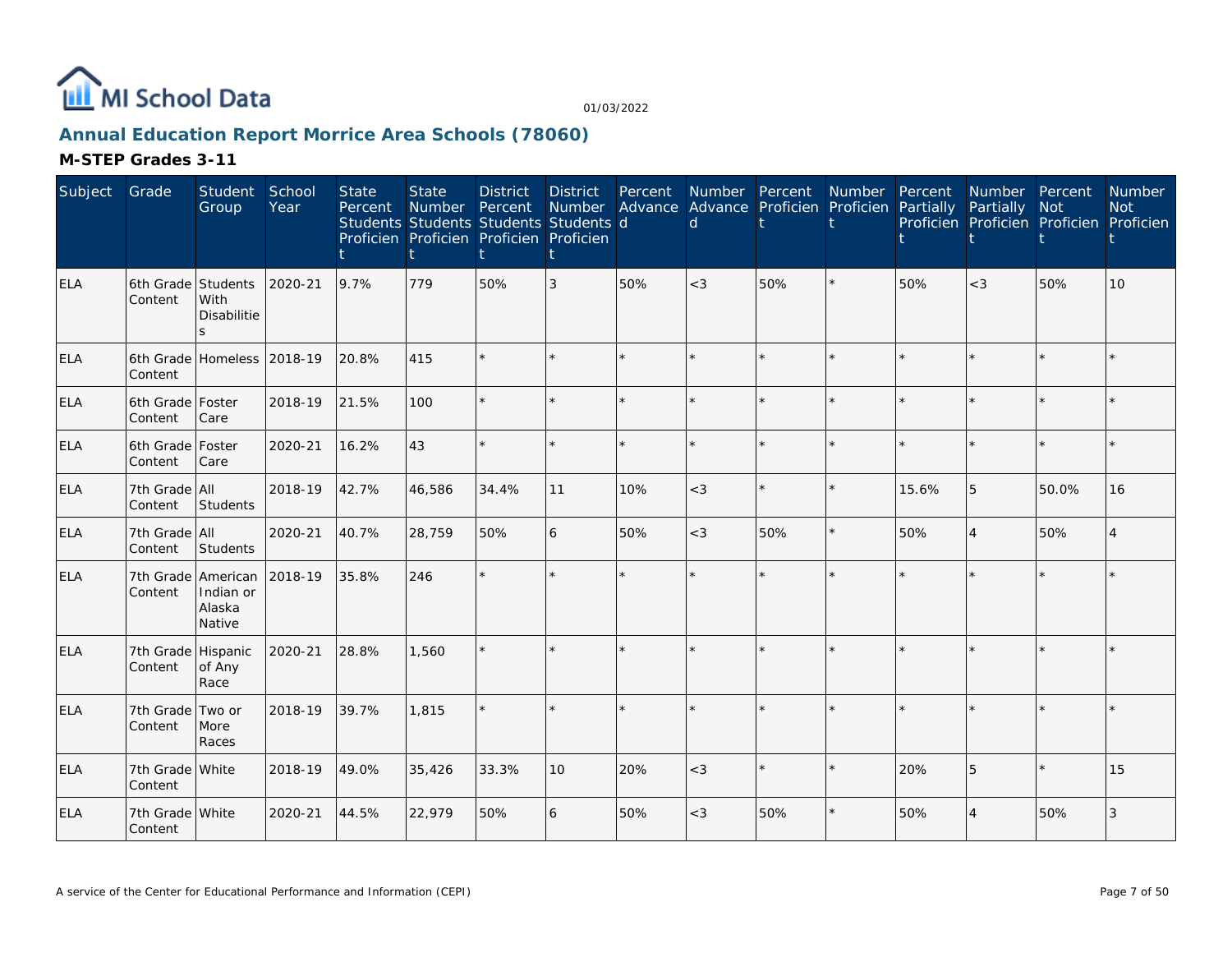

## **Annual Education Report Morrice Area Schools (78060)**

#### **M-STEP Grades 3-11**

| Subject         | Grade                             | Student<br>Group                                            | School<br>Year | <b>State</b><br>Percent | <b>State</b><br>Number | <b>District</b><br>Percent<br>Students Students Students Students d<br>Proficien Proficien Proficien Proficien | <b>District</b><br>Number | Percent | <sub>d</sub> | Number Percent<br>Advance Advance Proficien Proficien | Number         | Percent<br>Partially | Number Percent<br>Partially | Not<br>Proficien Proficien Proficien Proficien | Number<br><b>Not</b> |
|-----------------|-----------------------------------|-------------------------------------------------------------|----------------|-------------------------|------------------------|----------------------------------------------------------------------------------------------------------------|---------------------------|---------|--------------|-------------------------------------------------------|----------------|----------------------|-----------------------------|------------------------------------------------|----------------------|
| <b>ELA</b>      | 7th Grade Female<br>Content       |                                                             | 2018-19        | 47.9%                   | 25,754                 | 50%                                                                                                            |                           | 50%     | $<$ 3        | 50%                                                   |                | 50%                  | $<$ 3                       | 50%                                            | 5                    |
| <b>ELA</b>      | 7th Grade Female<br>Content       |                                                             | 2020-21        | 44.6%                   | 15,364                 |                                                                                                                |                           |         |              |                                                       | $\star$        |                      | ÷                           | $\star$                                        |                      |
| <b>ELA</b>      | 7th Grade Male<br>Content         |                                                             | 2018-19        | 37.7%                   | 20,832                 | 22.2%                                                                                                          | $\overline{4}$            | 20%     | $<$ 3        | $\star$                                               | $\star$        | 20%                  | 3                           | $\star$                                        | 11                   |
| ELA             | 7th Grade Male<br>Content         |                                                             | 2020-21        | 36.9%                   | 13,395                 |                                                                                                                |                           |         |              |                                                       | $\star$        |                      | $\star$                     | $\star$                                        |                      |
| <b>ELA</b>      | Content                           | 7th Grade Economic<br>ally<br>Disadvant<br>aged             | 2018-19        | 28.1%                   | 15,728                 | 23.5%                                                                                                          | $\overline{4}$            | 20%     | $<$ 3        |                                                       | $\star$        | 23.5%                | $\overline{4}$              | 52.9%                                          | $\mathsf{Q}$         |
| <b>ELA</b>      | 7th Grade<br>Content              | Economic<br>ally<br>Disadvant<br>aged                       | 2020-21        | 25.8%                   | 8,513                  |                                                                                                                |                           |         |              |                                                       |                |                      |                             | $\star$                                        |                      |
| <b>ELA</b>      | 7th Grade<br>Content              | Students<br>With<br><b>Disabilitie</b><br>S                 | 2018-19        | 10.9%                   | 1,304                  |                                                                                                                |                           |         |              |                                                       |                |                      |                             | $\star$                                        |                      |
| <b>ELA</b>      | 7th Grade<br>Content              | Students<br>With<br>Disabilitie<br>$\overline{\phantom{0}}$ | 2020-21        | 9.3%                    | 729                    |                                                                                                                |                           |         |              |                                                       |                |                      |                             | $\star$                                        |                      |
| ELA             | 7th Grade<br>Content              | Homeless 2018-19                                            |                | 20.3%                   | 368                    |                                                                                                                |                           |         |              |                                                       | $\star$        |                      | ÷.                          | $\star$                                        |                      |
| Mathemat<br>ics | 3rd Grade All<br>Content          | Students                                                    | 2018-19        | 46.7%                   | 47,210                 | 25.7%                                                                                                          | 9                         | 10%     | 3            |                                                       | 6              | 40.0%                | 14                          | 34.3%                                          | 12                   |
| lics            | Mathemat 3rd Grade All<br>Content | Students                                                    | 2020-21        | 42.3%                   | 30,590                 | 25.6%                                                                                                          | 10                        | 15.4%   | 6            | 10.3%                                                 | $\overline{4}$ | 51.3%                | 20                          | 23.1%                                          | 9                    |

A service of the Center for Educational Performance and Information (CEPI)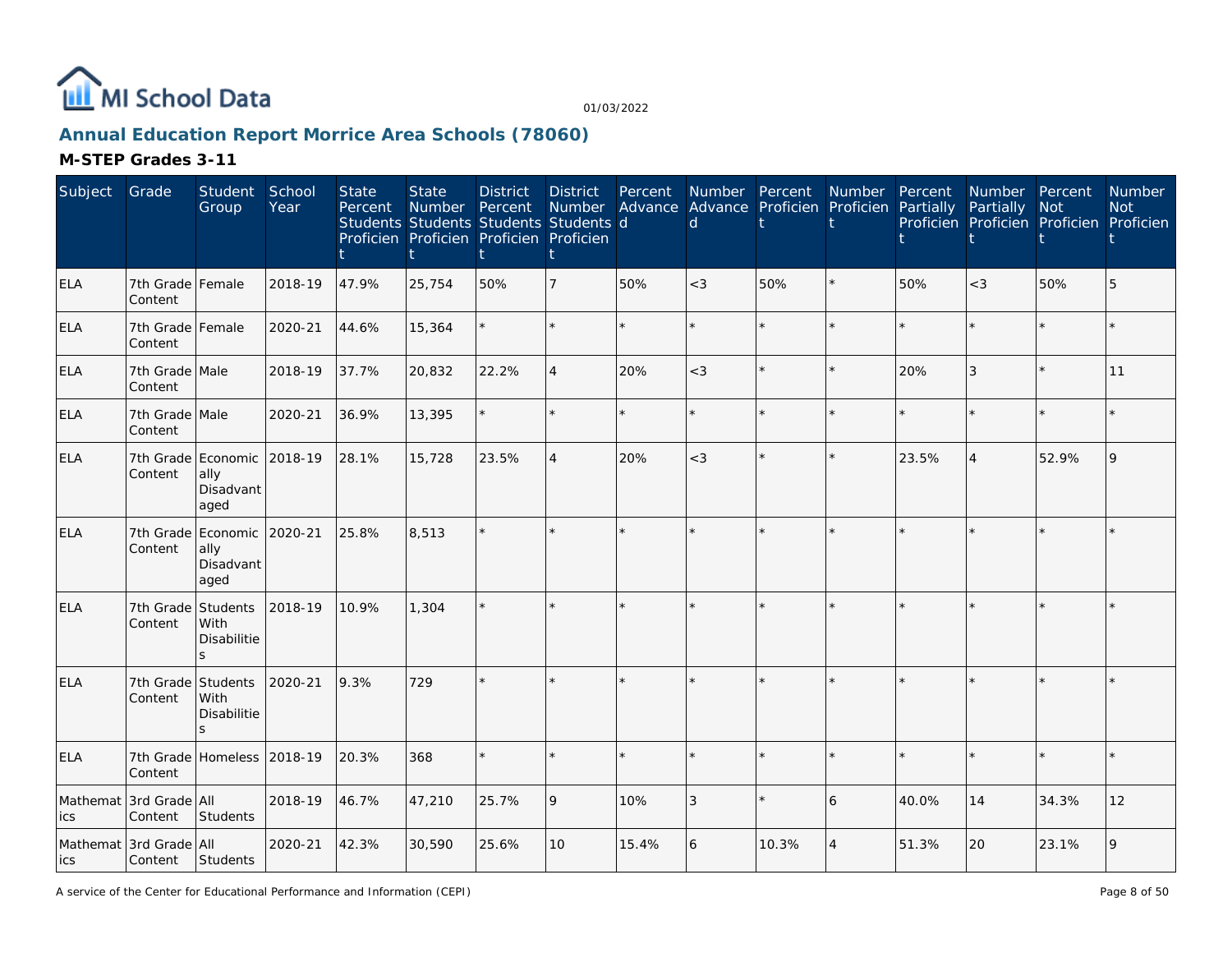

## **Annual Education Report Morrice Area Schools (78060)**

| Subject | Grade                                  | Student<br>Group          | School<br>Year | <b>State</b><br>Percent | <b>State</b><br>Number Percent<br>Proficien Proficien Proficien Proficien | <b>District</b> | District<br>Number<br>Students Students Students Students d<br>ŧ | Percent | Number Percent<br>d |       | Number<br>Advance Advance Proficien Proficien Partially | Percent | Number Percent<br>Partially<br>Proficien Proficien Proficien Proficien | <b>Not</b> | <b>Number</b><br><b>Not</b> |
|---------|----------------------------------------|---------------------------|----------------|-------------------------|---------------------------------------------------------------------------|-----------------|------------------------------------------------------------------|---------|---------------------|-------|---------------------------------------------------------|---------|------------------------------------------------------------------------|------------|-----------------------------|
| lics.   | Mathemat 3rd Grade Hispanic<br>Content | of Any<br>Race            | 2020-21        | 28.3%                   | 1,539                                                                     |                 |                                                                  |         |                     |       |                                                         |         |                                                                        |            |                             |
| ics     | Mathemat 3rd Grade White<br>Content    |                           | 2018-19        | 54.8%                   | 35,297                                                                    | 25.7%           | $\overline{Q}$                                                   | 10%     | 3                   |       | 6                                                       | 40.0%   | 14                                                                     | 34.3%      | 12                          |
| lics    | Mathemat 3rd Grade White<br>Content    |                           | 2020-21        | 47.9%                   | 24,910                                                                    | 27.0%           | 10                                                               | 16.2%   | 6                   | 10.8% | $\overline{4}$                                          | 51.4%   | 19                                                                     | 21.6%      |                             |
| lics    | Mathemat 3rd Grade Female<br>Content   |                           | 2018-19        | 44.3%                   | 21,930                                                                    | 50%             | $<$ 3                                                            | 50%     | $<$ 3               | 50%   | $<$ 3                                                   |         | $\mathsf Q$                                                            | $\star$    |                             |
| lics    | Mathemat 3rd Grade Female<br>Content   |                           | 2020-21        | 38.9%                   | 13,785                                                                    | 20%             | $\overline{4}$                                                   | 20%     |                     | 20%   | $<$ 3                                                   |         | 14                                                                     | 20%        | 3                           |
| lics    | Mathemat 3rd Grade Male<br>Content     |                           | 2018-19        | 49.1%                   | 25,280                                                                    | 33.3%           |                                                                  | 20%     | 3                   | 20%   | $\overline{4}$                                          | 23.8%   | 5                                                                      | 42.9%      |                             |
| lics    | Mathemat 3rd Grade Male<br>Content     |                           | 2020-21        | 45.6%                   | 16,805                                                                    | 33.3%           | 16                                                               | 20%     | 3                   | 20%   | $\mathfrak{Z}$                                          | 33.3%   | 6                                                                      | 33.3%      |                             |
| lics    | Mathemat 3rd Grade Economic<br>Content | ally<br>Disadvant<br>aged | 2018-19        | 32.6%                   | 18,495                                                                    | 20%             | 3                                                                | 20%     | $<$ 3               | 20%   | $<$ 3                                                   |         | $\overline{8}$                                                         |            | $\Omega$                    |
| lics    | Mathemat 3rd Grade Economic<br>Content | ally<br>Disadvant<br>aged | 2020-21        | 25.8%                   | 9.511                                                                     | 27.3%           | <sup>6</sup>                                                     | 20%     |                     | 20%   | $<$ 3                                                   | 50.0%   | 11                                                                     | 22.7%      |                             |
| lics    | Mathemat 3rd Grade Students<br>Content | With<br>Disabilitie<br>S  | 2018-19        | 20.9%                   | 2,504                                                                     |                 |                                                                  | $\star$ |                     |       | $\star$                                                 |         |                                                                        |            |                             |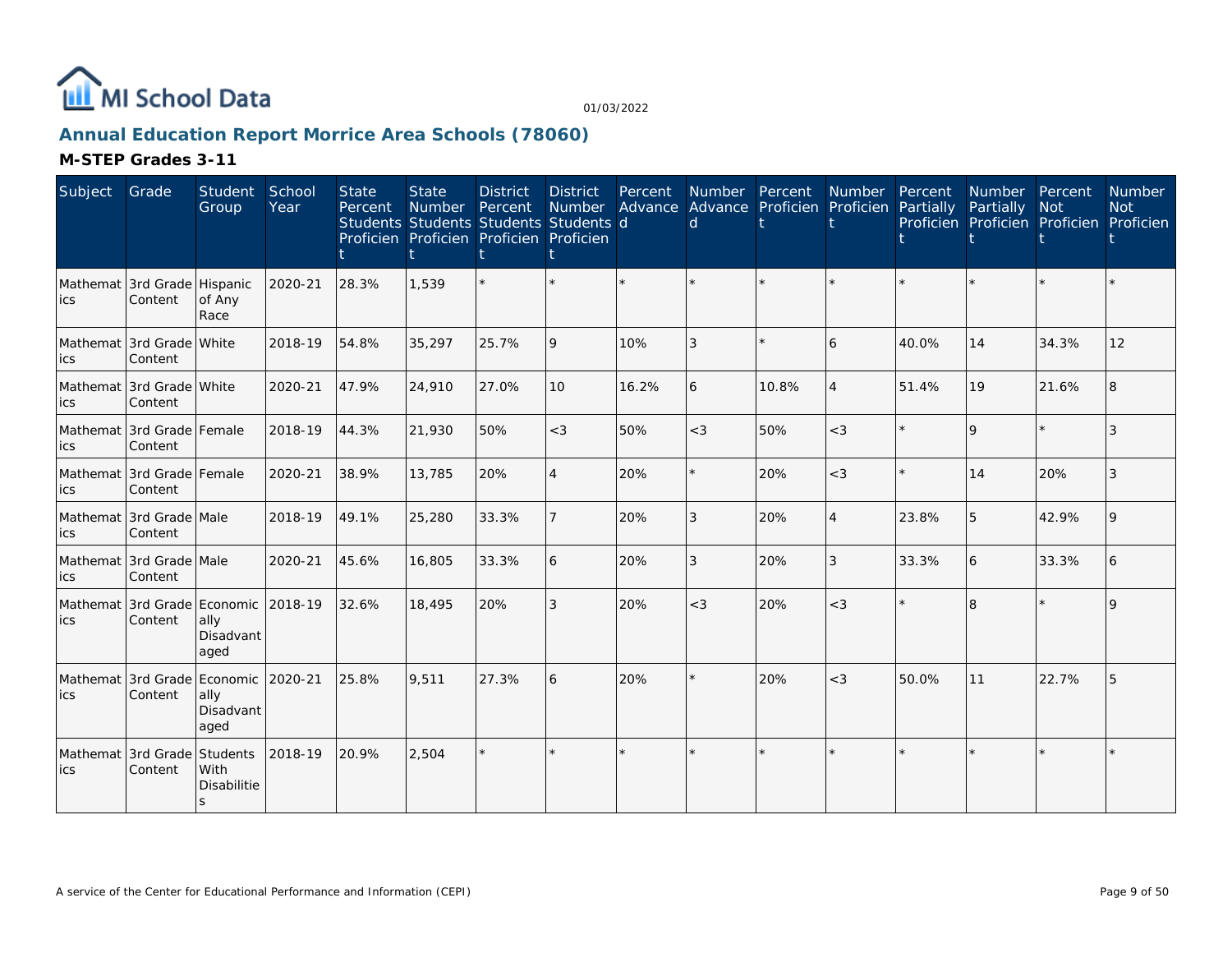

## **Annual Education Report Morrice Area Schools (78060)**

| Subject         | Grade                                           | Student<br>Group           | School<br>Year | <b>State</b><br>Percent | <b>State</b><br><b>Number</b><br>Students Students Students Students d<br>Proficien Proficien Proficien Proficien<br>t. | <b>District</b><br>Percent | <b>District</b><br>Number<br>ŧ | Percent<br>Advance | d       | Number Percent<br>Advance Proficien Proficien | Number  | Percent<br>Partially | Number Percent<br>Partially<br>Proficien Proficien Proficien Proficien | <b>Not</b> | <b>Number</b><br><b>Not</b> |
|-----------------|-------------------------------------------------|----------------------------|----------------|-------------------------|-------------------------------------------------------------------------------------------------------------------------|----------------------------|--------------------------------|--------------------|---------|-----------------------------------------------|---------|----------------------|------------------------------------------------------------------------|------------|-----------------------------|
| Mathemat<br>ics | 3rd Grade Students<br>Content                   | With<br>Disabilitie        | 2020-21        | 19.1%                   | 1,711                                                                                                                   |                            | $\star$                        |                    |         |                                               |         |                      |                                                                        |            |                             |
| ics             | Mathemat 3rd Grade Homeless 2018-19<br>Content  |                            |                | 22.4%                   | 469                                                                                                                     |                            | $\star$                        | $\star$            |         | $\star$                                       | $\star$ |                      |                                                                        | $\star$    |                             |
| ics             | Mathemat 3rd Grade Homeless 12020-21<br>Content |                            |                | 15.4%                   | 163                                                                                                                     |                            | $\star$                        | ÷.                 |         | ÷.                                            | $\star$ |                      |                                                                        | $\star$    |                             |
| ics             | Mathemat 3rd Grade Foster<br>Content            | Care                       | 2018-19        | 24.5%                   | 152                                                                                                                     |                            | ÷.                             |                    |         | $\star$                                       | $\star$ |                      |                                                                        | ÷.         |                             |
| ics             | Mathemat 3rd Grade<br>Content                   | Foster<br>Care             | 2020-21        | 18.0%                   | 62                                                                                                                      | $\star$                    | $\star$                        | $\star$            | $\star$ | $\star$                                       | $\star$ | ÷                    |                                                                        | $\star$    |                             |
| ics             | Mathemat 4th Grade All<br>Content               | Students                   | 2018-19        | 41.8%                   | 42,898                                                                                                                  | 21.3%                      | 10                             | 10%                | $<$ 3   | $\star$                                       | $\star$ | 40.4%                | 19                                                                     | 38.3%      | 18                          |
| ics             | Mathemat 4th Grade All<br>Content               | Students                   | 2020-21        | 36.5%                   | 26,524                                                                                                                  | 32.4%                      | 11                             | 10%                | 3       | $\star$                                       | 8       | 35.3%                | 12                                                                     | 32.4%      | 11                          |
| ics             | Mathemat 4th Grade<br>Content                   | Hispanic<br>of Any<br>Race | 2020-21        | 23.9%                   | 1,340                                                                                                                   |                            | $\star$                        | ÷.                 |         | $\star$                                       | ÷.      |                      |                                                                        | $\star$    |                             |
| ics             | Mathemat 4th Grade<br>Content                   | Two or<br>More<br>Races    | 2018-19        | 38.1%                   | 1.795                                                                                                                   |                            |                                | $\star$            |         |                                               |         |                      |                                                                        | $\star$    |                             |
| ics             | Mathemat 4th Grade White<br>Content             |                            | 2018-19        | 49.6%                   | 32,851                                                                                                                  | 21.7%                      | 10                             | 10%                | $<$ 3   | $\star$                                       | $\star$ | 41.3%                | 19                                                                     | 37.0%      | 17                          |
| ics             | Mathemat 4th Grade White<br>Content             |                            | 2020-21        | 41.5%                   | 21,680                                                                                                                  | 33.3%                      | 11                             | 10%                | 3       | $\star$                                       | 8       | 33.3%                | 11                                                                     | 33.3%      | 11                          |
| lics            | Mathemat 4th Grade Female<br>Content            |                            | 2018-19        | 39.0%                   | 19,618                                                                                                                  | 20%                        | 3                              | 20%                | $<$ 3   | 20%                                           | $\star$ |                      | 12                                                                     | $\star$    | 12                          |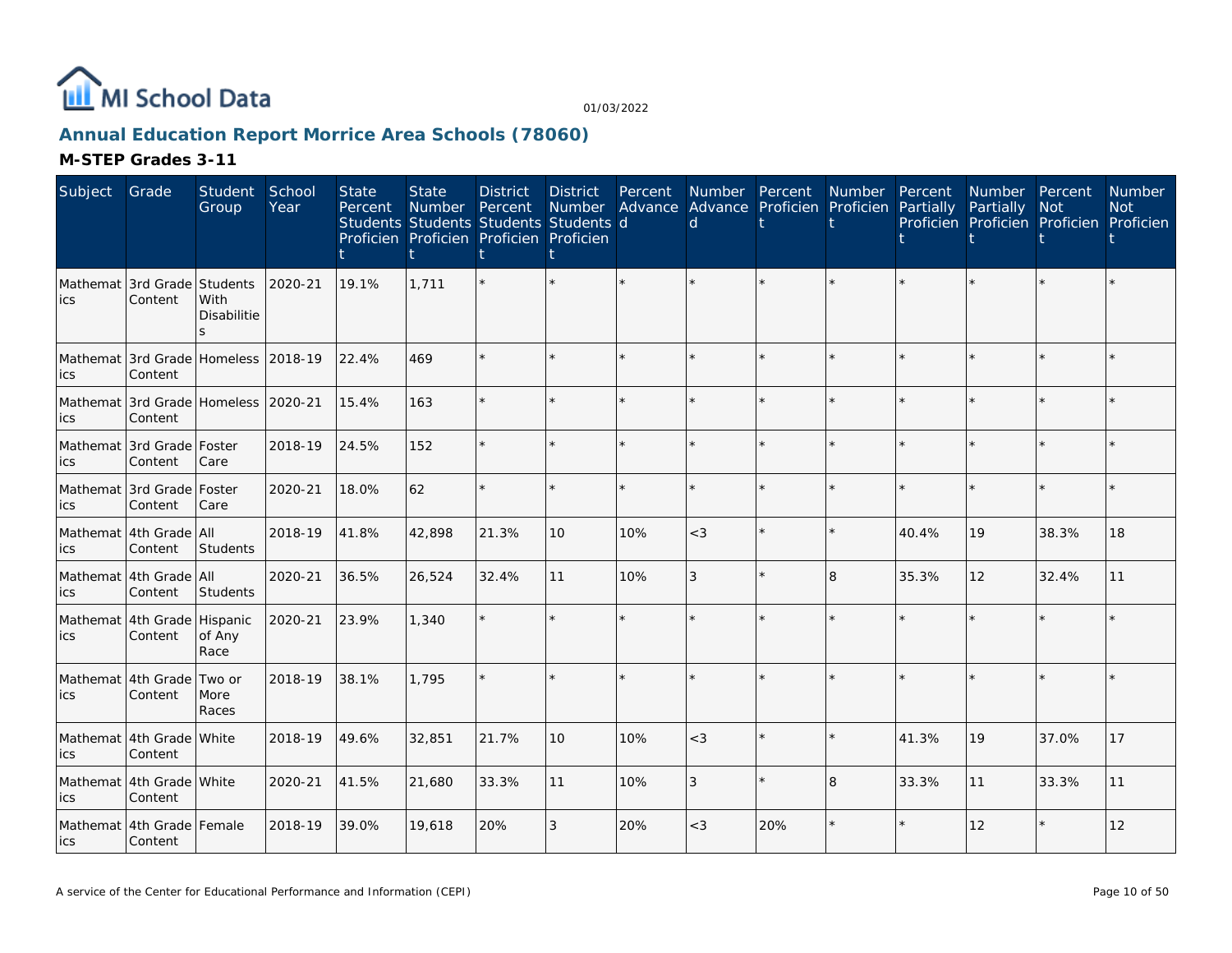

## **Annual Education Report Morrice Area Schools (78060)**

| Subject | Grade                                          | Student<br>Group                              | School<br>Year | <b>State</b><br>Percent | <b>State</b><br><b>Number</b> | <b>District</b><br>Percent<br>Students Students Students Students d<br>Proficien Proficien Proficien Proficien | <b>District</b><br><b>Number</b> | Percent | Number Percent<br>d. | Advance Advance Proficien Proficien Partially | Number Percent |       | Number Percent<br>Partially<br>Proficien Proficien Proficien Proficien | <b>Not</b> | Number<br><b>Not</b> |
|---------|------------------------------------------------|-----------------------------------------------|----------------|-------------------------|-------------------------------|----------------------------------------------------------------------------------------------------------------|----------------------------------|---------|----------------------|-----------------------------------------------|----------------|-------|------------------------------------------------------------------------|------------|----------------------|
| ics     | Mathemat 4th Grade Female<br>Content           |                                               | 2020-21        | 32.4%                   | 11,434                        | 29.4%                                                                                                          | 5                                | 20%     | $<$ 3                |                                               |                | 35.3% | 6                                                                      | 35.3%      |                      |
| ics     | Mathemat 4th Grade Male<br>Content             |                                               | 2018-19        | 44.5%                   | 23,280                        | 35.0%                                                                                                          | 7                                | 20%     | $<$ 3                |                                               |                | 35.0% |                                                                        | 30.0%      | 6                    |
| ics     | Mathemat 4th Grade Male<br>Content             |                                               | 2020-21        | 40.4%                   | 15,090                        | 35.3%                                                                                                          | 6                                | 20%     | $<$ 3                | $\star$                                       | $\star$        | 35.3% | 6                                                                      | 29.4%      |                      |
| ics     | Mathemat 4th Grade<br>Content                  | Economic 2018-19<br>ally<br>Disadvant<br>aged |                | 27.0%                   | 15,316                        | 20%                                                                                                            | 5                                | 20%     | $<$ 3                | 20%                                           |                |       | 8                                                                      | $\star$    | 12                   |
| ics     | Mathemat 4th Grade<br>Content                  | Economic 2020-21<br>ally<br>Disadvant<br>aged |                | 20.7%                   | 7.547                         | 20%                                                                                                            | 3                                | 20%     | $<$ 3                | 20%                                           |                |       | 6                                                                      |            | $\mathsf{R}$         |
| ics     | Mathemat 4th Grade<br>Content                  | Students<br>With<br>Disabilitie               | 2018-19        | 16.0%                   | 1,955                         | 50%                                                                                                            | $<$ 3                            | 50%     | $<$ 3                | 50%                                           | $<$ 3          |       | 3                                                                      |            |                      |
| ics     | Mathemat 4th Grade<br>Content                  | Students<br>With<br>Disabilitie               | 2020-21        | 13.5%                   | 1,222                         |                                                                                                                | $\star$                          |         |                      | $\star$                                       |                |       |                                                                        |            |                      |
| ics     | Mathemat 4th Grade Homeless 2018-19<br>Content |                                               |                | 17.5%                   | 352                           |                                                                                                                | $\star$                          |         |                      |                                               |                |       |                                                                        |            |                      |
| ics     | Mathemat 4th Grade Homeless 2020-21<br>Content |                                               |                | 13.2%                   | 138                           |                                                                                                                | $\star$                          |         |                      | $\star$                                       |                |       |                                                                        |            |                      |
| ics     | Mathemat 4th Grade Foster<br>Content           | Care                                          | 2018-19        | 15.7%                   | 85                            |                                                                                                                | $\star$                          |         |                      | $\star$                                       |                |       |                                                                        |            |                      |
| lics    | Mathemat 5th Grade All<br>Content Students     |                                               | 2018-19        | 34.8%                   | 36,649                        | 28.6%                                                                                                          | 8                                | 20%     | $\overline{4}$       | 20%                                           | $\overline{4}$ | 28.6% | 8                                                                      | 42.9%      | 12                   |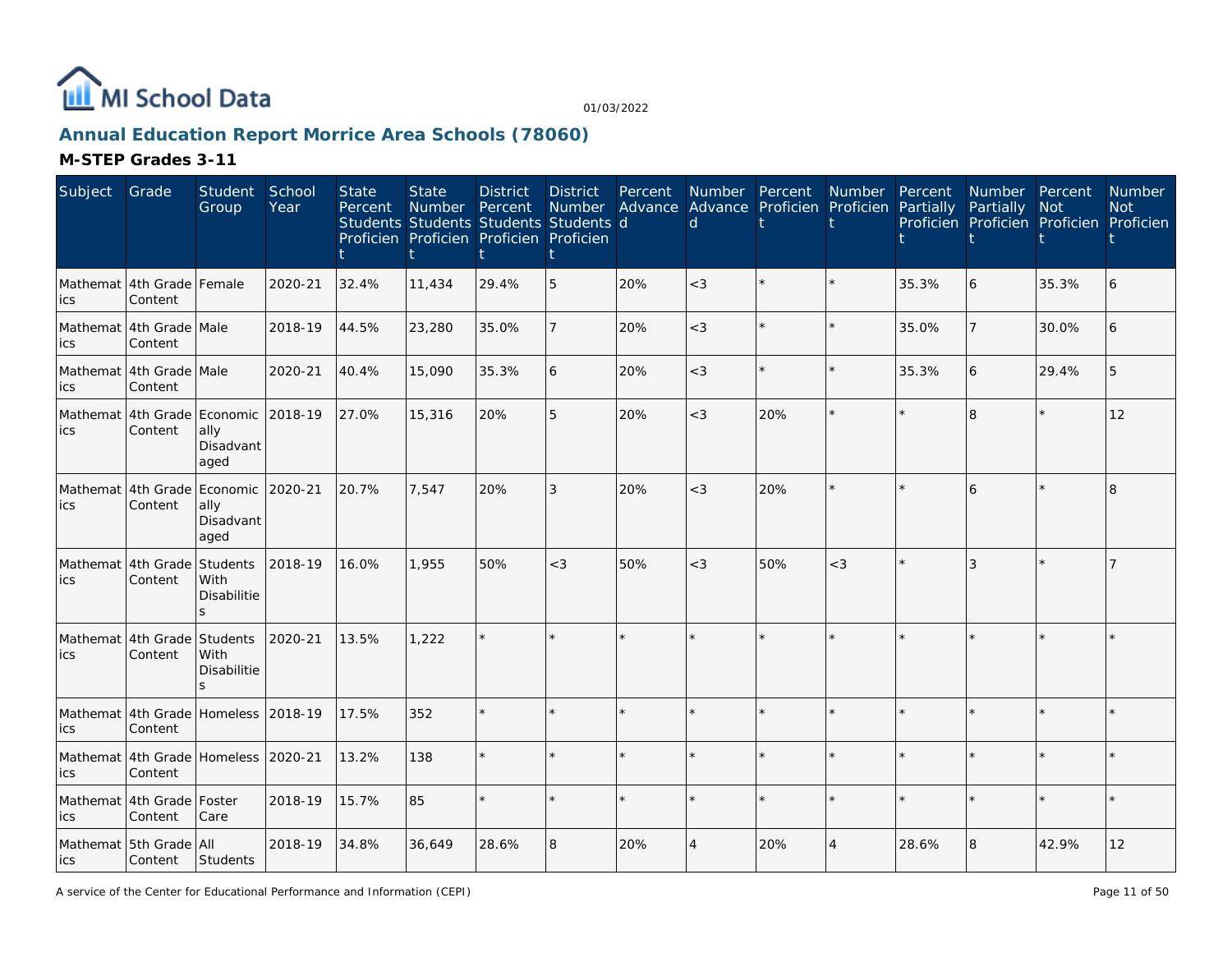

## **Annual Education Report Morrice Area Schools (78060)**

| Subject          | Grade                                    | Student<br>Group                      | School<br>Year | <b>State</b><br>Percent | <b>State</b><br>Number<br>Students Students Students Students d<br>Proficien Proficien Proficien Proficien | <b>District</b><br>Percent | <b>District</b><br><b>Number</b> | Percent<br>Advance | <b>Number</b><br>d | Percent<br>Advance Proficien Proficien | Number  | Percent<br>Partially | Number Percent<br>Partially<br>Proficien Proficien Proficien Proficien | <b>Not</b> | Number<br><b>Not</b> |
|------------------|------------------------------------------|---------------------------------------|----------------|-------------------------|------------------------------------------------------------------------------------------------------------|----------------------------|----------------------------------|--------------------|--------------------|----------------------------------------|---------|----------------------|------------------------------------------------------------------------|------------|----------------------|
| ics              | Mathemat 5th Grade All<br>Content        | Students                              | 2020-21        | 29.6%                   | 21,274                                                                                                     | 20%                        | 3                                | 20%                | $<$ 3              | 20%                                    | $<$ 3   | 20%                  | 5                                                                      |            | 17                   |
| ics              | Mathemat 15th Grade lAmerican<br>Content | Indian or<br>Alaska<br>Native         | 2018-19        | 26.0%                   | 163                                                                                                        |                            | $\star$                          |                    |                    | $\star$                                | $\star$ |                      |                                                                        | $\star$    |                      |
| Mathemat<br>lics | 5th Grade<br>Content                     | Hispanic<br>of Any<br>Race            | 2018-19        | 22.6%                   | 1.992                                                                                                      |                            | $\star$                          | $\star$            |                    | $\star$                                | $\star$ |                      |                                                                        | $\star$    |                      |
| ics              | Mathemat 5th Grade<br>Content            | Two or<br>More<br>Races               | 2018-19        | 30.7%                   | 1.473                                                                                                      |                            | $\star$                          | $\star$            |                    | $\star$                                |         |                      |                                                                        | $\star$    |                      |
| ics              | Mathemat 5th Grade White<br>Content      |                                       | 2018-19        | 41.6%                   | 28,567                                                                                                     | 26.1%                      | 6                                | 20%                | 3                  | 20%                                    | 3       | 30.4%                | $\overline{7}$                                                         | 43.5%      | 10                   |
| ics              | Mathemat 5th Grade White<br>Content      |                                       | 2020-21        | 33.8%                   | 17,393                                                                                                     | 20%                        | 3                                | 20%                | $<$ 3              | 20%                                    | $<$ 3   | 20%                  | 5                                                                      | $\star$    | 17                   |
| ics              | Mathemat 5th Grade Female<br>Content     |                                       | 2018-19        | 31.7%                   | 16,346                                                                                                     | 50%                        | 3                                | 50%                | $<$ 3              | 50%                                    | $<$ 3   | 50%                  | $<$ 3                                                                  | 50%        |                      |
| ics              | Mathemat 5th Grade Female<br>Content     |                                       | 2020-21        | 25.2%                   | 8,880                                                                                                      | 50%                        | $<$ 3                            | 50%                | $<$ 3              | 50%                                    | $<$ 3   | $<$ 3                | $<$ 3                                                                  | $\star$    | $\mathsf Q$          |
| ics              | Mathemat 5th Grade Male<br>Content       |                                       | 2018-19        | 37.8%                   | 20,303                                                                                                     | 31.3%                      | 5                                | 20%                |                    | 20%                                    | $<$ 3   | 37.5%                | 6                                                                      | 31.3%      | 5                    |
| ics              | Mathemat 5th Grade Male<br>Content       |                                       | 2020-21        | 33.8%                   | 12,394                                                                                                     | 50%                        | 3                                | 50%                | $<$ 3              | 50%                                    | $<$ 3   | 50%                  | 3                                                                      | 50%        | 8                    |
| Mathemat<br>ics  | 5th Grade<br>Content                     | Economic<br>ally<br>Disadvant<br>aged | 2018-19        | 20.2%                   | 11,502                                                                                                     | 20%                        | $\overline{4}$                   | 20%                | $<$ 3              | 20%                                    | $\star$ |                      | 6                                                                      | $\star$    | 10                   |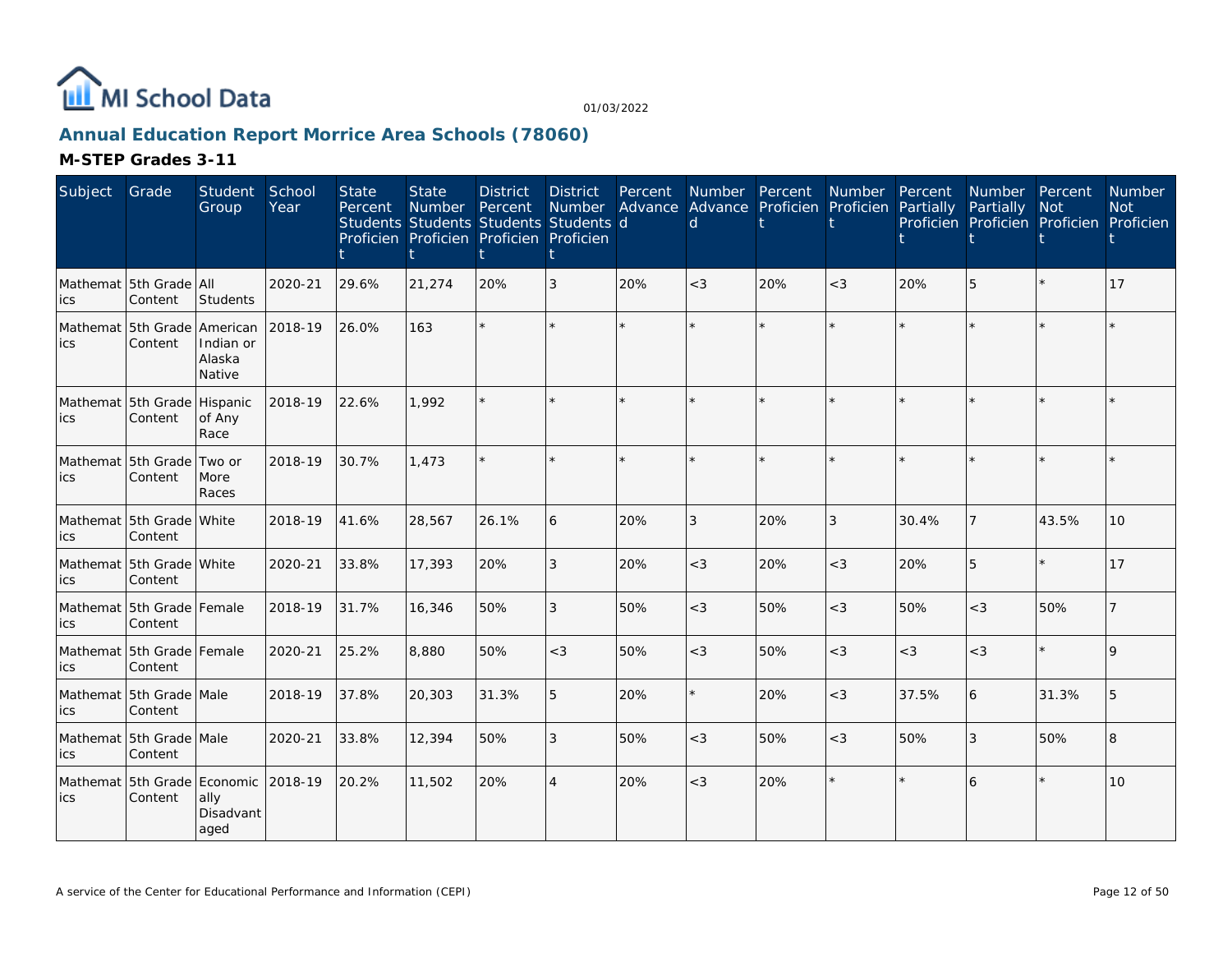

## **Annual Education Report Morrice Area Schools (78060)**

| Subject | Grade                                          | Student<br>Group                                 | School<br>Year | <b>State</b><br>Percent | <b>State</b><br><b>Number</b> | <b>District</b><br>Percent<br>Students Students Students Students d<br>Proficien Proficien Proficien Proficien | <b>District</b><br>Number | Percent | Number Percent<br>Advance Advance Proficien<br><sub>d</sub> |         | Number<br>Proficien | Percent<br>Partially | Number Percent<br>Partially | <b>Not</b><br>Proficien Proficien Proficien Proficien | <b>Number</b><br><b>Not</b> |
|---------|------------------------------------------------|--------------------------------------------------|----------------|-------------------------|-------------------------------|----------------------------------------------------------------------------------------------------------------|---------------------------|---------|-------------------------------------------------------------|---------|---------------------|----------------------|-----------------------------|-------------------------------------------------------|-----------------------------|
| ics     | Mathemat 5th Grade Economic<br>Content         | ally<br>Disadvant<br>aged                        | 2020-21        | 15.5%                   | 5,557                         | 20%                                                                                                            | $<$ 3                     | 20%     | $<$ 3                                                       | 20%     | $<$ 3               |                      | $\Delta$                    |                                                       | 12                          |
| ics     | Mathemat 5th Grade<br>Content                  | Students<br>With<br><b>Disabilitie</b><br>S.     | 2018-19        | 10.3%                   | 1,300                         |                                                                                                                |                           |         |                                                             |         |                     |                      |                             |                                                       |                             |
| lics    | Mathemat 5th Grade<br>Content                  | Students<br>With<br><b>Disabilitie</b><br>$\leq$ | 2020-21        | 8.4%                    | 728                           |                                                                                                                |                           |         |                                                             |         |                     |                      |                             |                                                       |                             |
| ics     | Mathemat 5th Grade Homeless 2018-19<br>Content |                                                  |                | 12.4%                   | 248                           |                                                                                                                |                           | $\star$ |                                                             |         | $\star$             |                      | ÷.                          | $\star$                                               |                             |
| ics     | Mathemat 5th Grade<br>Content                  | Homeless 2020-21                                 |                | 9.2%                    | 94                            |                                                                                                                |                           |         |                                                             |         | $\star$             |                      |                             | $\star$                                               |                             |
| ics     | Mathemat 5th Grade Foster<br>Content           | Care                                             | 2018-19        | 11.1%                   | 57                            |                                                                                                                |                           |         |                                                             |         | $\star$             |                      | $\star$                     | $\star$                                               |                             |
| ics     | Mathemat 5th Grade Foster<br>Content           | Care                                             | 2020-21        | 11.2%                   | 35                            |                                                                                                                |                           |         |                                                             |         | $\star$             |                      | ÷.                          | $\star$                                               |                             |
| ics     | Mathemat 6th Grade All<br>Content              | Students                                         | 2018-19        | 35.1%                   | 38,321                        | 22.6%                                                                                                          |                           | 10%     | $<$ 3                                                       | $\star$ | $\star$             | 48.4%                | 15                          | 29.0%                                                 | 9                           |
| ics     | Mathemat 6th Grade All<br>Content              | Students                                         | 2020-21        | 28.6%                   | 20,103                        | 10%                                                                                                            | $\overline{4}$            | 10%     | $<$ 3                                                       | 10%     | $<$ 3               |                      | 16                          | $\star$                                               | 20                          |
| ics     | Mathemat 6th Grade<br>Content                  | Hispanic<br>of Any<br>Race                       | 2018-19        | 22.3%                   | 2,028                         |                                                                                                                |                           |         |                                                             |         | $\star$             |                      |                             | $\star$                                               |                             |
| lics    | Mathemat 6th Grade White<br>Content            |                                                  | 2018-19        | 42.1%                   | 30,300                        | 20%                                                                                                            | 6                         | 20%     | $<$ 3                                                       | 20%     |                     |                      | 15                          |                                                       | $\overline{9}$              |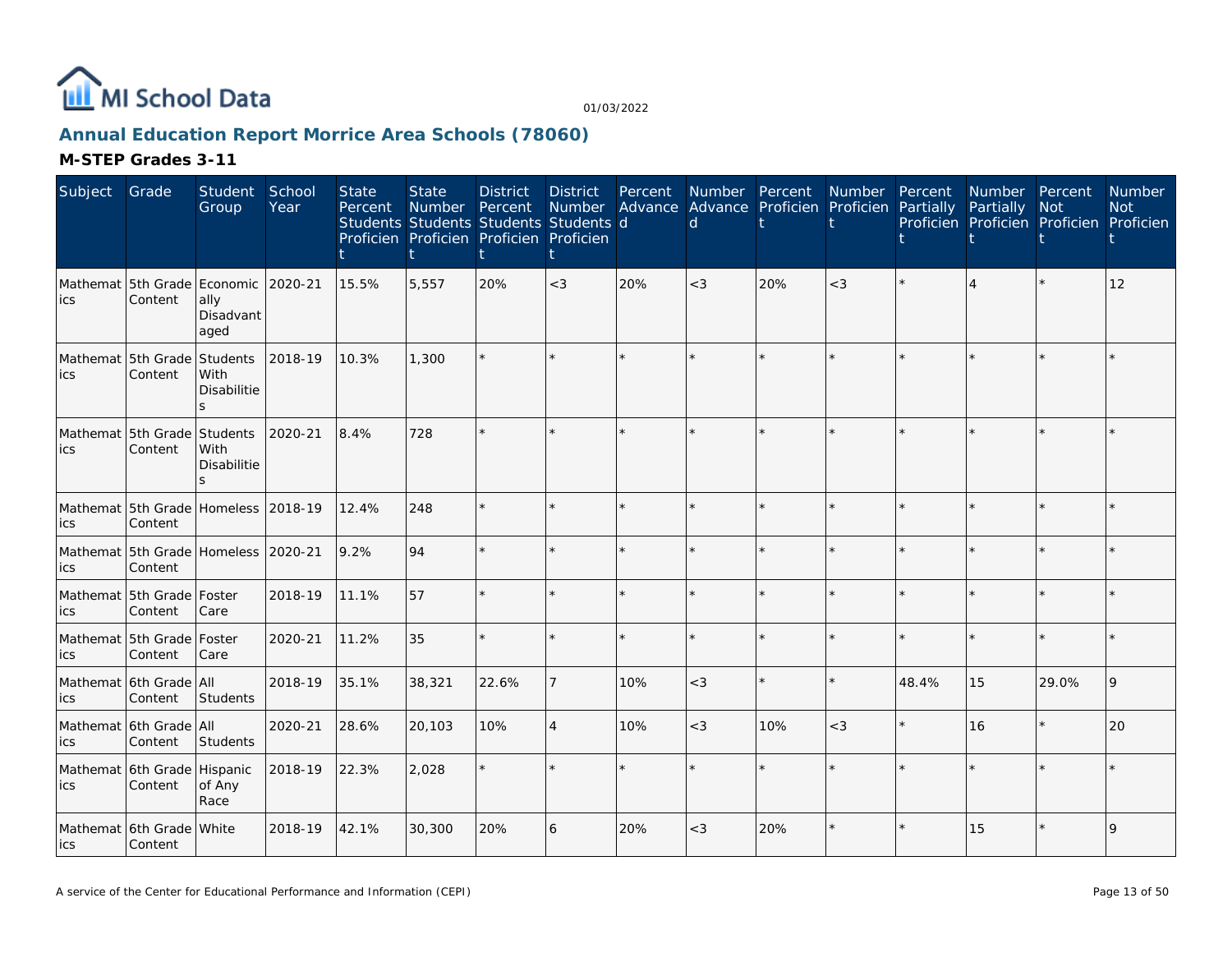

## **Annual Education Report Morrice Area Schools (78060)**

| Subject | Grade                                          | Student<br>Group                                | School<br>Year | <b>State</b><br>Percent | <b>State</b><br><b>Number</b><br>Students Students Students Students d<br>Proficien Proficien Proficien Proficien | <b>District</b><br>Percent | <b>District</b><br>Number<br>Ť | Percent<br>Advance | <b>Number</b><br>d | Percent<br>Advance Proficien | <b>Number</b><br>Proficien | Percent<br>Partially | Number Percent<br>Partially<br>Proficien Proficien Proficien Proficien | <b>Not</b> | Number<br><b>Not</b> |
|---------|------------------------------------------------|-------------------------------------------------|----------------|-------------------------|-------------------------------------------------------------------------------------------------------------------|----------------------------|--------------------------------|--------------------|--------------------|------------------------------|----------------------------|----------------------|------------------------------------------------------------------------|------------|----------------------|
| ics     | Mathemat 6th Grade White<br>Content            |                                                 | 2020-21        | 32.4%                   | 16,474                                                                                                            | 10%                        | $\overline{4}$                 | 10%                | $\lt3$             | 10%                          | $<$ 3                      |                      | 16                                                                     | $\star$    | 20                   |
| lics    | Mathemat 6th Grade Female<br>Content           |                                                 | 2018-19        | 33.4%                   | 17,856                                                                                                            | 23.5%                      | $\overline{4}$                 | 20%                | $<$ 3              | 20%                          | $\star$                    | 35.3%                | 6                                                                      | 41.2%      |                      |
| ics     | Mathemat 6th Grade Female<br>Content           |                                                 | 2020-21        | 26.0%                   | 8,929                                                                                                             | 20%                        | $<$ 3                          | 20%                | $<$ 3              | 20%                          | $<$ 3                      |                      | $\mathsf{Q}$                                                           | $\star$    | $\mathsf Q$          |
| ics     | Mathemat 6th Grade Male<br>Content             |                                                 | 2018-19        | 36.7%                   | 20,465                                                                                                            | 50%                        | 3                              | 50%                | $<$ 3              | 50%                          | $<\!3$                     | 50%                  |                                                                        | 50%        | $\overline{2}$       |
| ics     | Mathemat 6th Grade Male<br>Content             |                                                 | 2020-21        | 31.2%                   | 11,174                                                                                                            | 20%                        | $\overline{4}$                 | 20%                | $<$ 3              | 20%                          | $<$ 3                      |                      |                                                                        | $\star$    | 11                   |
| lics    | Mathemat 6th Grade Economic<br>Content         | ally<br>Disadvant<br>aged                       | 2018-19        | 20.1%                   | 11,622                                                                                                            | 20%                        | $<$ 3                          | 20%                | $<$ 3              | 20%                          | $<$ 3                      |                      | 8                                                                      | $\star$    |                      |
| lics    | Mathemat 6th Grade<br>Content                  | Economic<br>ally<br>Disadvant<br>aged           | 2020-21        | 14.3%                   | 4,846                                                                                                             | 20%                        |                                | 20%                | $<$ 3              | 20%                          | $<$ 3                      |                      | 5                                                                      | $\star$    | 12                   |
| lics.   | Mathemat 6th Grade<br>Content                  | Students<br>With<br>Disabilitie<br>$\mathbf{S}$ | 2018-19        | 8.3%                    | 1,028                                                                                                             |                            |                                |                    |                    |                              |                            |                      |                                                                        |            |                      |
| ics     | Mathemat 6th Grade<br>Content                  | Students<br>With<br>Disabilitie                 | 2020-21        | 6.0%                    | 481                                                                                                               | 50%                        | $<$ 3                          | 50%                | $<$ 3              | 50%                          | $<$ 3                      | $<$ 3                | $<$ 3                                                                  | $\star$    | 11                   |
| ics     | Mathemat 6th Grade Homeless 2018-19<br>Content |                                                 |                | 13.1%                   | 262                                                                                                               |                            |                                |                    |                    |                              |                            |                      |                                                                        |            |                      |
| lics    | Mathemat 6th Grade Foster<br>Content           | Care                                            | 2018-19        | 13.3%                   | 62                                                                                                                |                            |                                |                    |                    |                              |                            |                      |                                                                        |            |                      |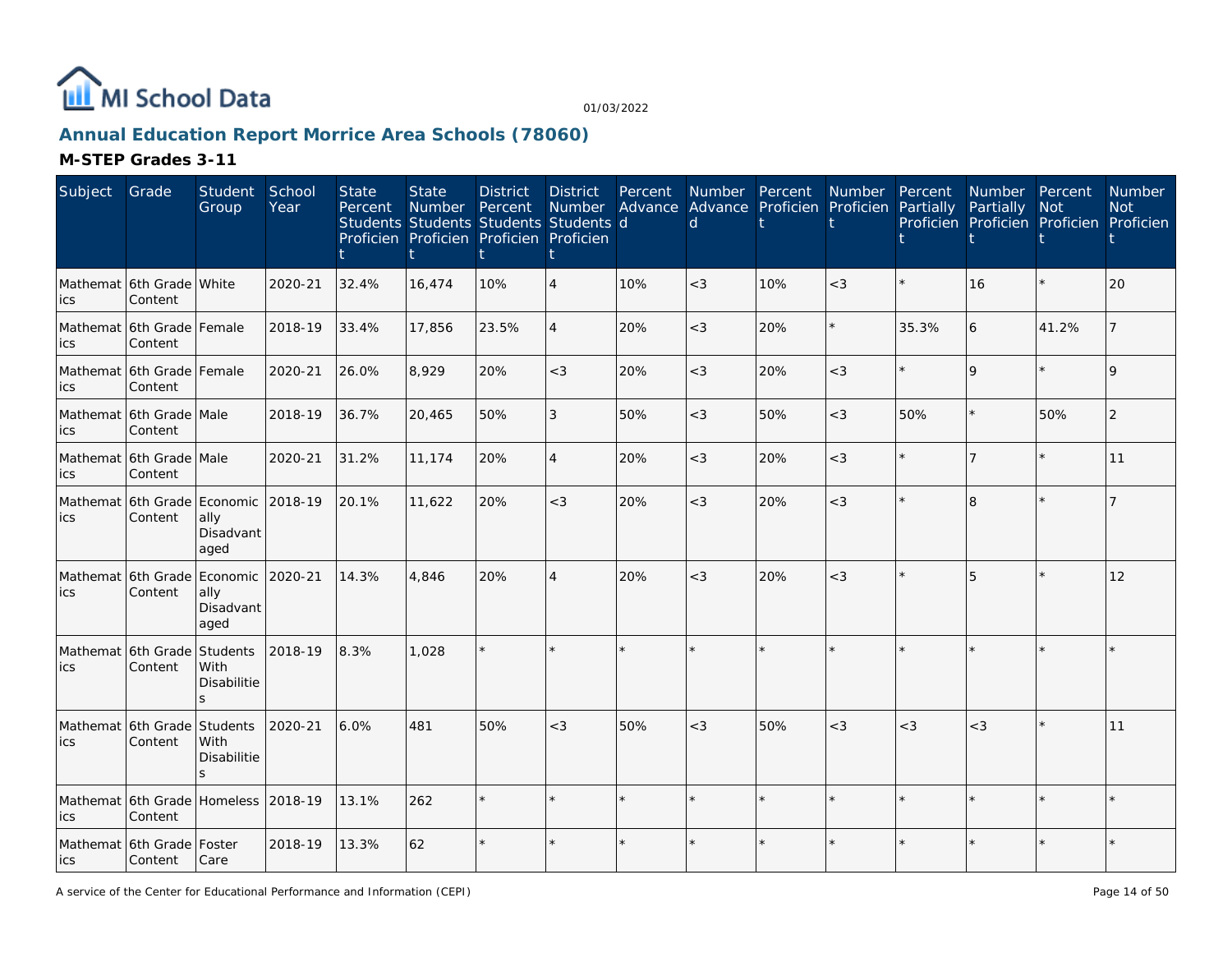

## **Annual Education Report Morrice Area Schools (78060)**

| Subject    | Grade                                    | Student<br>Group              | School<br>Year | <b>State</b><br>Percent | <b>State</b><br><b>Number</b><br>Students Students Students Students d<br>Proficien Proficien Proficien Proficien | <b>District</b><br>Percent | <b>District</b><br>Number<br>t | Percent<br>Advance | Number Percent<br>Advance Proficien<br><sub>d</sub> |         | Number<br>Proficien | Percent<br>Partially | Number Percent<br>Partially<br>Proficien Proficien Proficien Proficien | <b>Not</b> | <b>Number</b><br><b>Not</b> |
|------------|------------------------------------------|-------------------------------|----------------|-------------------------|-------------------------------------------------------------------------------------------------------------------|----------------------------|--------------------------------|--------------------|-----------------------------------------------------|---------|---------------------|----------------------|------------------------------------------------------------------------|------------|-----------------------------|
| ics        | Mathemat 16th Grade   Foster<br>Content  | Care                          | 2020-21        | 9.4%                    | 25                                                                                                                |                            | $\star$                        | $\star$            |                                                     | $\star$ | $\star$             |                      | $\star$                                                                | $\star$    |                             |
| ics        | Mathemat 7th Grade All<br>Content        | Students                      | 2018-19        | 35.7%                   | 38,988                                                                                                            | 25.0%                      | 8                              | 10%                | $\lt3$                                              | $\star$ | $\star$             | 25.0%                | 8                                                                      | 50.0%      | 16                          |
| ics        | Mathemat 7th Grade All<br>Content        | Students                      | 2020-21        | 32.3%                   | 22,803                                                                                                            | 50%                        | 3                              | 50%                | $<$ 3                                               | 50%     | $\star$             | 50%                  | 6                                                                      | 50%        | 5                           |
| lics       | Mathemat 7th Grade American<br>Content   | Indian or<br>Alaska<br>Native | 2018-19        | 27.6%                   | 190                                                                                                               |                            | $\star$                        |                    |                                                     | $\star$ | ÷.                  |                      | ÷.                                                                     | ÷.         |                             |
| ics        | Mathemat 7th Grade<br>Content            | Hispanic<br>of Any<br>Race    | 2020-21        | 20.5%                   | 1.104                                                                                                             |                            | $\star$                        |                    | $\star$                                             | $\star$ | ÷.                  |                      | $\star$                                                                | $\star$    |                             |
| lics       | Mathemat 7th Grade<br>Content            | Two or<br>More<br>Races       | 2018-19        | 30.0%                   | 1,373                                                                                                             |                            | ÷.                             | ÷.                 |                                                     | ÷.      | ÷                   |                      | ÷.                                                                     | ÷          |                             |
| ics        | Mathemat 7th Grade White<br>Content      |                               | 2018-19        | 42.5%                   | 30,741                                                                                                            | 26.7%                      | 8                              | 20%                | $<$ 3                                               | $\star$ | $\star$             | 23.3%                | $\overline{7}$                                                         | 50.0%      | 15                          |
| ics        | Mathemat 7th Grade White<br>Content      |                               | 2020-21        | 36.2%                   | 18,627                                                                                                            | 50%                        | 3                              | 50%                | $<$ 3                                               | 50%     | $\star$             | 50%                  | 6                                                                      | 50%        | $\Delta$                    |
| lics       | Mathemat   7th Grade   Female<br>Content |                               | 2018-19        | 34.2%                   | 18,415                                                                                                            | 50%                        | 5                              | 50%                | $<$ 3                                               | 50%     | $\star$             | 50%                  | 5                                                                      | 50%        |                             |
| lics       | Mathemat 7th Grade Female<br>Content     |                               | 2020-21        | 29.1%                   | 10,012                                                                                                            |                            | $\star$                        | $\star$            | $\star$                                             | $\star$ | $\star$             |                      | $\star$                                                                | $\star$    |                             |
| <b>ics</b> | Mathemat 7th Grade Male<br>Content       |                               | 2018-19        | 37.2%                   | 20,573                                                                                                            | 20%                        | 3                              | 20%                | $<$ 3                                               | 20%     | $\star$             | 20%                  | 3                                                                      | $\star$    | 12                          |
| lics       | Mathemat 7th Grade Male<br>Content       |                               | 2020-21        | 35.4%                   | 12,791                                                                                                            |                            | $\star$                        | $\star$            |                                                     | $\star$ | $\star$             |                      | $\star$                                                                | $\star$    |                             |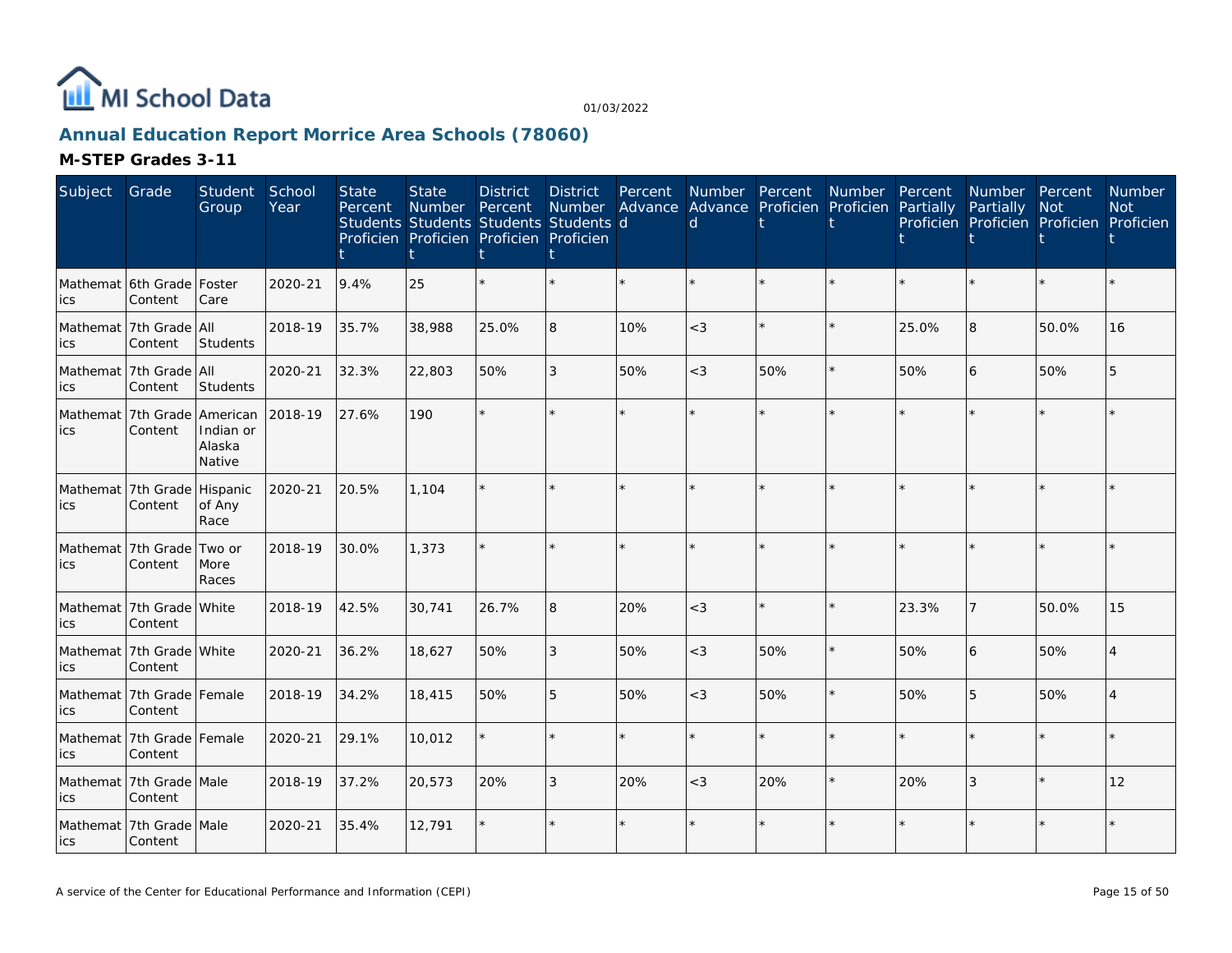

## **Annual Education Report Morrice Area Schools (78060)**

| Subject | Grade                         | <b>Student</b><br>Group                                          | School<br>Year | <b>State</b><br>Percent | <b>State</b><br>Number | <b>District</b><br>Percent<br>Students Students Students Students d<br>Proficien Proficien Proficien Proficien | <b>District</b><br>Number | Percent | d       | Number Percent Number<br>Advance Advance Proficien Proficien |         | Percent<br>Partially | Number Percent<br>Partially<br>Proficien Proficien Proficien Proficien | <b>Not</b> | Number<br><b>Not</b> |
|---------|-------------------------------|------------------------------------------------------------------|----------------|-------------------------|------------------------|----------------------------------------------------------------------------------------------------------------|---------------------------|---------|---------|--------------------------------------------------------------|---------|----------------------|------------------------------------------------------------------------|------------|----------------------|
| ics     | Content                       | Mathemat 7th Grade Economic 2018-19<br>ally<br>Disadvant<br>aged |                | 20.3%                   | 11,374                 | 20%                                                                                                            | $<$ 3                     | 20%     | $<$ 3   | 20%                                                          | $<$ 3   |                      |                                                                        |            | 10 <sup>1</sup>      |
| ics     | Content                       | Mathemat 7th Grade Economic 2020-21<br>ally<br>Disadvant<br>aged |                | 17.1%                   | 5,603                  |                                                                                                                | $\star$                   |         |         |                                                              |         |                      |                                                                        |            |                      |
| lics    | Mathemat 7th Grade<br>Content | Students<br>With<br>Disabilitie<br>S.                            | 2018-19        | 7.9%                    | 938                    |                                                                                                                | $\star$                   | $\star$ |         |                                                              |         |                      |                                                                        | ÷.         |                      |
| lics    | Mathemat 7th Grade<br>Content | Students<br>With<br><b>Disabilitie</b><br>$\mathbf{S}$           | 2020-21        | 6.2%                    | 487                    |                                                                                                                | $\star$                   |         |         |                                                              |         |                      |                                                                        |            |                      |
| ics     | Content                       | Mathemat 7th Grade Homeless 2018-19                              |                | 12.9%                   | 235                    | $\star$                                                                                                        | $\star$                   | $\star$ | $\star$ | $\star$                                                      | $\star$ |                      |                                                                        | $\star$    |                      |
| Science | 5th Grade All<br>Content      | Students                                                         | 2020-21        | 28.5%                   | 20,119                 | 20%                                                                                                            | 3                         | 20%     | $<$ 3   | 20%                                                          | $\star$ |                      | 13                                                                     | $\star$    | 8                    |
| Science | 5th Grade White<br>Content    |                                                                  | 2020-21        | 32.5%                   | 16,483                 | 20%                                                                                                            | 3                         | 20%     | $<$ 3   | 20%                                                          | $\star$ |                      | 13                                                                     | $\star$    | $\overline{8}$       |
| Science | 5th Grade Female<br>Content   |                                                                  | 2020-21        | 27.5%                   | 9,500                  | 50%                                                                                                            | $<$ 3                     | 50%     | $<$ 3   | 50%                                                          | $<$ 3   |                      | 6                                                                      |            |                      |
| Science | 5th Grade Male<br>Content     |                                                                  | 2020-21        | 29.6%                   | 10,619                 | 50%                                                                                                            | $<$ 3                     | 50%     | $<$ 3   | 50%                                                          | $<\!3$  |                      |                                                                        |            |                      |
| Science | Content                       | 5th Grade Economic<br>ally<br>Disadvant<br>aged                  | 2020-21        | 16.5%                   | 5,761                  | 50%                                                                                                            | $<$ 3                     | 50%     | $<$ 3   | 50%                                                          | $<$ 3   |                      | 8                                                                      |            | 6                    |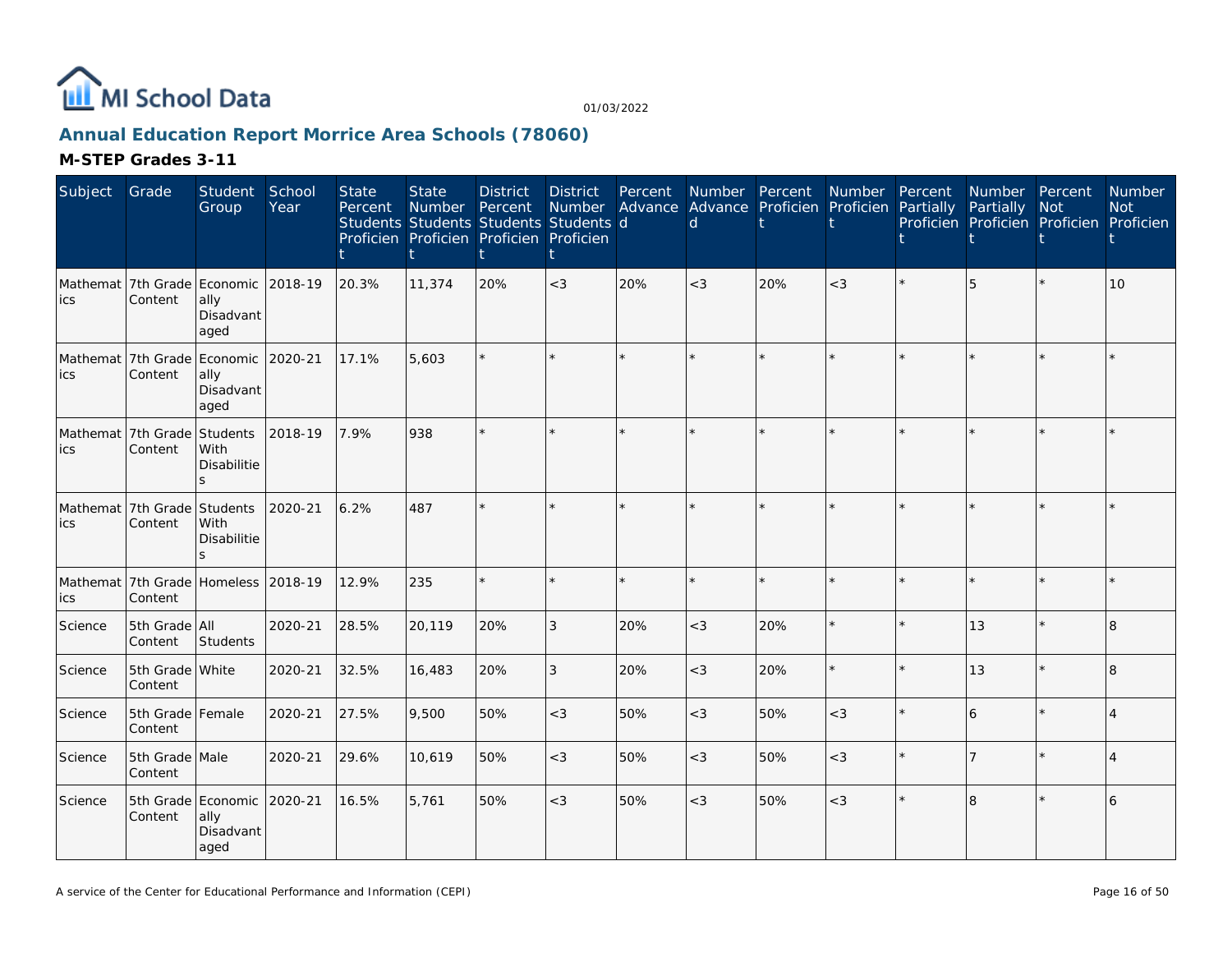

## **Annual Education Report Morrice Area Schools (78060)**

| Subject | Grade                         | Student<br>Group                                | School<br>Year | <b>State</b><br>Percent | <b>State</b><br>Number | <b>District</b><br>Percent<br>Students Students Students Students d<br>Proficien Proficien Proficien Proficien | <b>District</b><br>Number<br>İ | Percent | <sub>d</sub> | Number Percent Number<br>Advance Advance Proficien Proficien |         | Percent<br>Partially | Number Percent<br>Partially | <b>Not</b><br>Proficien Proficien Proficien Proficien | Number<br><b>Not</b> |
|---------|-------------------------------|-------------------------------------------------|----------------|-------------------------|------------------------|----------------------------------------------------------------------------------------------------------------|--------------------------------|---------|--------------|--------------------------------------------------------------|---------|----------------------|-----------------------------|-------------------------------------------------------|----------------------|
| Science | 5th Grade Students<br>Content | With<br>Disabilitie<br>$\mathbf{s}$             | 2020-21        | 8.8%                    | 748                    |                                                                                                                | k.                             |         |              |                                                              |         |                      |                             |                                                       |                      |
| Science | Content                       | 5th Grade Homeless 2020-21                      |                | 12.1%                   | 120                    |                                                                                                                | ÷.                             |         |              |                                                              |         |                      |                             | ÷                                                     |                      |
| Science | 5th Grade   Foster<br>Content | Care                                            | 2020-21        | 10.6%                   | 32                     |                                                                                                                | $\star$                        |         |              |                                                              |         |                      |                             | $\star$                                               |                      |
| Science | 8th Grade All<br>Content      | Students                                        | 2020-21        | 22.6%                   | 16,269                 | 20%                                                                                                            | $\overline{4}$                 | 20%     | $<$ 3        | 20%                                                          | $\star$ |                      | 15                          | $\star$                                               | 6                    |
| Science | 8th Grade Hispanic<br>Content | of Any<br>Race                                  | 2020-21        | 13.3%                   | 720                    |                                                                                                                | $\star$                        |         |              |                                                              |         |                      |                             |                                                       |                      |
| Science | 8th Grade White<br>Content    |                                                 | 2020-21        | 25.3%                   | 13,357                 | 20%                                                                                                            | 3                              | 20%     | $<$ 3        | 20%                                                          | $\star$ |                      | 15                          | $\star$                                               | 6                    |
| Science | 8th Grade Female<br>Content   |                                                 | 2020-21        | 21.4%                   | 7,489                  | 50%                                                                                                            | $<$ 3                          | 50%     | $<$ 3        | 50%                                                          | $<$ 3   |                      | 10                          | $\star$                                               | 3                    |
| Science | 8th Grade Male<br>Content     |                                                 | 2020-21        | 23.7%                   | 8,780                  | 50%                                                                                                            | $<$ 3                          | 50%     | $<$ 3        | 50%                                                          | $<$ 3   |                      | 5                           | $\star$                                               | 3                    |
| Science | Content                       | 8th Grade Economic<br>ally<br>Disadvant<br>aged | 2020-21        | 12.2%                   | 3,942                  | 50%                                                                                                            | $<$ 3                          | 50%     | $<$ 3        | 50%                                                          | $<$ 3   |                      |                             |                                                       | 3                    |
| Science | 8th Grade Students<br>Content | With<br>Disabilitie<br>$\mathsf{S}$             | 2020-21        | 4.7%                    | 351                    |                                                                                                                | $\star$                        |         |              |                                                              |         |                      |                             | $\star$                                               |                      |
| Science | 11th<br>Grade<br>Content      | All<br>Students                                 | 2020-21        | 15.5%                   | 8,811                  | 20%                                                                                                            | $<$ 3                          | 20%     | $<$ 3        | 20%                                                          | $<$ 3   |                      | 8                           |                                                       | 20                   |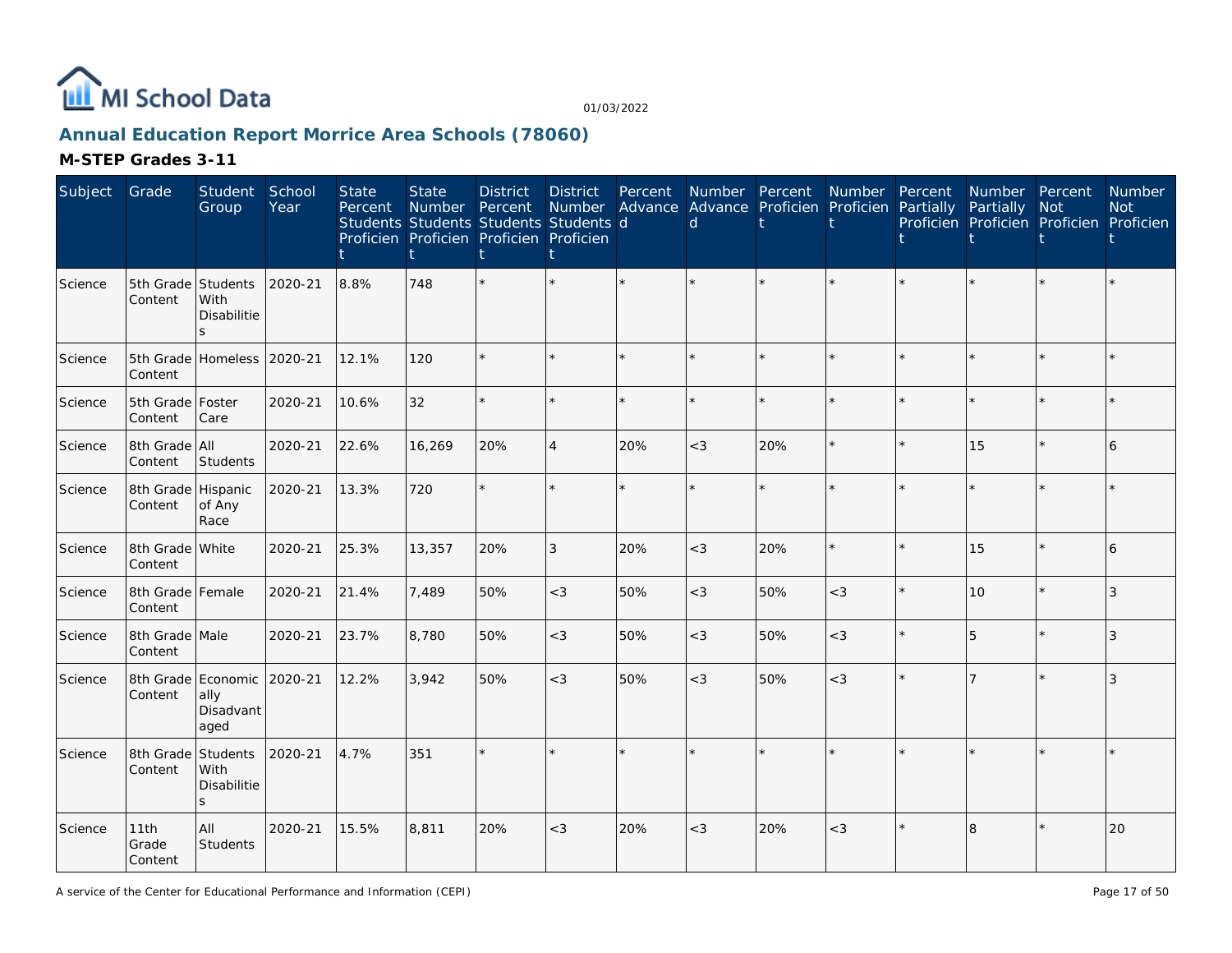

## **Annual Education Report Morrice Area Schools (78060)**

| Subject           | Grade                    | <b>Student</b><br>Group               | School<br>Year | <b>State</b><br>Percent | <b>State</b><br>Number | <b>District</b><br>Percent<br>Students Students Students Students d<br>Proficien Proficien Proficien Proficien | <b>District</b> | Percent | <b>Number</b><br>Number Advance Advance Proficien Proficien Partially<br>d | Percent | <b>Number</b> | Percent | Number Percent<br>Partially<br>Proficien Proficien Proficien Proficien | <b>Not</b> | <b>Number</b><br><b>Not</b> |
|-------------------|--------------------------|---------------------------------------|----------------|-------------------------|------------------------|----------------------------------------------------------------------------------------------------------------|-----------------|---------|----------------------------------------------------------------------------|---------|---------------|---------|------------------------------------------------------------------------|------------|-----------------------------|
| Science           | 11th<br>Grade<br>Content | Two or<br>More<br>Races               | 2020-21        | 13.9%                   | 250                    |                                                                                                                | $\star$         |         |                                                                            |         | $\star$       |         |                                                                        |            |                             |
| Science           | 11th<br>Grade<br>Content | White                                 | 2020-21        | 16.9%                   | 7,499                  | 20%                                                                                                            | $<$ 3           | 20%     | $<$ 3                                                                      | 20%     | $<$ 3         |         |                                                                        |            | 20                          |
| Science           | 11th<br>Grade<br>Content | Female                                | 2020-21        | 12.9%                   | 3,611                  | 50%                                                                                                            | $<$ 3           | 50%     | $<$ 3                                                                      | 50%     | $<$ 3         |         | $\overline{4}$                                                         | $\star$    | $\mathsf{Q}$                |
| Science           | 11th<br>Grade<br>Content | Male                                  | 2020-21        | 18.0%                   | 5,200                  | 50%                                                                                                            | $<$ 3           | 50%     | $<$ 3                                                                      | 50%     | $<$ 3         |         |                                                                        | $\star$    | 11                          |
| Science           | 11th<br>Grade<br>Content | Economic<br>ally<br>Disadvant<br>aged | 2020-21        | 7.9%                    | 1,643                  | 50%                                                                                                            | $<$ 3           | 50%     | $<$ 3                                                                      | 50%     | $<$ 3         | $<$ 3   | $<$ 3                                                                  | $\star$    | $\mathsf{Q}$                |
| Science           | 11th<br>Grade<br>Content | Students<br>With<br>Disabilitie<br>S  | 2020-21        | 2.8%                    | 130                    |                                                                                                                | $\star$         |         |                                                                            |         |               |         |                                                                        |            |                             |
| Science           | 11th<br>Grade<br>Content | Homeless                              | 2020-21        | 4.4%                    | 23                     |                                                                                                                | ÷.              |         |                                                                            |         |               |         |                                                                        | $\star$    |                             |
| Social<br>Studies | 5th Grade All<br>Content | Students                              | 2018-19        | 17.4%                   | 18,265                 | 20%                                                                                                            | $\overline{4}$  | 20%     | $<$ 3                                                                      | 20%     | $\star$       |         | 19                                                                     | 20%        | 5                           |
| Social<br>Studies | 5th Grade All<br>Content | Students                              | 2020-21        | 15.6%                   | 11,119                 | 20%                                                                                                            | $<$ 3           | 20%     | $<$ 3                                                                      | 20%     | $<$ 3         |         | 10                                                                     | $\star$    | 13                          |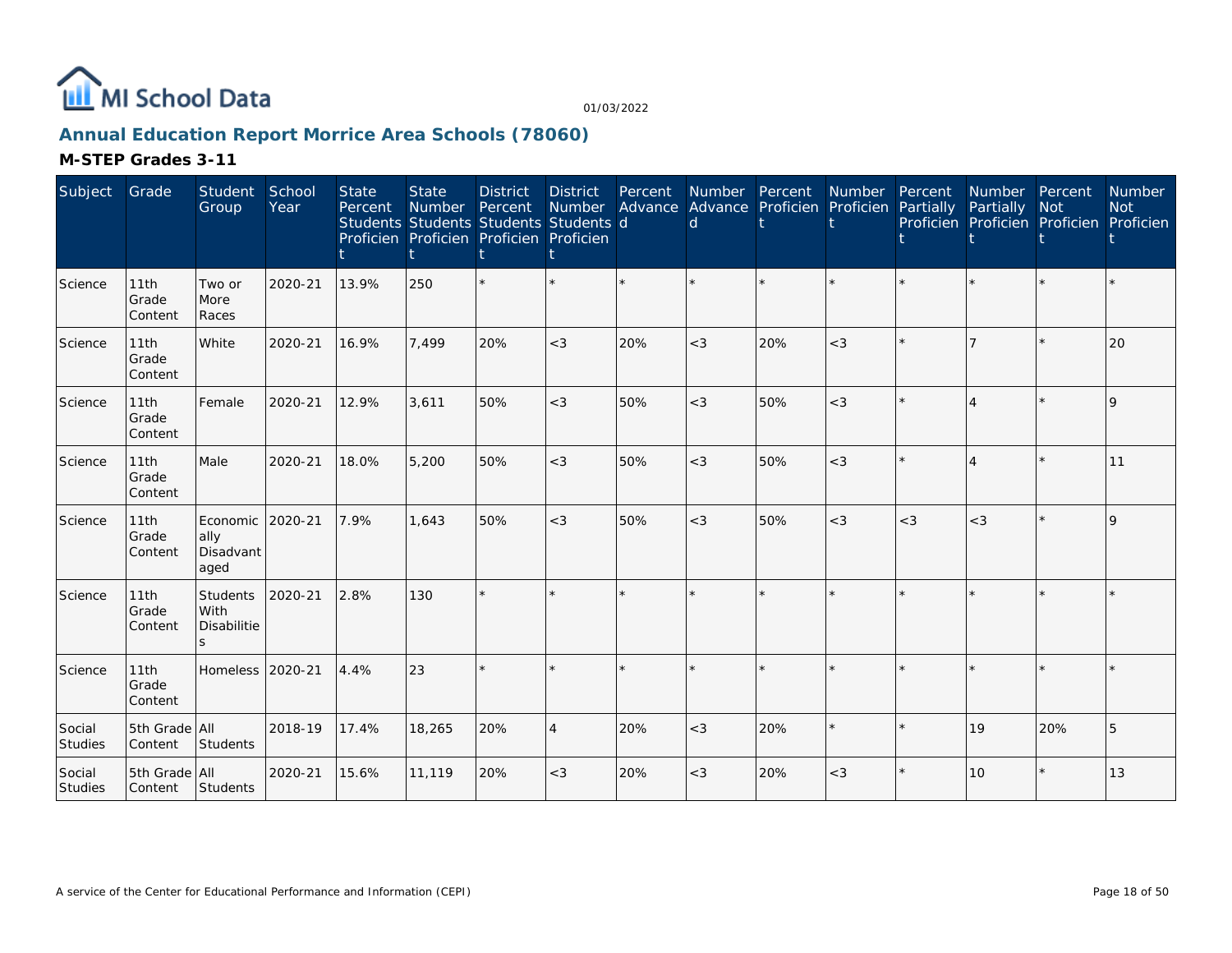

## **Annual Education Report Morrice Area Schools (78060)**

| Subject           | Grade                         | <b>Student</b><br>Group                                 | School<br>Year | <b>State</b><br>Percent | <b>State</b><br><b>Number</b> | <b>District</b><br>Percent<br>Students Students Students Students d<br>Proficien Proficien Proficien Proficien | <b>District</b><br>Number<br>t | Percent | $\mathsf{d}$ | Number Percent<br>Advance Advance Proficien Proficien | Number  | Percent<br>Partially | Number Percent<br>Partially | <b>Not</b><br>Proficien Proficien Proficien Proficien | Number<br><b>Not</b> |
|-------------------|-------------------------------|---------------------------------------------------------|----------------|-------------------------|-------------------------------|----------------------------------------------------------------------------------------------------------------|--------------------------------|---------|--------------|-------------------------------------------------------|---------|----------------------|-----------------------------|-------------------------------------------------------|----------------------|
| Social<br>Studies | Content                       | 5th Grade American<br>Indian or<br>Alaska<br>Native     | 2018-19        | 12.1%                   | 76                            |                                                                                                                |                                |         |              |                                                       |         |                      |                             | $\star$                                               |                      |
| Social<br>Studies | 5th Grade Hispanic<br>Content | of Any<br>Race                                          | 2018-19        | 8.8%                    | 776                           |                                                                                                                | k.                             |         |              |                                                       |         |                      |                             | $\star$                                               |                      |
| Social<br>Studies | 5th Grade Two or<br>Content   | More<br>Races                                           | 2018-19        | 14.6%                   | 698                           |                                                                                                                | $\star$                        | $\star$ |              |                                                       |         |                      |                             | $\star$                                               |                      |
| Social<br>Studies | 5th Grade White<br>Content    |                                                         | 2018-19        | 21.5%                   | 14,719                        | 20%                                                                                                            | $\overline{4}$                 | 20%     | $<$ 3        | 20%                                                   | $\star$ |                      | 15                          | 20%                                                   | $\overline{4}$       |
| Social<br>Studies | 5th Grade White<br>Content    |                                                         | 2020-21        | 18.0%                   | 9.158                         | 20%                                                                                                            | $<$ 3                          | 20%     | $<$ 3        | 20%                                                   | $<$ 3   |                      | 10                          | $\star$                                               | 13                   |
| Social<br>Studies | 5th Grade Female<br>Content   |                                                         | 2018-19        | 15.3%                   | 7,868                         | 50%                                                                                                            | $<$ 3                          | 50%     | $<$ 3        | 50%                                                   | $<\!3$  |                      |                             | $\star$                                               |                      |
| Social<br>Studies | 5th Grade Female<br>Content   |                                                         | 2020-21        | 13.4%                   | 4,686                         | 50%                                                                                                            | $\lt3$                         | 50%     | $<$ 3        | 50%                                                   | $<$ 3   |                      | 3                           | $\star$                                               |                      |
| Social<br>Studies | 5th Grade Male<br>Content     |                                                         | 2018-19        | 19.4%                   | 10,397                        | 20%                                                                                                            | 3                              | 20%     | $<$ 3        | 20%                                                   | $\star$ |                      |                             | 20%                                                   |                      |
| Social<br>Studies | 5th Grade Male<br>Content     |                                                         | 2020-21        | 17.8%                   | 6,433                         | 50%                                                                                                            | $<$ 3                          | 50%     | $<$ 3        | 50%                                                   | $<$ 3   |                      |                             | $\star$                                               | 6                    |
| Social<br>Studies | Content                       | 5th Grade Economic<br>ally<br>Disadvant<br>aged         | 2018-19        | 8.1%                    | 4,614                         | 20%                                                                                                            | $<$ 3                          | 20%     | $<$ 3        | 20%                                                   | $<$ 3   |                      | 14                          | $\star$                                               | 5                    |
| Social<br>Studies | Content                       | 5th Grade Economic 2020-21<br>ally<br>Disadvant<br>aged |                | 7.0%                    | 2,478                         | 50%                                                                                                            | $<$ 3                          | 50%     | $<$ 3        | 50%                                                   | $<$ 3   |                      | 5                           | $\star$                                               | 10                   |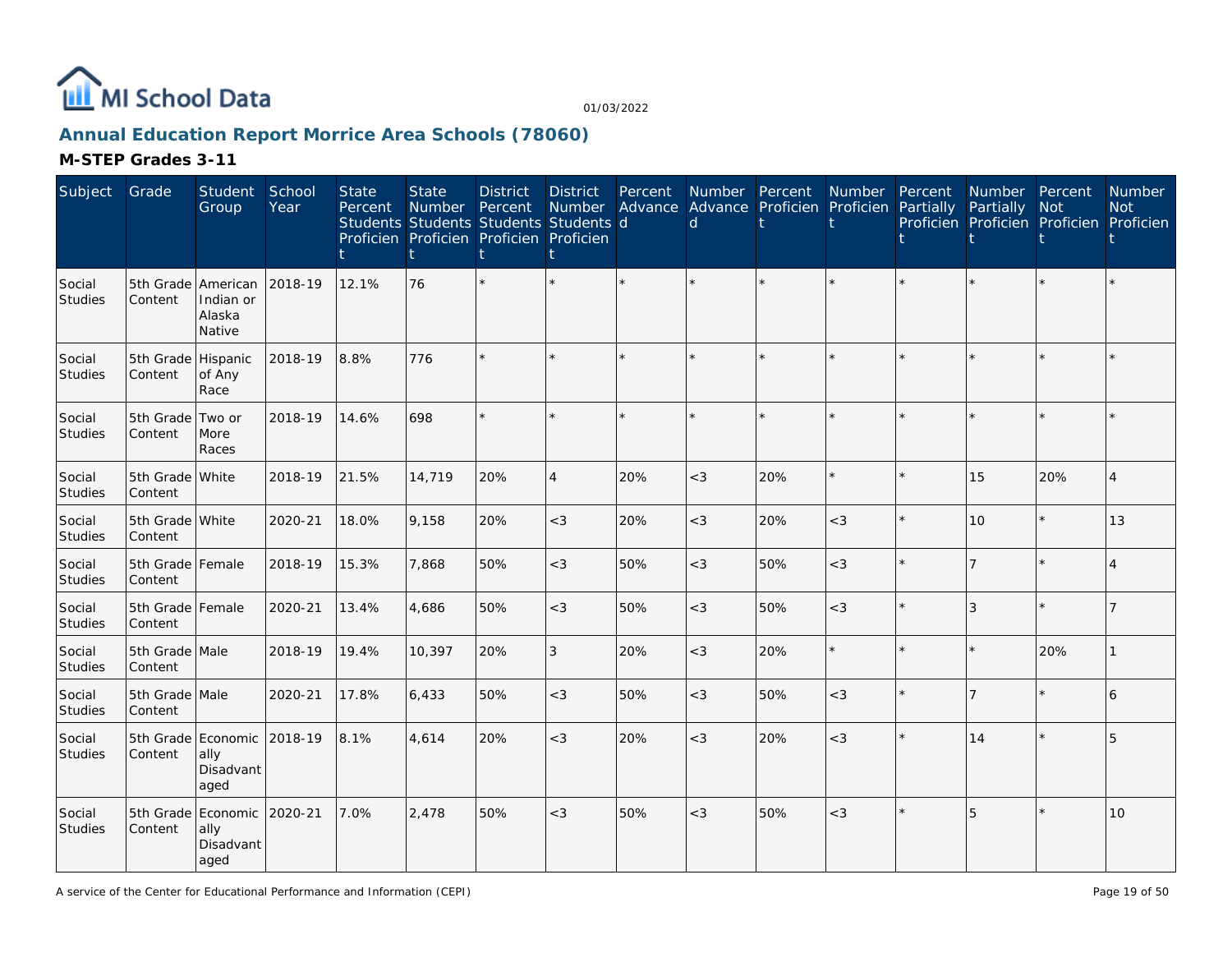

## **Annual Education Report Morrice Area Schools (78060)**

| Subject                  | Grade                         | Student<br>Group                          | School<br>Year | <b>State</b><br>Percent | <b>State</b><br>Number<br>Students Students Students Students d<br>Proficien Proficien Proficien Proficien | <b>District</b><br>Percent | <b>District</b><br>Number | Percent | d      | Number Percent Number<br>Advance Advance Proficien Proficien |         | Percent<br>Partially | Number Percent<br>Partially Not | Proficien Proficien Proficien Proficien | Number<br><b>Not</b> |
|--------------------------|-------------------------------|-------------------------------------------|----------------|-------------------------|------------------------------------------------------------------------------------------------------------|----------------------------|---------------------------|---------|--------|--------------------------------------------------------------|---------|----------------------|---------------------------------|-----------------------------------------|----------------------|
| Social<br>Studies        | 5th Grade<br>Content          | Students<br>With<br>Disabilitie<br>S.     | 2018-19        | 5.0%                    | 632                                                                                                        |                            |                           |         |        |                                                              |         |                      |                                 |                                         |                      |
| Social<br>Studies        | 5th Grade<br>Content          | Students<br>With<br>Disabilitie<br>$\leq$ | 2020-21        | 4.2%                    | 357                                                                                                        |                            |                           | ÷.      |        |                                                              |         |                      |                                 | ÷                                       |                      |
| Social<br><b>Studies</b> | Content                       | 5th Grade Homeless 2018-19                |                | 4.5%                    | 89                                                                                                         | ÷.                         | $\star$                   |         |        |                                                              |         |                      |                                 |                                         |                      |
| Social<br>Studies        | 5th Grade<br>Content          | Homeless                                  | 2020-21        | 3.9%                    | 39                                                                                                         | $\star$                    | $\star$                   | ÷.      |        | $\star$                                                      | ÷.      |                      |                                 | $\star$                                 |                      |
| Social<br>Studies        | 5th Grade   Foster<br>Content | Care                                      | 2018-19        | 4.9%                    | 25                                                                                                         |                            | $\star$                   | ÷.      |        | $\star$                                                      | ÷.      |                      |                                 | $\star$                                 |                      |
| Social<br>Studies        | 5th Grade<br>Content          | Foster<br>Care                            | 2020-21        | 2.8%                    | < 10                                                                                                       |                            | $\star$                   | ÷.      |        | $\star$                                                      | ÷.      |                      |                                 | $\star$                                 |                      |
| Social<br><b>Studies</b> | 8th Grade<br>Content          | All<br><b>Students</b>                    | 2018-19        | 28.0%                   | 30,225                                                                                                     | 14.7%                      | 5                         | 10%     | $<$ 3  | $\star$                                                      | $\star$ | 41.2%                | 14                              | 44.1%                                   | 15                   |
| Social<br><b>Studies</b> | 8th Grade All<br>Content      | Students                                  | 2020-21        | 25.9%                   | 18,848                                                                                                     | 20%                        | 3                         | 20%     | $<$ 3  | 20%                                                          | $\star$ |                      | 11                              | $\star$                                 | 11                   |
| Social<br><b>Studies</b> | 8th Grade<br>Content          | Hispanic<br>of Any<br>Race                | 2020-21        | 15.7%                   | 856                                                                                                        |                            | $\star$                   | ÷.      |        | $\star$                                                      |         |                      |                                 | $\star$                                 |                      |
| Social<br>Studies        | 8th Grade<br>Content          | White                                     | 2018-19        | 33.6%                   | 24,258                                                                                                     | 14.7%                      | 5                         | 10%     | $\lt3$ | $\star$                                                      | $\star$ | 41.2%                | 14                              | 44.1%                                   | 15                   |
| Social<br>Studies        | 8th Grade White<br>Content    |                                           | 2020-21        | 29.1%                   | 15,531                                                                                                     | 20%                        | $<$ 3                     | 20%     | $<$ 3  | 20%                                                          | $<$ 3   |                      | 11                              | $\star$                                 | 11                   |
| Social<br>Studies        | 8th Grade Female<br>Content   |                                           | 2018-19        | 25.4%                   | 13,449                                                                                                     | 26.3%                      | 5                         | 20%     | $<$ 3  | $\star$                                                      |         | 52.6%                | 10                              | 21.1%                                   |                      |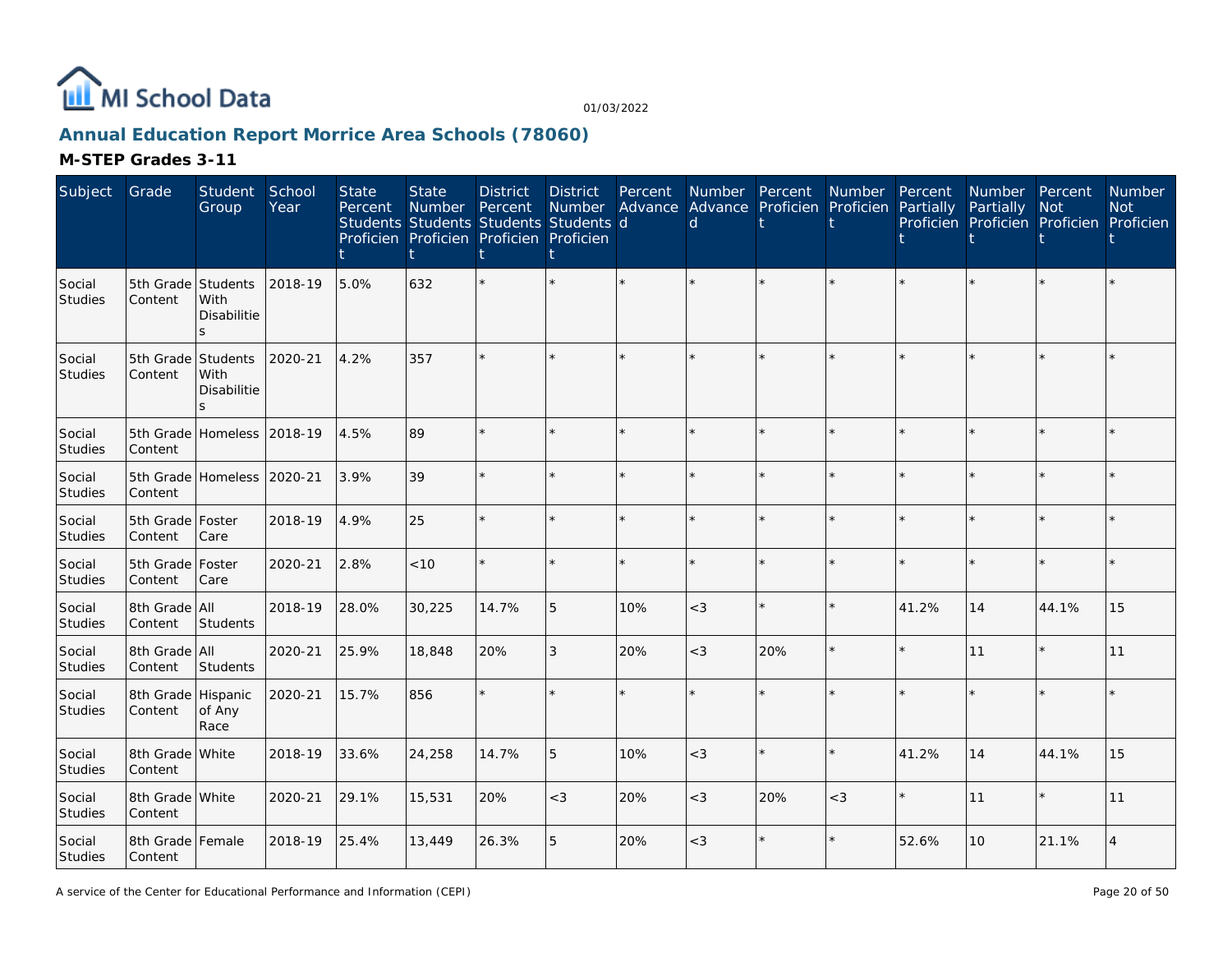

## **Annual Education Report Morrice Area Schools (78060)**

| Subject                  | Grade                         | Student<br>Group                              | School<br>Year | <b>State</b><br>Percent | <b>State</b><br><b>Number</b> | <b>District</b><br>Percent<br>Students Students Students Students d<br>Proficien Proficien Proficien Proficien | District<br>Number | Percent<br>Advance | Number Percent<br><sub>d</sub> | Advance Proficien Proficien | Number  | Percent<br>Partially | Number Percent<br>Partially | <b>Not</b><br>Proficien Proficien Proficien Proficien | Number<br><b>Not</b> |
|--------------------------|-------------------------------|-----------------------------------------------|----------------|-------------------------|-------------------------------|----------------------------------------------------------------------------------------------------------------|--------------------|--------------------|--------------------------------|-----------------------------|---------|----------------------|-----------------------------|-------------------------------------------------------|----------------------|
| Social<br>Studies        | 8th Grade Female<br>Content   |                                               | 2020-21        | 22.5%                   | 7,965                         | 50%                                                                                                            | $<$ 3              | 50%                | $<$ 3                          | 50%                         | $<$ 3   |                      | 5                           |                                                       | 8                    |
| Social<br>Studies        | 8th Grade Male<br>Content     |                                               | 2018-19        | 30.6%                   | 16,776                        | 50%                                                                                                            | $<$ 3              | 50%                | $<$ 3                          | 50%                         | $<$ 3   |                      | 4                           | $\star$                                               | 11                   |
| Social<br>Studies        | 8th Grade Male<br>Content     |                                               | 2020-21        | 29.1%                   | 10,883                        | 50%                                                                                                            | $<$ 3              | 50%                | $<$ 3                          | 50%                         | $<$ 3   |                      | 6                           | $\star$                                               | 3                    |
| Social<br>Studies        | 8th Grade Economic<br>Content | ally<br>Disadvant<br>aged                     | 2018-19        | 14.7%                   | 7,829                         | 20%                                                                                                            | $<$ 3              | 20%                | $<$ 3                          | 20%                         | $<$ 3   |                      | 8                           | $\star$                                               | 12                   |
| Social<br>Studies        | 8th Grade<br>Content          | Economic 2020-21<br>ally<br>Disadvant<br>aged |                | 13.7%                   | 4.479                         | 50%                                                                                                            | $<$ 3              | 50%                | $\lt3$                         | 50%                         | $<$ 3   |                      | 3                           | $\star$                                               | 6                    |
| Social<br>Studies        | 8th Grade<br>Content          | Students<br>With<br>Disabilitie               | 2018-19        | 7.0%                    | 829                           |                                                                                                                |                    |                    |                                |                             | $\star$ |                      |                             | $\star$                                               |                      |
| Social<br>Studies        | 8th Grade<br>Content          | Students<br>With<br><b>Disabilitie</b><br>S.  | 2020-21        | 5.9%                    | 451                           |                                                                                                                |                    |                    |                                |                             |         |                      |                             |                                                       |                      |
| Social<br>Studies        | 8th Grade<br>Content          | Homeless 2018-19                              |                | 10.1%                   | 170                           |                                                                                                                |                    | $\star$            |                                | $\star$                     | $\star$ |                      | ÷.                          | $\star$                                               |                      |
| Social<br><b>Studies</b> | 8th Grade   Foster<br>Content | Care                                          | 2018-19        | 6.6%                    | 29                            |                                                                                                                |                    |                    |                                |                             | $\star$ |                      | $\star$                     | $\star$                                               |                      |
| Social<br>Studies        | 11th<br>Grade<br>Content      | All<br><b>Students</b>                        | 2018-19        | 46.6%                   | 47,628                        | 36.7%                                                                                                          | 18                 | 10%                | 3                              | $\star$                     | 15      | 49.0%                | 24                          | 14.3%                                                 |                      |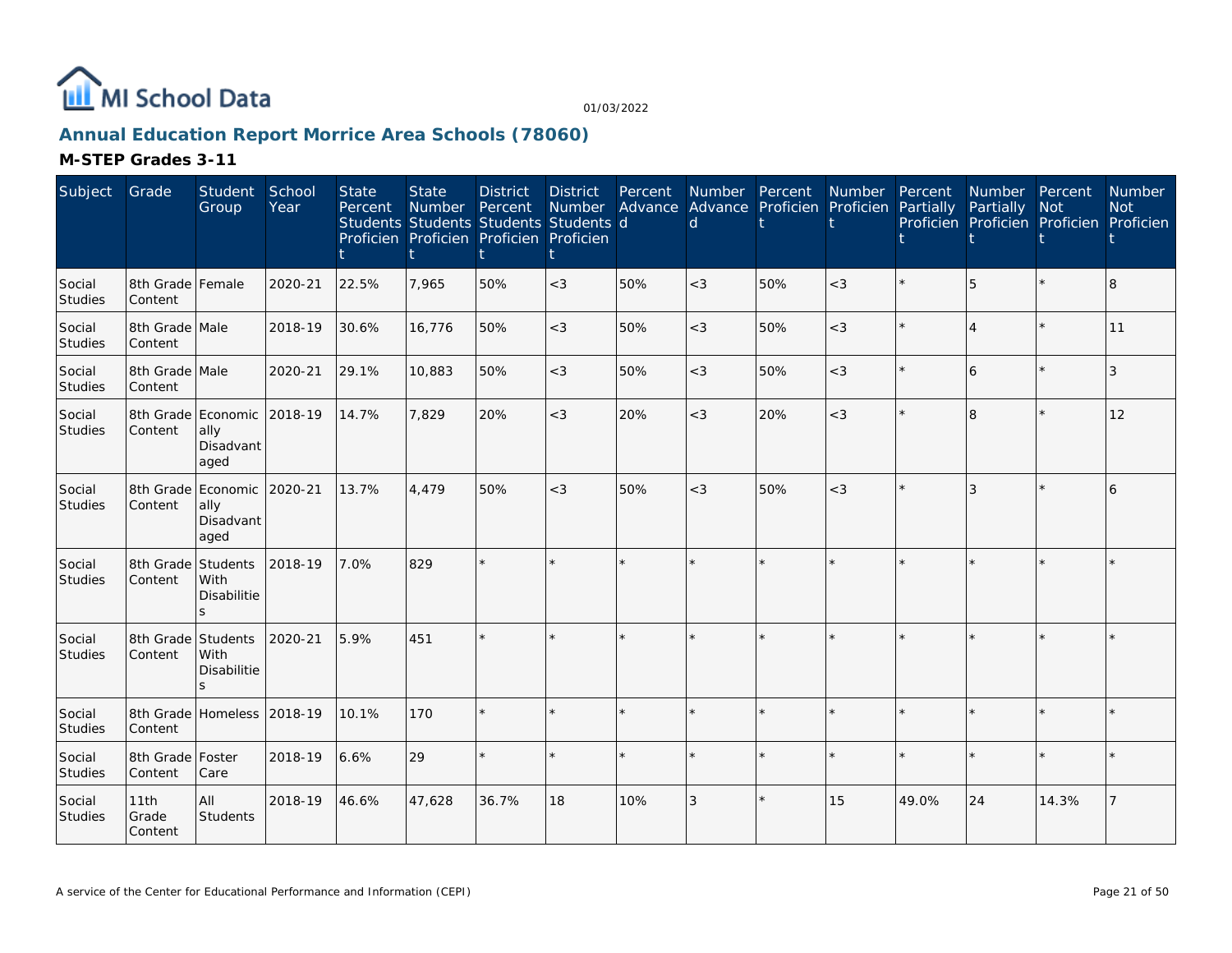

## **Annual Education Report Morrice Area Schools (78060)**

| Subject                  | Grade                    | Student<br>Group        | School<br>Year | <b>State</b><br>Percent | <b>State</b><br>Number<br>Students Students Students Students d<br>Proficien Proficien Proficien Proficien | <b>District</b><br>Percent | <b>District</b><br>Number<br>Ť | Percent<br>Advance Advance Proficien Proficien Partially | $\mathsf{d}$ | Number Percent Number Percent<br>ŧ |         |         | Number Percent<br>Partially<br>Proficien Proficien Proficien Proficien | <b>Not</b> | Number<br><b>Not</b> |
|--------------------------|--------------------------|-------------------------|----------------|-------------------------|------------------------------------------------------------------------------------------------------------|----------------------------|--------------------------------|----------------------------------------------------------|--------------|------------------------------------|---------|---------|------------------------------------------------------------------------|------------|----------------------|
| Social<br><b>Studies</b> | 11th<br>Grade<br>Content | All<br><b>Students</b>  | 2020-21        | 43.7%                   | 24,724                                                                                                     | 20%                        | 5                              | 20%                                                      | $<$ 3        | 20%                                | ÷.      | $\star$ | 14                                                                     | $\star$    | 10                   |
| Social<br>Studies        | 11th<br>Grade<br>Content | Asian                   | 2018-19        | 64.6%                   | 2,559                                                                                                      |                            |                                | $\star$                                                  | ÷            |                                    | $\star$ |         |                                                                        | $\star$    |                      |
| Social<br><b>Studies</b> | 11th<br>Grade<br>Content | Two or<br>More<br>Races | 2018-19        | 46.1%                   | 1,415                                                                                                      |                            | $\star$                        | ÷.                                                       | $\star$      |                                    | $\star$ | ÷       |                                                                        | $\star$    |                      |
| Social<br>Studies        | 11th<br>Grade<br>Content | Two or<br>More<br>Races | 2020-21        | 41.6%                   | 740                                                                                                        |                            |                                | $\star$                                                  |              |                                    |         |         |                                                                        | $\star$    |                      |
| Social<br>Studies        | 11th<br>Grade<br>Content | White                   | 2018-19        | 52.6%                   | 37,949                                                                                                     | 37.0%                      | 17                             | 10%                                                      | $\sqrt{3}$   |                                    | 14      | 47.8%   | 22                                                                     | 15.2%      |                      |
| Social<br>Studies        | 11th<br>Grade<br>Content | White                   | 2020-21        | 46.7%                   | 20,634                                                                                                     | 20%                        | 5                              | 20%                                                      | $<$ 3        | 20%                                | $\star$ | $\star$ | 13                                                                     | $\star$    | 10                   |
| Social<br>Studies        | 11th<br>Grade<br>Content | Female                  | 2018-19        | 44.1%                   | 22,547                                                                                                     | 27.3%                      | 6                              | 20%                                                      | $<$ 3        |                                    | $\star$ | ÷       | 13                                                                     | 20%        | 3                    |
| Social<br>Studies        | 11th<br>Grade<br>Content | Female                  | 2020-21        | 40.6%                   | 11,333                                                                                                     | 50%                        | $<$ 3                          | 50%                                                      | $<$ 3        | 50%                                | $<$ 3   |         | $\overline{Q}$                                                         | $\star$    | 3                    |
| Social<br>Studies        | 11th<br>Grade<br>Content | Male                    | 2018-19        | 49.1%                   | 25,081                                                                                                     | 44.4%                      | 12                             | 20%                                                      | $<$ 3        |                                    | $\star$ |         | 11                                                                     | 20%        |                      |
| Social<br>Studies        | 11th<br>Grade<br>Content | Male                    | 2020-21        | 46.6%                   | 13,391                                                                                                     | 50%                        | 3                              | 50%                                                      | $<$ 3        | 50%                                | $\star$ | 50%     | 5                                                                      | 50%        |                      |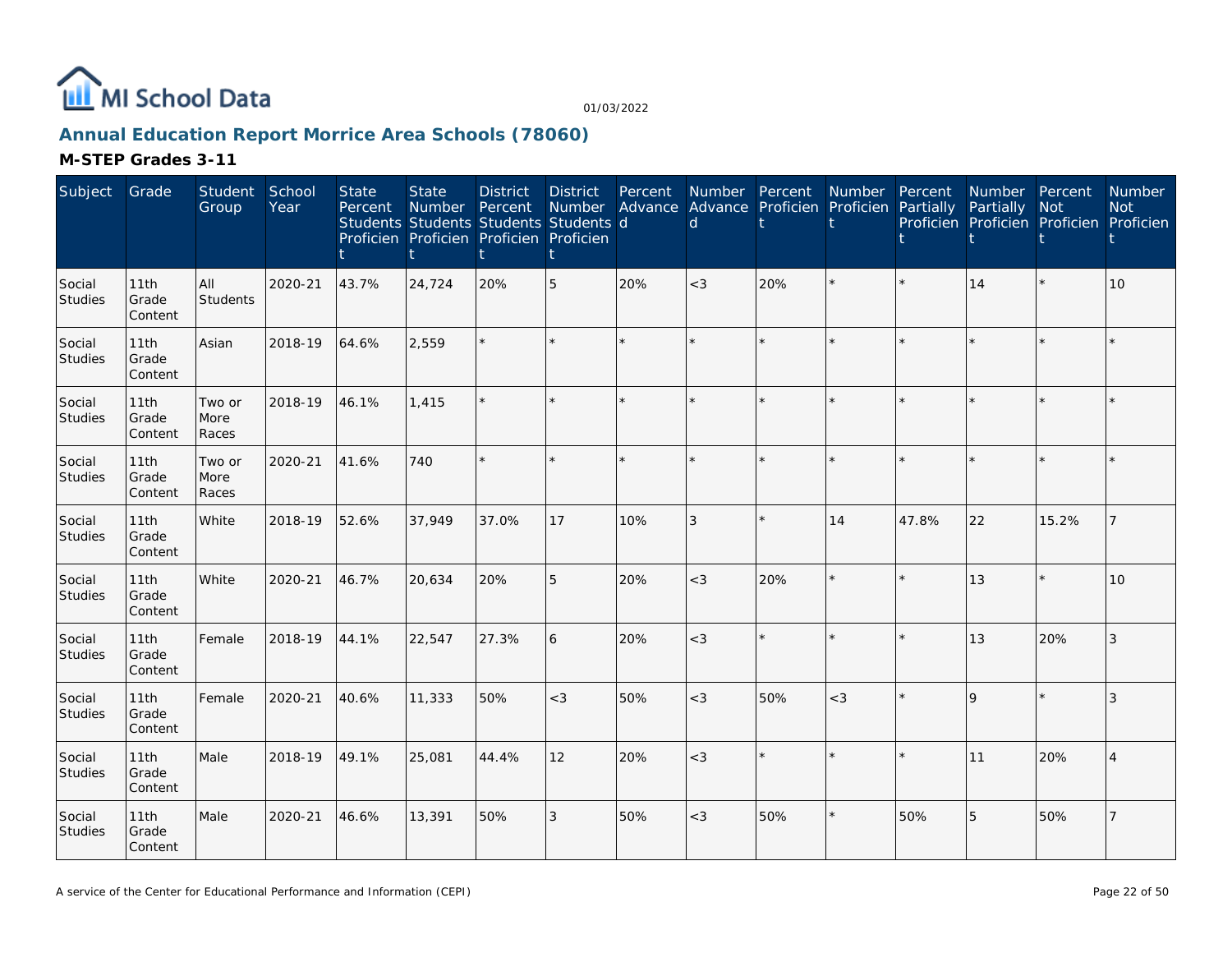

## **Annual Education Report Morrice Area Schools (78060)**

| Subject                  | Grade                    | Student<br>Group                                | School<br>Year | <b>State</b><br>Percent | <b>State</b><br><b>Number</b><br>Students Students Students Students d<br>Proficien Proficien Proficien Proficien | <b>District</b><br>Percent | <b>District</b><br>Number | Advance | Percent Number Percent<br>$\mathsf{d}$ | Advance Proficien Proficien | Number Percent | Partially | <b>Number</b><br>Partially | Percent<br><b>Not</b><br>Proficien Proficien Proficien | <b>Number</b><br><b>Not</b><br>Proficien |
|--------------------------|--------------------------|-------------------------------------------------|----------------|-------------------------|-------------------------------------------------------------------------------------------------------------------|----------------------------|---------------------------|---------|----------------------------------------|-----------------------------|----------------|-----------|----------------------------|--------------------------------------------------------|------------------------------------------|
| Social<br>Studies        | 11th<br>Grade<br>Content | Economic   2018-19<br>ally<br>Disadvant<br>aged |                | 30.6%                   | 13,131                                                                                                            | 30.0%                      | 6                         | 20%     | $<$ 3                                  |                             |                | 45.0%     | <b>9</b>                   | 25.0%                                                  |                                          |
| Social<br>Studies        | 11th<br>Grade<br>Content | Economic<br>ally<br>Disadvant<br>aged           | 2020-21        | 29.1%                   | 5,992                                                                                                             | 50%                        | $<$ 3                     | 50%     | $<$ 3                                  | 50%                         | $<$ 3          |           |                            |                                                        |                                          |
| Social<br>Studies        | 11th<br>Grade<br>Content | <b>Students</b><br>With<br>Disabilitie          | 2018-19        | 16.1%                   | 1.512                                                                                                             |                            |                           |         |                                        |                             |                |           |                            |                                                        |                                          |
| Social<br><b>Studies</b> | 11th<br>Grade<br>Content | Students<br>With<br>Disabilitie                 | 2020-21        | 13.3%                   | 621                                                                                                               |                            |                           |         |                                        |                             |                |           |                            |                                                        |                                          |
| Social<br>Studies        | 11th<br>Grade<br>Content | Homeless 2018-19                                |                | 24.5%                   | 332                                                                                                               |                            |                           |         |                                        |                             |                |           |                            |                                                        |                                          |
| Social<br>Studies        | 11th<br>Grade<br>Content | Homeless 2020-21                                |                | 23.1%                   | 122                                                                                                               |                            | $\star$                   |         |                                        |                             |                |           |                            |                                                        |                                          |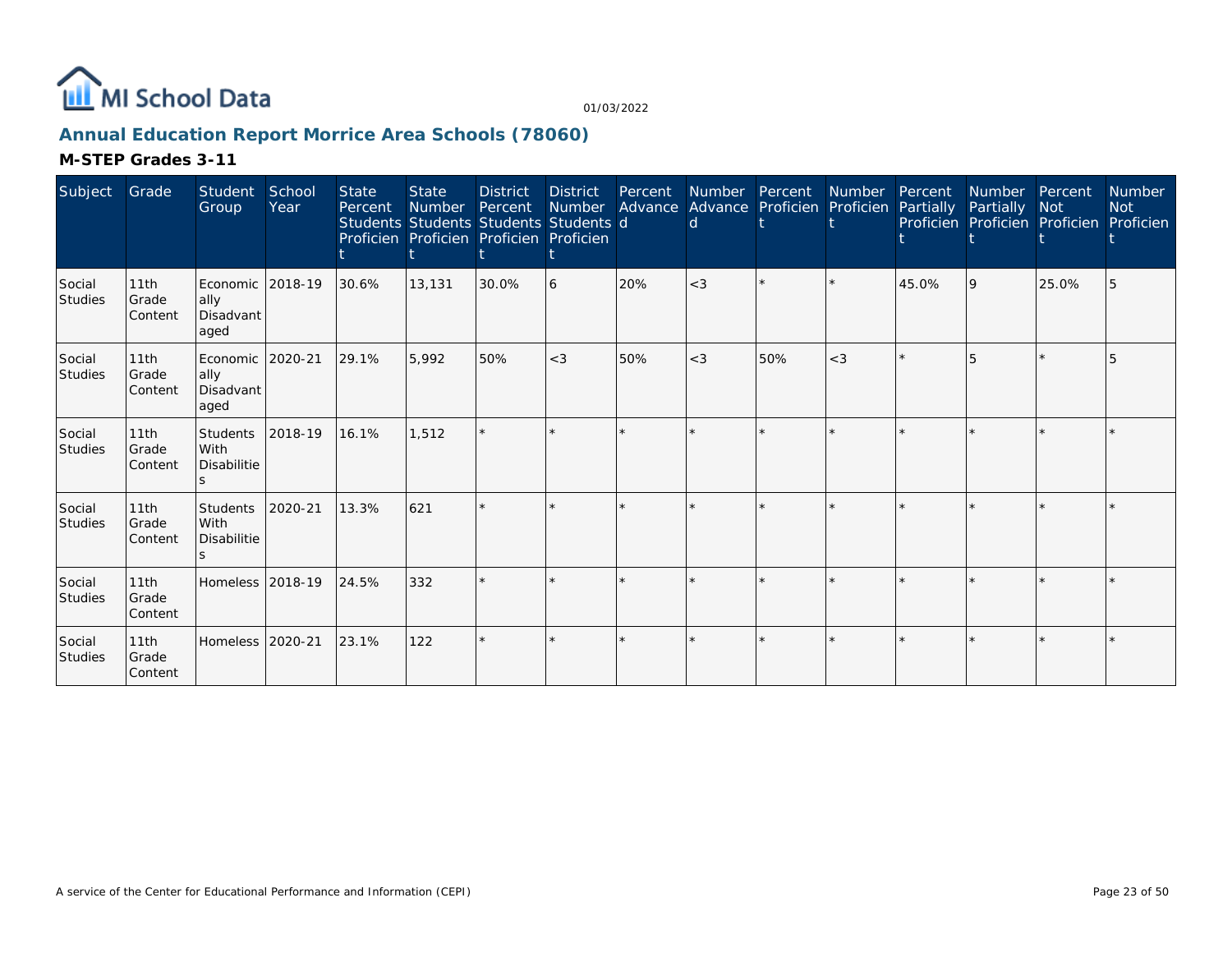

## **Annual Education Report Morrice Area Schools (78060)**

**PSAT**

| Subject           | Grade                         | <b>Student</b><br>Group                         | School<br>Year | <b>State</b><br>Percent | <b>State</b><br><b>Number</b> | <b>District</b><br>Percent<br>Students Students Students Students d<br>Proficien Proficien Proficien Proficien | <b>District</b><br>Number | Percent<br>Advance | Number Percent<br>d |         | <b>Number</b><br>Advance Proficien Proficien | Percent<br>Partially | <b>Number</b><br>Partially<br>Proficien Proficien Proficien Proficien | Percent<br><b>Not</b> | <b>Number</b><br><b>Not</b> |
|-------------------|-------------------------------|-------------------------------------------------|----------------|-------------------------|-------------------------------|----------------------------------------------------------------------------------------------------------------|---------------------------|--------------------|---------------------|---------|----------------------------------------------|----------------------|-----------------------------------------------------------------------|-----------------------|-----------------------------|
| English<br>(EBRW) | 8th Grade All<br>Content      | Students                                        | 2018-19        | 61.9%                   | 66,575                        | 55.9%                                                                                                          | 19                        | 26.5%              | 9                   | 29.4%   | 10                                           | 14.7%                | 5                                                                     | 29.4%                 | 10                          |
| English<br>(EBRW) | 8th Grade All<br>Content      | Students                                        | 2020-21        | 63.6%                   | 49,572                        | 69.6%                                                                                                          | 16                        | 43.5%              | 10                  | 26.1%   | 6                                            | 13.0%                | 3                                                                     | 17.4%                 |                             |
| English<br>(EBRW) | 8th Grade Hispanic<br>Content | of Any<br>Race                                  | 2020-21        | 51.6%                   | 3.236                         |                                                                                                                | $\star$                   | ÷.                 |                     | $\star$ |                                              |                      | $\star$                                                               |                       |                             |
| English<br>(EBRW) | 8th Grade White<br>Content    |                                                 | 2018-19        | 69.2%                   | 49,851                        | 55.9%                                                                                                          | 19                        | 26.5%              | 9                   | 29.4%   | 10                                           | 14.7%                | 5                                                                     | 29.4%                 | 10                          |
| English<br>(EBRW) | 8th Grade White<br>Content    |                                                 | 2020-21        | 68.6%                   | 38,380                        | 68.2%                                                                                                          | 15                        | 40.9%              | 9                   | 27.3%   | 6                                            | 13.6%                | 3                                                                     | 18.2%                 |                             |
| English<br>(EBRW) | 8th Grade Female<br>Content   |                                                 | 2018-19        | 68.3%                   | 36.099                        | 73.7%                                                                                                          | 14                        | 47.4%              | 9                   | 26.3%   | 5                                            | 15.8%                | $\star$                                                               | 10.5%                 | 2                           |
| English<br>(EBRW) | 8th Grade Female<br>Content   |                                                 | 2020-21        | 68.5%                   | 26,232                        | 69.2%                                                                                                          | 9                         | 38.5%              | 5                   | 30.8%   | $\overline{4}$                               | 15.4%                | $<$ 3                                                                 | 15.4%                 | 2                           |
| English<br>(EBRW) | 8th Grade Male<br>Content     |                                                 | 2018-19        | 55.8%                   | 30,476                        | 33.3%                                                                                                          | 5                         | &5%                | $<$ 3               | $\star$ | $\star$                                      | 13.3%                | $<$ 3                                                                 | 53.3%                 | 8                           |
| English<br>(EBRW) | 8th Grade Male<br>Content     |                                                 | 2020-21        | 58.9%                   | 23,340                        | 70.0%                                                                                                          | $\overline{7}$            | 50.0%              |                     | 20.0%   | $<$ 3                                        | 10.0%                | $<$ 3                                                                 | 20.0%                 | $\overline{2}$              |
| English<br>(EBRW) | Content                       | 8th Grade Economic<br>ally<br>Disadvant<br>aged | 2018-19        | 46.7%                   | 24,818                        | 45.5%                                                                                                          | 10                        | 18.2%              | $\overline{4}$      | 27.3%   | 6                                            | 18.2%                | 4                                                                     | 36.4%                 | $\overline{8}$              |
| English<br>(EBRW) | Content                       | 8th Grade Economic<br>ally<br>Disadvant<br>aged | 2020-21        | 48.7%                   | 17,095                        | 60.0%                                                                                                          | 6                         | 20.0%              | $<$ 3               | 40.0%   | $\star$                                      | 30.0%                | $\star$                                                               | 10.0%                 |                             |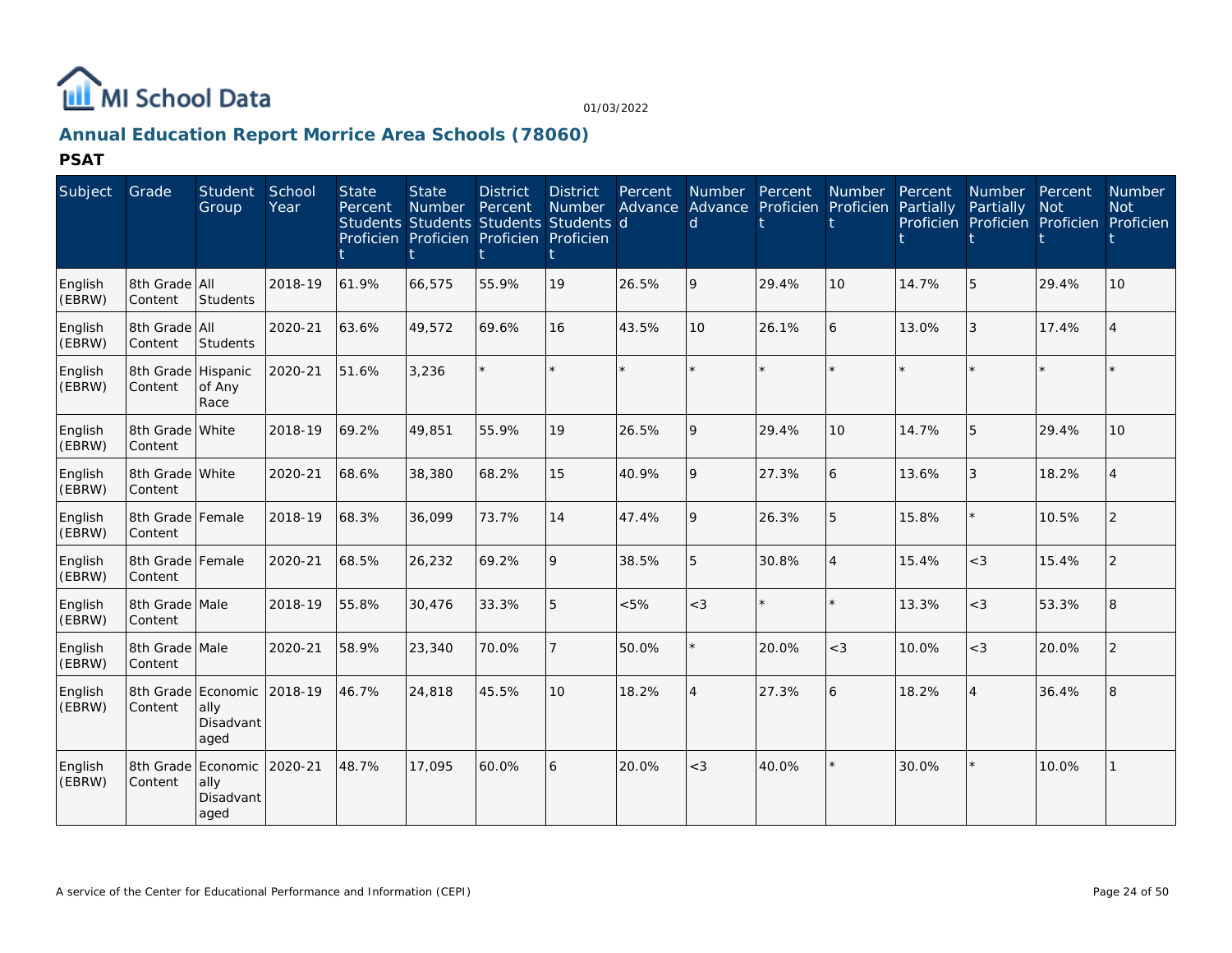

## **Annual Education Report Morrice Area Schools (78060)**

**PSAT**

| Subject           | Grade                                | Student<br>Group                          | School<br>Year | <b>State</b><br>Percent | <b>State</b><br>Number<br>Students Students Students Students d<br>Proficien Proficien Proficien Proficien | <b>District</b><br>Percent | <b>District</b> | Percent | <b>Number</b><br>Number Advance Advance Proficien Proficien<br>d | Percent | Number  | Percent<br>Partially | Number Percent<br>Partially<br>Proficien Proficien Proficien Proficien | <b>Not</b> | Number<br><b>Not</b> |
|-------------------|--------------------------------------|-------------------------------------------|----------------|-------------------------|------------------------------------------------------------------------------------------------------------|----------------------------|-----------------|---------|------------------------------------------------------------------|---------|---------|----------------------|------------------------------------------------------------------------|------------|----------------------|
| English<br>(EBRW) | 8th Grade<br>Content                 | Students<br>With<br>Disabilitie<br>$\leq$ | 2018-19        | 14.1%                   | 1,652                                                                                                      |                            | $\star$         | ÷.      |                                                                  | $\star$ |         |                      |                                                                        | $\star$    |                      |
| English<br>(EBRW) | 8th Grade<br>Content                 | Students<br>With<br><b>Disabilitie</b>    | 2020-21        | 13.8%                   | 1.071                                                                                                      |                            |                 |         |                                                                  |         |         |                      |                                                                        |            |                      |
| English<br>(EBRW) | 8th Grade<br>Content                 | Homeless 2018-19                          |                | 39.0%                   | 646                                                                                                        |                            | ÷.              | ÷.      |                                                                  |         | ÷.      |                      |                                                                        | $\star$    |                      |
| English<br>(EBRW) | 8th Grade<br>Content                 | Foster<br>Care                            | 2018-19        | 30.7%                   | 133                                                                                                        |                            | $\star$         | $\star$ |                                                                  | $\star$ | $\star$ |                      |                                                                        | $\star$    |                      |
| Mathemat<br>ics   | 8th Grade<br>Content                 | All<br>Students                           | 2018-19        | 41.4%                   | 44,565                                                                                                     | 26.5%                      | 9               | 5.9%    | $<$ 3                                                            | 20.6%   | $\star$ | 38.2%                | 13                                                                     | 35.3%      | 12                   |
| ics               | Mathemat 8th Grade<br>Content        | <b>AII</b><br>Students                    | 2020-21        | 36.0%                   | 28,035                                                                                                     | 26.1%                      | 6               | $<5\%$  | $<$ 3                                                            | $\star$ | $\star$ | 52.2%                | 12                                                                     | 21.7%      | 5                    |
| ics               | Mathemat 8th Grade<br>Content        | Hispanic<br>of Any<br>Race                | 2020-21        | 22.6%                   | 1,419                                                                                                      |                            | $\star$         | ÷.      |                                                                  | $\star$ | ÷.      |                      |                                                                        | $\star$    |                      |
| ics               | Mathemat 8th Grade<br>Content        | White                                     | 2018-19        | 48.9%                   | 35,213                                                                                                     | 26.5%                      | 9               | 5.9%    | $<$ 3                                                            | 20.6%   | $\star$ | 38.2%                | 13                                                                     | 35.3%      | 12                   |
| ics               | Mathemat 8th Grade White<br>Content  |                                           | 2020-21        | 40.0%                   | 22,403                                                                                                     | 22.7%                      | 5               | < 5%    | $<$ 3                                                            | $\star$ |         | 54.5%                | 12                                                                     | 22.7%      | 5                    |
| ics               | Mathemat 8th Grade Female<br>Content |                                           | 2018-19        | 42.2%                   | 22,339                                                                                                     | 42.1%                      | 8               | 10.5%   | $<$ 3                                                            | 31.6%   |         | 47.4%                | $\star$                                                                | 10.5%      | $\mathcal{P}$        |
| ics               | Mathemat 8th Grade Female<br>Content |                                           | 2020-21        | 34.8%                   | 13,347                                                                                                     | 15.4%                      | $<$ 3           | < 5%    | $<$ 3                                                            | $\star$ | $<$ 3   |                      | $\overline{7}$                                                         |            |                      |
| lics              | Mathemat 8th Grade Male<br>Content   |                                           | 2018-19        | 40.6%                   | 22,226                                                                                                     | 6.7%                       | $<$ 3           | $<5\%$  | $<$ 3                                                            | $\star$ | $<$ 3   |                      |                                                                        |            | 10                   |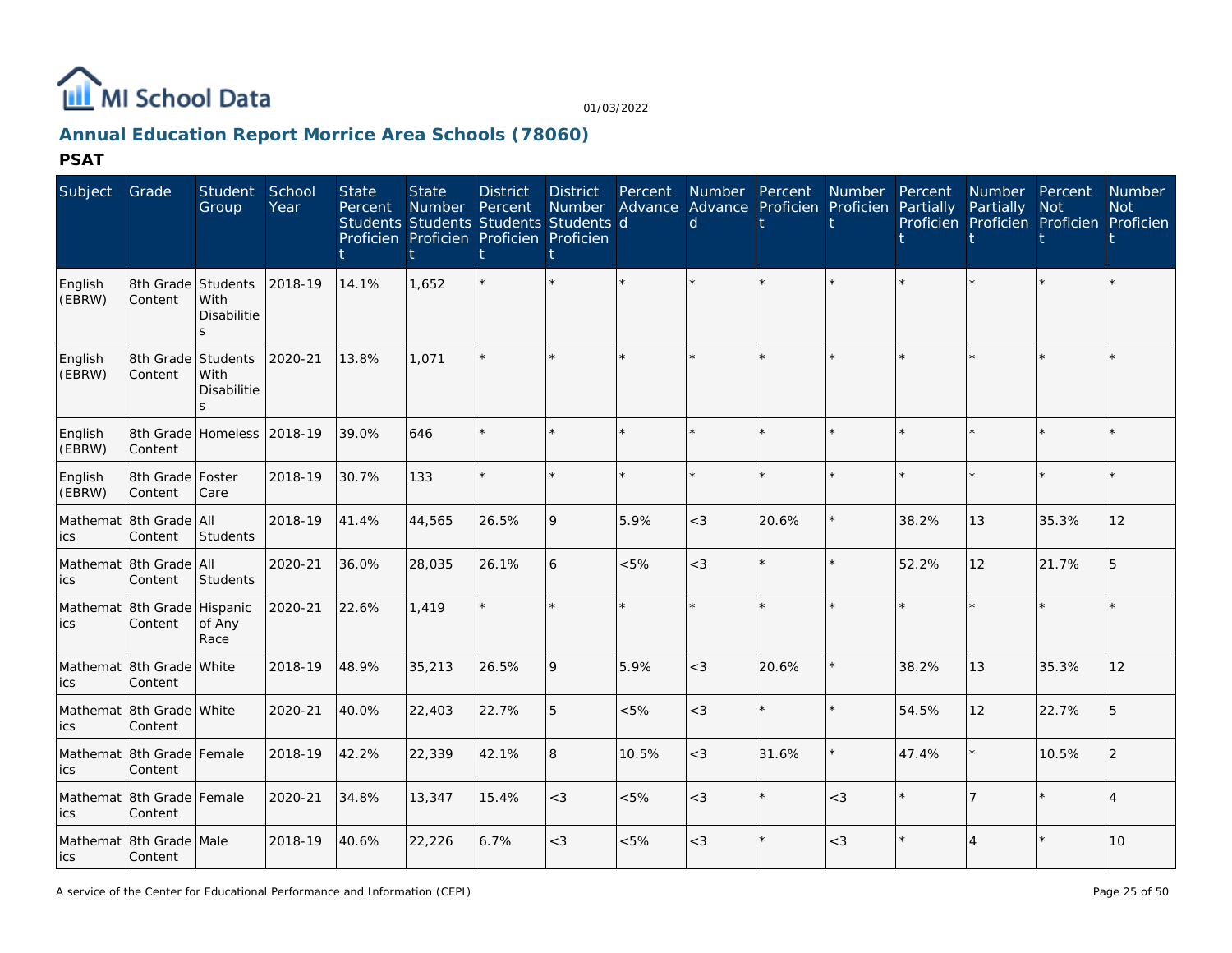

## **Annual Education Report Morrice Area Schools (78060)**

**PSAT**

| Subject                                           | Grade                                          | Student<br>Group           | School<br>Year | <b>State</b><br>Percent | <b>State</b><br><b>Number</b><br>Students Students Students Students d<br>Proficien Proficien Proficien Proficien | <b>District</b><br>Percent | <b>District</b><br>Number | Percent | Number Percent<br><sub>d</sub> | Advance Advance Proficien Proficien | Number | Percent<br>Partially | Number<br>Partially<br>Proficien Proficien Proficien | Percent<br><b>Not</b> | Number<br><b>Not</b><br>Proficien |
|---------------------------------------------------|------------------------------------------------|----------------------------|----------------|-------------------------|-------------------------------------------------------------------------------------------------------------------|----------------------------|---------------------------|---------|--------------------------------|-------------------------------------|--------|----------------------|------------------------------------------------------|-----------------------|-----------------------------------|
| ics                                               | Mathemat 8th Grade Male<br>Content             |                            | 2020-21        | 37.1%                   | 14,688                                                                                                            | 40.0%                      | 4                         | 10.0%   | $<$ 3                          | 30.0%                               |        | 50.0%                |                                                      | 10.0%                 |                                   |
| lics                                              | Mathemat 8th Grade Economic 2018-19<br>Content | ally<br>Disadvant<br>aged  |                | 24.5%                   | 13,048                                                                                                            | 13.6%                      | 3                         | $< 5\%$ | $<$ 3                          | $\star$                             | $<$ 3  | 45.5%                | 10                                                   | 40.9%                 |                                   |
| Mathemat   8th Grade   Economic   2020-21<br>lics | Content                                        | ally<br>Disadvant<br>aged  |                | 20.2%                   | 7.087                                                                                                             | 10.0%                      | $<$ 3                     | < 5%    | $<$ 3                          | $\star$                             | $<$ 3  |                      |                                                      |                       |                                   |
| Mathemat 8th Grade Students<br>lics               | Content                                        | With<br><b>Disabilitie</b> | 2018-19        | 6.9%                    | 804                                                                                                               |                            |                           |         |                                |                                     |        |                      |                                                      |                       |                                   |
| Mathemat 8th Grade Students<br>lics.              | Content                                        | With<br><b>Disabilitie</b> | 2020-21        | 6.8%                    | 526                                                                                                               |                            |                           |         |                                |                                     |        |                      |                                                      |                       |                                   |
| Mathemat 8th Grade Homeless 2018-19<br>ics        | Content                                        |                            |                | 16.5%                   | 275                                                                                                               |                            |                           |         |                                |                                     |        |                      |                                                      |                       |                                   |
| lics                                              | Mathemat 8th Grade Foster<br>Content           | Care                       | 2018-19        | 9.2%                    | 40                                                                                                                |                            |                           |         |                                |                                     |        |                      |                                                      |                       |                                   |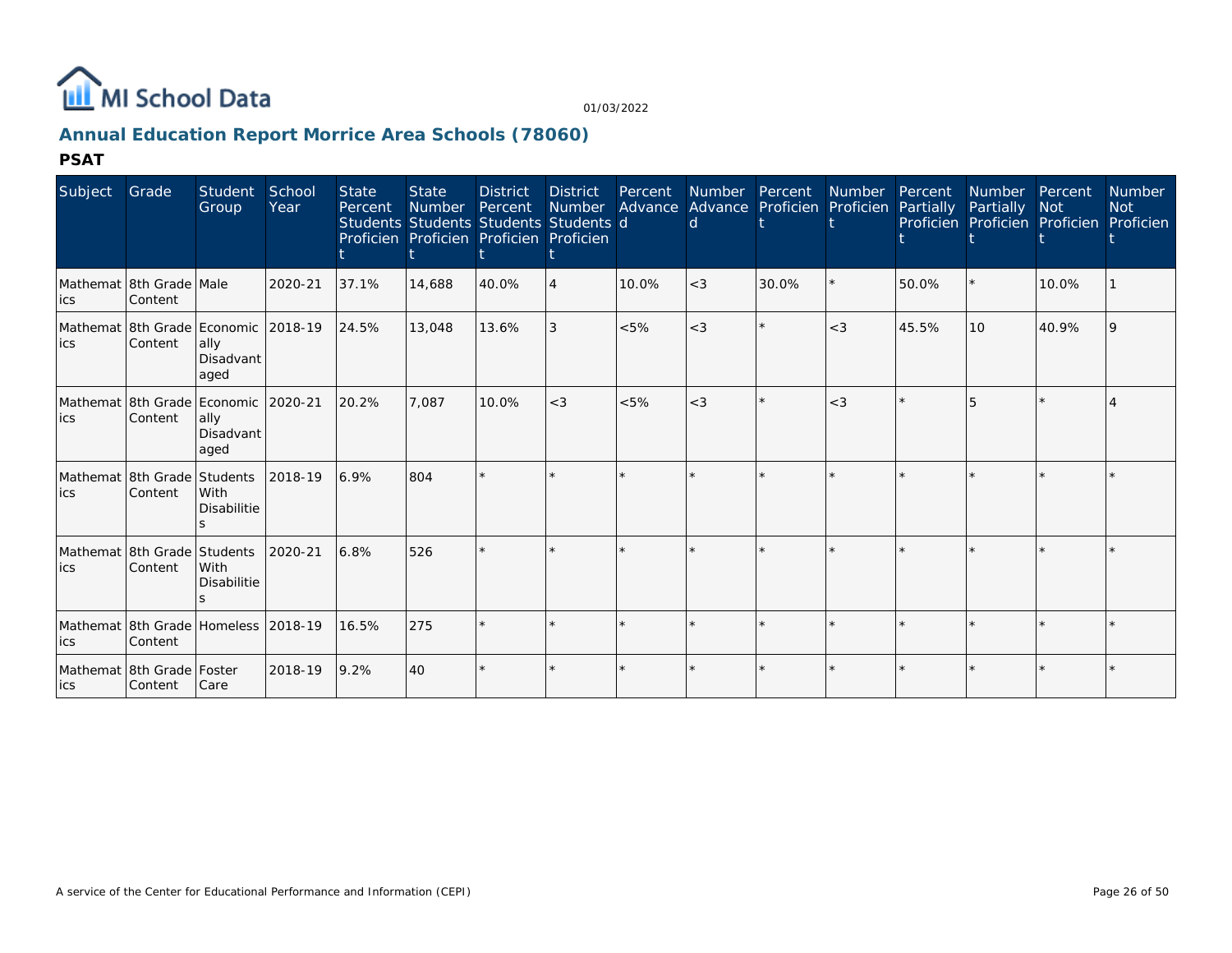

## **Annual Education Report Morrice Area Schools (78060)**

| Location<br>Name        | School Year | Subject            | Student<br>Group              | Mean SAT<br>Score | <b>Benchmark</b> | Met or<br>Exceeded | % Met or<br>Exceeded | Did Not Meet % Did Not | Meet    | Number<br>Assessed |
|-------------------------|-------------|--------------------|-------------------------------|-------------------|------------------|--------------------|----------------------|------------------------|---------|--------------------|
| Morrice Area<br>Schools | 2018-19     | <b>Total Score</b> | <b>All Students</b>           | 919.2             | N/A              | 9                  | 18.4%                | 40                     | 81.6%   | 49                 |
| Morrice Area<br>Schools | 2020-21     | <b>Total Score</b> | <b>All Students</b>           | 915.5             | N/A              | $\overline{4}$     | 10%                  | 36                     | 90%     | 40                 |
| Morrice Area<br>Schools | 2018-19     | <b>Total Score</b> | Asian                         |                   | N/A              | $\star$            |                      |                        | $\star$ | <10                |
| Morrice Area<br>Schools | 2020-21     | <b>Total Score</b> | Hispanic of<br>Any Race       |                   | N/A              |                    |                      |                        |         | <10                |
| Morrice Area<br>Schools | 2018-19     | <b>Total Score</b> | Two or More<br>Races          |                   | N/A              |                    |                      |                        | $\star$ | <10                |
| Morrice Area<br>Schools | 2020-21     | <b>Total Score</b> | Two or More<br>Races          |                   | N/A              | $\star$            |                      |                        |         | < 10               |
| Morrice Area<br>Schools | 2018-19     | <b>Total Score</b> | White                         | 920.0             | N/A              | 9                  | 19.6%                | 37                     | 80.4%   | 46                 |
| Morrice Area<br>Schools | 2020-21     | <b>Total Score</b> | <b>White</b>                  | 899.2             | N/A              | $<\!3$             | 10%                  |                        | 90%     | 36                 |
| Morrice Area<br>Schools | 2018-19     | <b>Total Score</b> | Female                        | 947.3             | N/A              | 5                  | 22.7%                | 17                     | 77.3%   | 22                 |
| Morrice Area<br>Schools | 2020-21     | <b>Total Score</b> | Female                        | 951.4             | N/A              | $<$ 3              | 20%                  |                        | 80%     | 21                 |
| Morrice Area<br>Schools | 2018-19     | <b>Total Score</b> | Male                          | 896.3             | N/A              | $\overline{4}$     | 20%                  | 23                     | 80%     | 27                 |
| Morrice Area<br>Schools | 2020-21     | <b>Total Score</b> | Male                          | 875.8             | N/A              | $<$ 3              | 20%                  |                        | 80%     | 19                 |
| Morrice Area<br>Schools | 2018-19     | <b>Total Score</b> | Economically<br>Disadvantaged | 855.0             | N/A              | 3                  | 20%                  | 17                     | 80%     | 20                 |
| Morrice Area<br>Schools | 2020-21     | <b>Total Score</b> | Economically<br>Disadvantaged | 901.4             | N/A              | $<$ 3              | 50%                  |                        | 50%     | 14                 |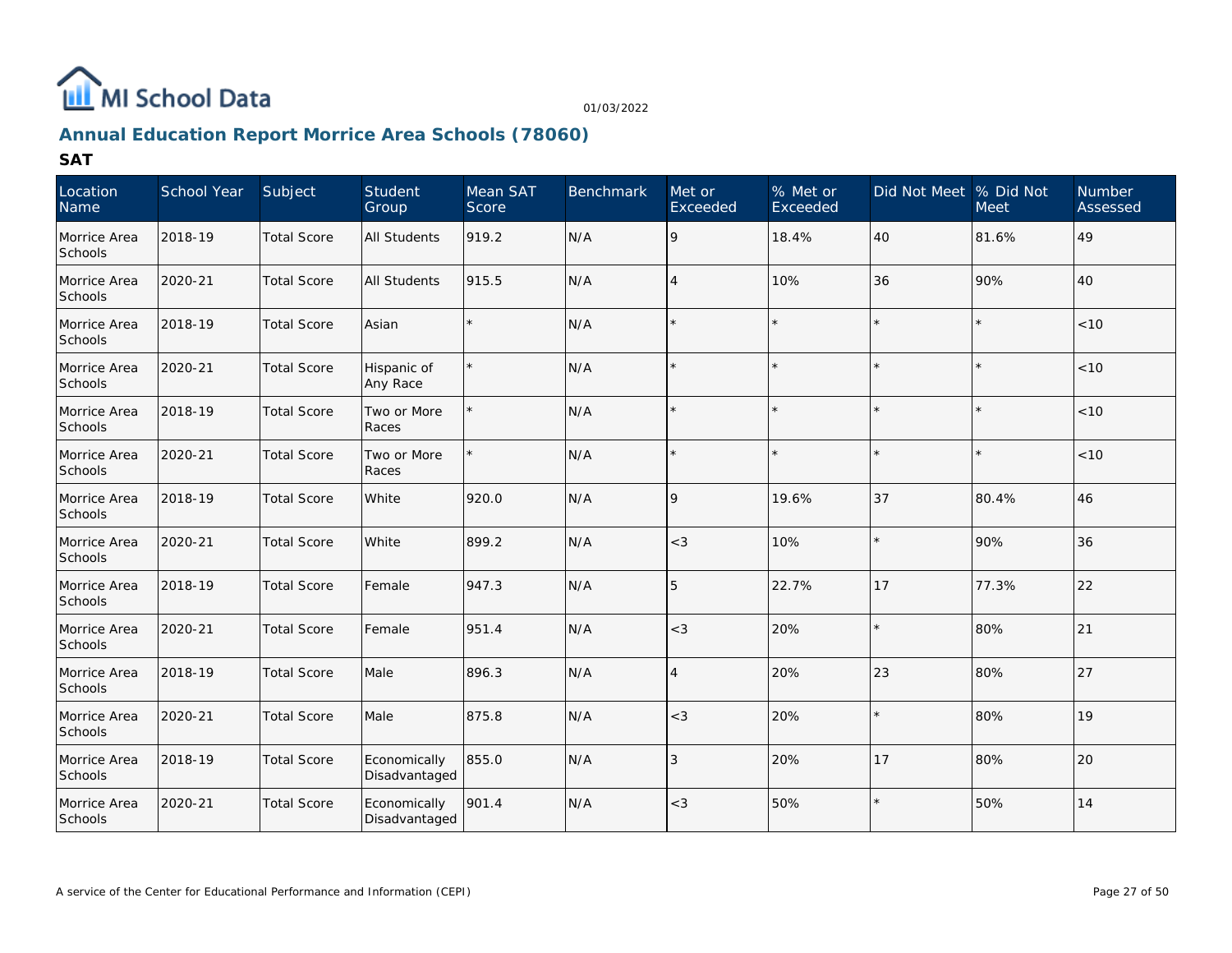

## **Annual Education Report Morrice Area Schools (78060)**

| Location<br>Name        | School Year | Subject            | Student<br>Group                     | Mean SAT<br>Score | <b>Benchmark</b> | Met or<br>Exceeded | % Met or<br>Exceeded | Did Not Meet   % Did Not | <b>Meet</b> | <b>Number</b><br>Assessed |
|-------------------------|-------------|--------------------|--------------------------------------|-------------------|------------------|--------------------|----------------------|--------------------------|-------------|---------------------------|
| Morrice Area<br>Schools | 2018-19     | <b>Total Score</b> | Not<br>Economically<br>Disadvantaged | 963.4             | N/A              | 6                  | 20.7%                | 23                       | 79.3%       | 29                        |
| Morrice Area<br>Schools | 2020-21     | <b>Total Score</b> | Not<br>Economically<br>Disadvantaged | 923.1             | N/A              | 3                  | 20%                  | 23                       | 80%         | 26                        |
| Morrice Area<br>Schools | 2018-19     | <b>Total Score</b> | Not English<br>Learners              | 919.2             | N/A              | 9                  | 18.4%                | 40                       | 81.6%       | 49                        |
| Morrice Area<br>Schools | 2020-21     | <b>Total Score</b> | Not English<br>Learners              | 915.5             | N/A              | 4                  | 10%                  | 36                       | 90%         | 40                        |
| Morrice Area<br>Schools | 2018-19     | <b>Total Score</b> | Not Migrant                          | 919.2             | N/A              | 9                  | 18.4%                | 40                       | 81.6%       | 49                        |
| Morrice Area<br>Schools | 2020-21     | <b>Total Score</b> | Not Migrant                          | 915.5             | N/A              | 4                  | 10%                  | 36                       | 90%         | 40                        |
| Morrice Area<br>Schools | 2018-19     | <b>Total Score</b> | Students With<br>Disabilities        |                   | N/A              | $\star$            |                      | $\star$                  | $\star$     | < 10                      |
| Morrice Area<br>Schools | 2020-21     | <b>Total Score</b> | Students With<br>Disabilities        |                   | N/A              | $\star$            | $\star$              | $\star$                  | $\star$     | < 10                      |
| Morrice Area<br>Schools | 2018-19     | <b>Total Score</b> | Students<br>Without<br>Disabilities  | 941.2             | N/A              | 9                  | 21.4%                | 33                       | 78.6%       | 42                        |
| Morrice Area<br>Schools | 2020-21     | <b>Total Score</b> | Students<br>Without<br>Disabilities  | 956.8             | N/A              | $\overline{4}$     | 12.9%                | 27                       | 87.1%       | 31                        |
| Morrice Area<br>Schools | 2018-19     | <b>Total Score</b> | Homeless                             | $\star$           | N/A              | $\star$            | $\star$              | $\star$                  | $\star$     | < 10                      |
| Morrice Area<br>Schools | 2020-21     | <b>Total Score</b> | <b>Homeless</b>                      |                   | N/A              | $\star$            |                      | $\star$                  | $\star$     | < 10                      |
| Morrice Area<br>Schools | 2018-19     | <b>Total Score</b> | Not Homeless                         | 923.8             | N/A              | 9                  | 18.8%                | 39                       | 81.3%       | 48                        |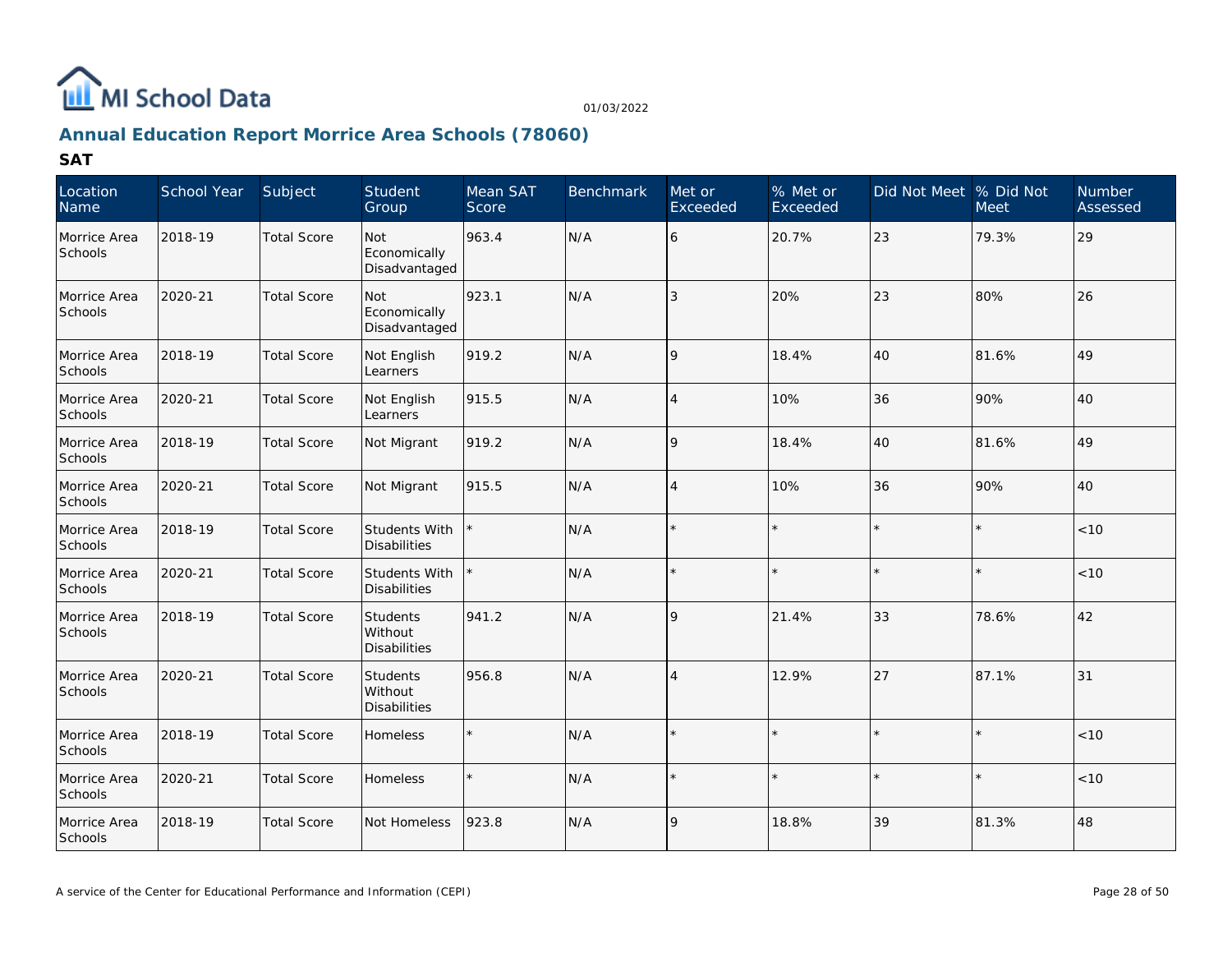

## **Annual Education Report Morrice Area Schools (78060)**

| Location<br>Name        | School Year | Subject                                                | Student<br>Group          | Mean SAT<br>Score | <b>Benchmark</b> | Met or<br>Exceeded | % Met or<br>Exceeded | Did Not Meet % Did Not | <b>Meet</b> | <b>Number</b><br>Assessed |
|-------------------------|-------------|--------------------------------------------------------|---------------------------|-------------------|------------------|--------------------|----------------------|------------------------|-------------|---------------------------|
| Morrice Area<br>Schools | 2020-21     | <b>Total Score</b>                                     | Not Homeless              | 916.6             | N/A              | $\overline{4}$     | 10.5%                | 34                     | 89.5%       | 38                        |
| Morrice Area<br>Schools | 2018-19     | <b>Total Score</b>                                     | Not Foster<br>Care        | 919.2             | N/A              | 9                  | 18.4%                | 40                     | 81.6%       | 49                        |
| Morrice Area<br>Schools | 2020-21     | <b>Total Score</b>                                     | Not Foster<br>Care        | 915.5             | N/A              | $\overline{4}$     | 10%                  | 36                     | 90%         | 40                        |
| Morrice Area<br>Schools | 2018-19     | <b>Total Score</b>                                     | Not Military<br>Connected | 919.2             | N/A              | 9                  | 18.4%                | 40                     | 81.6%       | 49                        |
| Morrice Area<br>Schools | 2020-21     | <b>Total Score</b>                                     | Not Military<br>Connected | 915.5             | N/A              | $\overline{4}$     | 10%                  | 36                     | 90%         | 40                        |
| Morrice Area<br>Schools | 2018-19     | Evidence-<br><b>Based Reading</b><br>and Writing       | <b>All Students</b>       | 476.7             | 480              | 21                 | 42.9%                | 28                     | 57.1%       | 49                        |
| Morrice Area<br>Schools | 2020-21     | Evidence-<br><b>Based Reading</b><br>and Writing       | <b>All Students</b>       | 466.8             | 480              | 20                 | 50.0%                | 20                     | 50.0%       | 40                        |
| Morrice Area<br>Schools | 2018-19     | Evidence-<br><b>Based Reading</b><br>and Writing       | Asian                     |                   | 480              |                    |                      |                        |             | < 10                      |
| Morrice Area<br>Schools | 2020-21     | Evidence-<br>Based Reading Any Race<br>and Writing     | Hispanic of               |                   | 480              | ÷.                 |                      |                        | ×           | < 10                      |
| Morrice Area<br>Schools | 2018-19     | Evidence-<br><b>Based Reading</b><br>and Writing       | Two or More<br>Races      |                   | 480              |                    |                      |                        | ÷           | < 10                      |
| Morrice Area<br>Schools | 2020-21     | Evidence-<br><b>Based Reading Races</b><br>and Writing | Two or More               |                   | 480              | $\star$            |                      |                        | $\star$     | < 10                      |
| Morrice Area<br>Schools | 2018-19     | Evidence-<br><b>Based Reading</b><br>and Writing       | White                     | 479.6             | 480              | 21                 | 45.7%                | 25                     | 54.3%       | 46                        |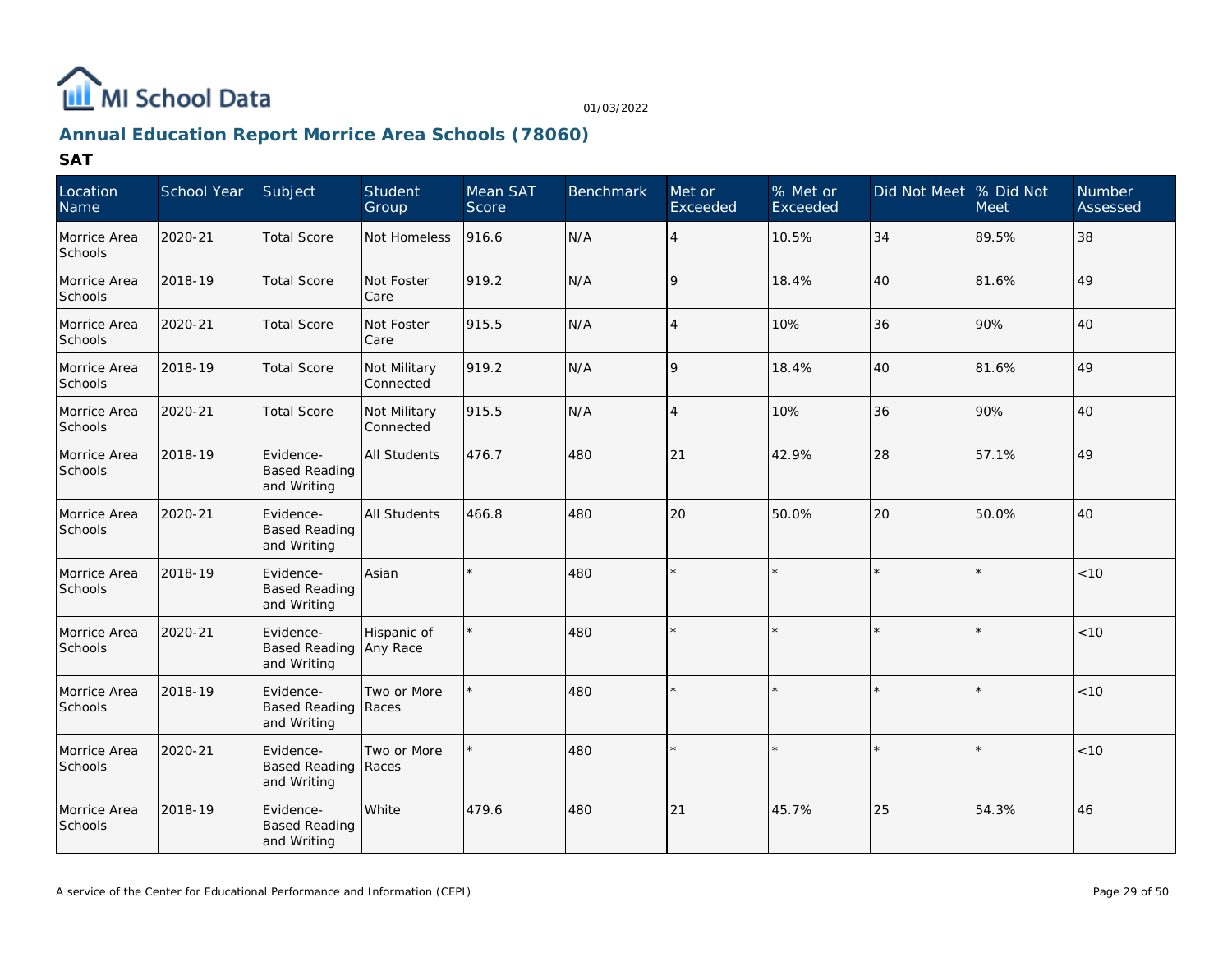

## **Annual Education Report Morrice Area Schools (78060)**

| Location<br>Name               | School Year | Subject                                          | Student<br>Group                     | Mean SAT<br>Score | <b>Benchmark</b> | Met or<br>Exceeded | % Met or<br>Exceeded | Did Not Meet % Did Not | <b>Meet</b> | <b>Number</b><br>Assessed |
|--------------------------------|-------------|--------------------------------------------------|--------------------------------------|-------------------|------------------|--------------------|----------------------|------------------------|-------------|---------------------------|
| Morrice Area<br>Schools        | 2020-21     | Evidence-<br><b>Based Reading</b><br>and Writing | White                                | 460.3             | 480              | 17                 | 47.2%                | 19                     | 52.8%       | 36                        |
| Morrice Area<br>Schools        | 2018-19     | Evidence-<br><b>Based Reading</b><br>and Writing | Female                               | 493.2             | 480              | 11                 | 50.0%                | 11                     | 50.0%       | 22                        |
| Morrice Area<br>Schools        | 2020-21     | Evidence-<br><b>Based Reading</b><br>and Writing | Female                               | 495.7             | 480              | 14                 | 66.7%                | $\overline{7}$         | 33.3%       | 21                        |
| Morrice Area<br>Schools        | 2018-19     | Evidence-<br><b>Based Reading</b><br>and Writing | Male                                 | 463.3             | 480              | 10                 | 37.0%                | 17                     | 63.0%       | 27                        |
| Morrice Area<br>Schools        | 2020-21     | Evidence-<br><b>Based Reading</b><br>and Writing | Male                                 | 434.7             | 480              | 16                 | 31.6%                | 13                     | 68.4%       | 19                        |
| Morrice Area<br>Schools        | 2018-19     | Evidence-<br><b>Based Reading</b><br>and Writing | Economically<br>Disadvantaged        | 444.0             | 480              | 16                 | 30.0%                | 14                     | 70.0%       | 20                        |
| Morrice Area<br>Schools        | 2020-21     | Evidence-<br><b>Based Reading</b><br>and Writing | Economically<br>Disadvantaged        | 465.7             | 480              | 16                 | 50%                  | 8                      | 50%         | 14                        |
| Morrice Area<br>Schools        | 2018-19     | Evidence-<br><b>Based Reading</b><br>and Writing | Not<br>Economically<br>Disadvantaged | 499.3             | 480              | 15                 | 51.7%                | 14                     | 48.3%       | 29                        |
| Morrice Area<br>Schools        | 2020-21     | Evidence-<br><b>Based Reading</b><br>and Writing | Not<br>Economically<br>Disadvantaged | 467.3             | 480              | 14                 | 53.8%                | 12                     | 46.2%       | 26                        |
| Morrice Area<br><b>Schools</b> | 2018-19     | Evidence-<br><b>Based Reading</b><br>and Writing | Not English<br>Learners              | 476.7             | 480              | 21                 | 42.9%                | 28                     | 57.1%       | 49                        |
| Morrice Area<br>Schools        | 2020-21     | Evidence-<br><b>Based Reading</b><br>and Writing | Not English<br>Learners              | 466.8             | 480              | 20                 | 50.0%                | 20                     | 50.0%       | 40                        |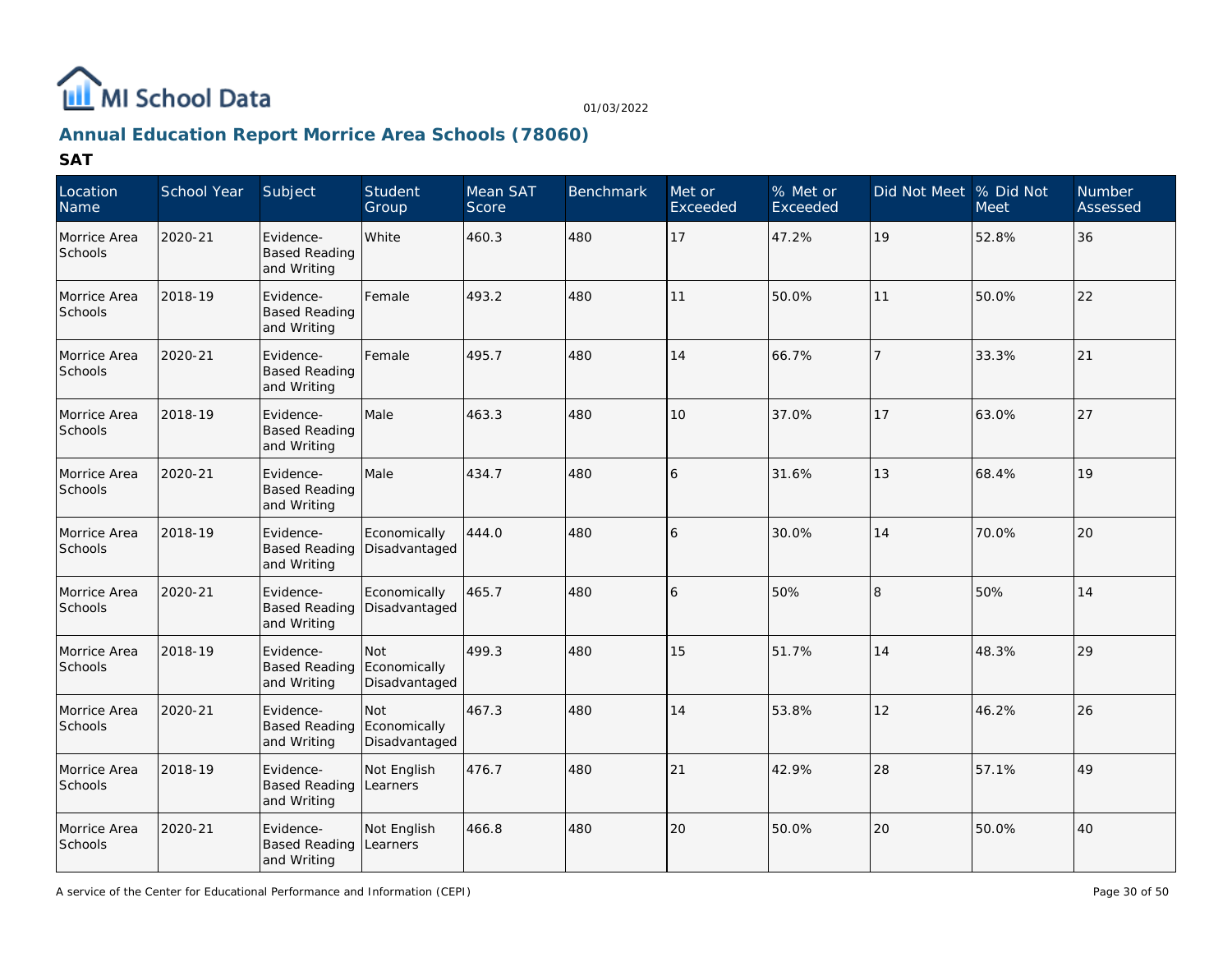

## **Annual Education Report Morrice Area Schools (78060)**

| Location<br>Name        | School Year | Subject                                          | Student<br>Group                                  | Mean SAT<br>Score | <b>Benchmark</b> | Met or<br>Exceeded | $%$ Met or<br>Exceeded | Did Not Meet % Did Not | <b>Meet</b> | <b>Number</b><br>Assessed |
|-------------------------|-------------|--------------------------------------------------|---------------------------------------------------|-------------------|------------------|--------------------|------------------------|------------------------|-------------|---------------------------|
| Morrice Area<br>Schools | 2018-19     | Evidence-<br><b>Based Reading</b><br>and Writing | Not Migrant                                       | 476.7             | 480              | 21                 | 42.9%                  | 28                     | 57.1%       | 49                        |
| Morrice Area<br>Schools | 2020-21     | Evidence-<br><b>Based Reading</b><br>and Writing | Not Migrant                                       | 466.8             | 480              | 20                 | 50.0%                  | 20                     | 50.0%       | 40                        |
| Morrice Area<br>Schools | 2018-19     | Evidence-<br><b>Based Reading</b><br>and Writing | Students With<br>Disabilities                     |                   | 480              |                    |                        |                        |             | < 10                      |
| Morrice Area<br>Schools | 2020-21     | Evidence-<br><b>Based Reading</b><br>and Writing | Students With<br>Disabilities                     |                   | 480              |                    |                        | $\star$                |             | < 10                      |
| Morrice Area<br>Schools | 2018-19     | Evidence-<br><b>Based Reading</b><br>and Writing | <b>Students</b><br>Without<br><b>Disabilities</b> | 491.0             | 480              | 21                 | 50.0%                  | 21                     | 50.0%       | 42                        |
| Morrice Area<br>Schools | 2020-21     | Evidence-<br><b>Based Reading</b><br>and Writing | Students<br>Without<br><b>Disabilities</b>        | 488.4             | 480              | 19                 | 61.3%                  | 12                     | 38.7%       | 31                        |
| Morrice Area<br>Schools | 2018-19     | Evidence-<br><b>Based Reading</b><br>and Writing | Homeless                                          |                   | 480              |                    |                        |                        |             | $<10$                     |
| Morrice Area<br>Schools | 2020-21     | Evidence-<br><b>Based Reading</b><br>and Writing | <b>Homeless</b>                                   |                   | 480              |                    |                        |                        |             | < 10                      |
| Morrice Area<br>Schools | 2018-19     | Evidence-<br><b>Based Reading</b><br>and Writing | Not Homeless                                      | 478.5             | 480              | 21                 | 43.8%                  | 27                     | 56.3%       | 48                        |
| Morrice Area<br>Schools | 2020-21     | Evidence-<br><b>Based Reading</b><br>and Writing | Not Homeless                                      | 468.2             | 480              | 19                 | 50.0%                  | 19                     | 50.0%       | 38                        |
| Morrice Area<br>Schools | 2018-19     | Evidence-<br><b>Based Reading</b><br>and Writing | Not Foster<br>Care                                | 476.7             | 480              | 21                 | 42.9%                  | 28                     | 57.1%       | 49                        |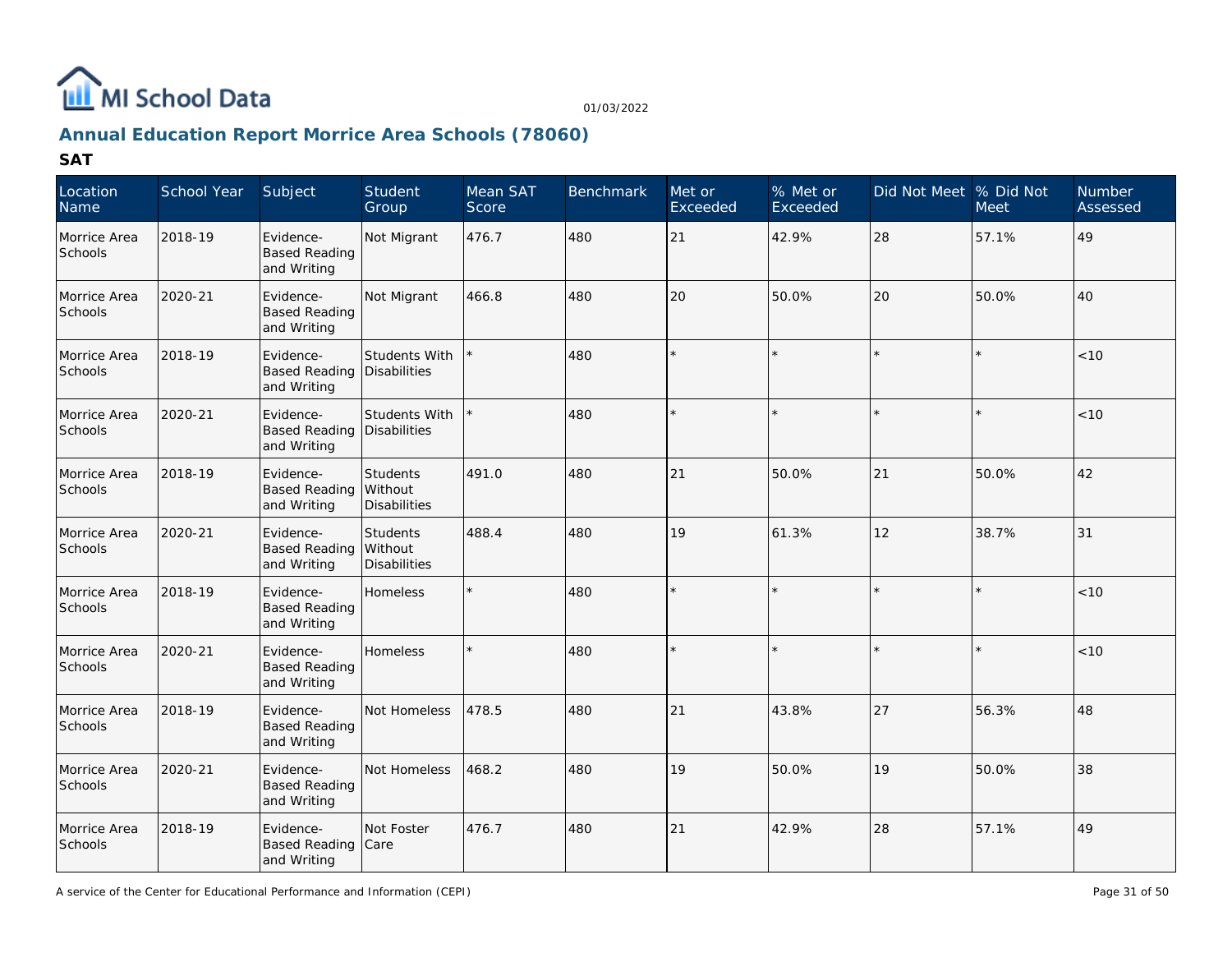

## **Annual Education Report Morrice Area Schools (78060)**

| Location<br>Name        | School Year | Subject                                          | Student<br>Group          | Mean SAT<br>Score | <b>Benchmark</b> | Met or<br>Exceeded | $%$ Met or<br>Exceeded | Did Not Meet  % Did Not | <b>Meet</b> | Number<br>Assessed |
|-------------------------|-------------|--------------------------------------------------|---------------------------|-------------------|------------------|--------------------|------------------------|-------------------------|-------------|--------------------|
| Morrice Area<br>Schools | 2020-21     | Evidence-<br><b>Based Reading</b><br>and Writing | Not Foster<br>Care        | 466.8             | 480              | 20                 | 50.0%                  | 20                      | 50.0%       | 40                 |
| Morrice Area<br>Schools | 2018-19     | Evidence-<br><b>Based Reading</b><br>and Writing | Not Military<br>Connected | 476.7             | 480              | 21                 | 42.9%                  | 28                      | 57.1%       | 49                 |
| Morrice Area<br>Schools | 2020-21     | Evidence-<br><b>Based Reading</b><br>and Writing | Not Military<br>Connected | 466.8             | 480              | 20                 | 50.0%                  | 20                      | 50.0%       | 40                 |
| Morrice Area<br>Schools | 2018-19     | Mathematics                                      | All Students              | 442.4             | 530              | 10                 | 20.4%                  | 39                      | 79.6%       | 49                 |
| Morrice Area<br>Schools | 2020-21     | Mathematics                                      | All Students              | 448.8             | 530              | $\overline{4}$     | 10%                    | 36                      | 90%         | 40                 |
| Morrice Area<br>Schools | 2018-19     | Mathematics                                      | Asian                     |                   | 530              |                    |                        | $\star$                 |             | $<10$              |
| Morrice Area<br>Schools | 2020-21     | Mathematics                                      | Hispanic of<br>Any Race   |                   | 530              |                    |                        | $\star$                 |             | < 10               |
| Morrice Area<br>Schools | 2018-19     | Mathematics                                      | Two or More<br>Races      |                   | 530              |                    |                        | $\star$                 |             | < 10               |
| Morrice Area<br>Schools | 2020-21     | Mathematics                                      | Two or More<br>Races      |                   | 530              |                    |                        | $\star$                 |             | < 10               |
| Morrice Area<br>Schools | 2018-19     | Mathematics                                      | White                     | 440.4             | 530              | $\mathsf{Q}$       | 19.6%                  | 37                      | 80.4%       | 46                 |
| Morrice Area<br>Schools | 2020-21     | <b>Mathematics</b>                               | <b>White</b>              | 438.9             | 530              | $<$ 3              | 10%                    | $\star$                 | 90%         | 36                 |
| Morrice Area<br>Schools | 2018-19     | Mathematics                                      | Female                    | 454.1             | 530              | 5                  | 22.7%                  | 17                      | 77.3%       | 22                 |
| Morrice Area<br>Schools | 2020-21     | Mathematics                                      | Female                    | 455.7             | 530              | $<\!3$             | 20%                    | $\star$                 | 80%         | 21                 |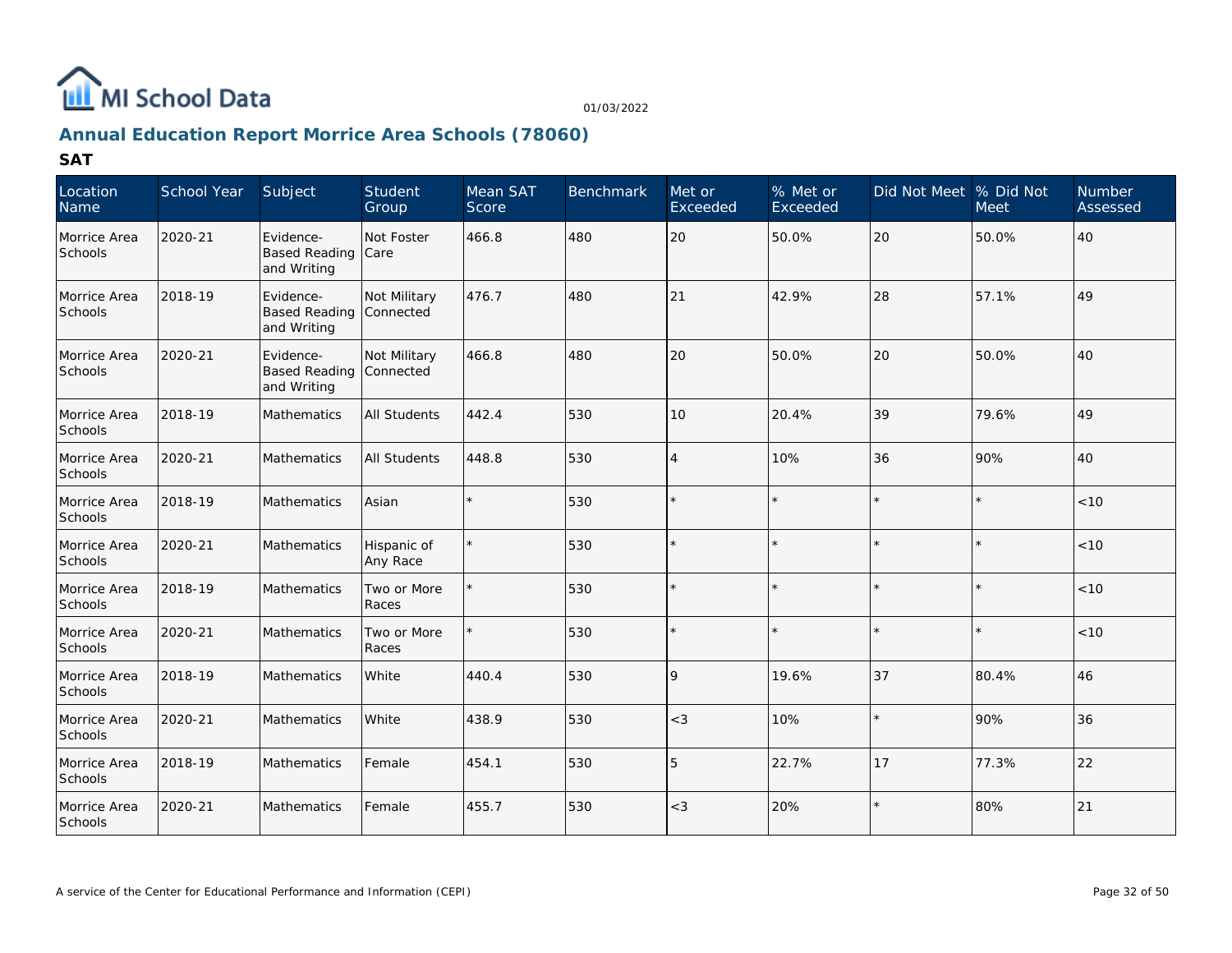

## **Annual Education Report Morrice Area Schools (78060)**

| Location<br>Name               | School Year | Subject            | Student<br>Group                                  | Mean SAT<br>Score | <b>Benchmark</b> | Met or<br>Exceeded | % Met or<br>Exceeded | Did Not Meet % Did Not | <b>Meet</b> | <b>Number</b><br>Assessed |
|--------------------------------|-------------|--------------------|---------------------------------------------------|-------------------|------------------|--------------------|----------------------|------------------------|-------------|---------------------------|
| Morrice Area<br>Schools        | 2018-19     | Mathematics        | Male                                              | 433.0             | 530              | 5                  | 20%                  | 22                     | 80%         | 27                        |
| Morrice Area<br>Schools        | 2020-21     | Mathematics        | Male                                              | 441.1             | 530              | $<$ 3              | 20%                  |                        | 80%         | 19                        |
| Morrice Area<br>Schools        | 2018-19     | Mathematics        | Economically<br>Disadvantaged                     | 411.0             | 530              | $\overline{4}$     | 20%                  | 16                     | 80%         | 20                        |
| Morrice Area<br>Schools        | 2020-21     | Mathematics        | Economically<br>Disadvantaged                     | 435.7             | 530              | $<$ 3              | 50%                  |                        | 50%         | 14                        |
| Morrice Area<br>Schools        | 2018-19     | Mathematics        | Not<br>Economically<br>Disadvantaged              | 464.1             | 530              | 6                  | 20.7%                | 23                     | 79.3%       | 29                        |
| Morrice Area<br>Schools        | 2020-21     | Mathematics        | <b>Not</b><br>Economically<br>Disadvantaged       | 455.8             | 530              | 3                  | 20%                  | 23                     | 80%         | 26                        |
| Morrice Area<br>Schools        | 2018-19     | <b>Mathematics</b> | Not English<br>Learners                           | 442.4             | 530              | 10                 | 20.4%                | 39                     | 79.6%       | 49                        |
| Morrice Area<br>Schools        | 2020-21     | Mathematics        | Not English<br>Learners                           | 448.8             | 530              | $\overline{4}$     | 10%                  | 36                     | 90%         | 40                        |
| Morrice Area<br><b>Schools</b> | 2018-19     | <b>Mathematics</b> | Not Migrant                                       | 442.4             | 530              | 10                 | 20.4%                | 39                     | 79.6%       | 49                        |
| Morrice Area<br>Schools        | 2020-21     | Mathematics        | Not Migrant                                       | 448.8             | 530              | $\overline{4}$     | 10%                  | 36                     | 90%         | 40                        |
| Morrice Area<br>Schools        | 2018-19     | Mathematics        | Students With<br><b>Disabilities</b>              |                   | 530              |                    |                      |                        |             | < 10                      |
| Morrice Area<br>Schools        | 2020-21     | Mathematics        | <b>Students With</b><br><b>Disabilities</b>       |                   | 530              |                    |                      |                        |             | $<10$                     |
| Morrice Area<br>Schools        | 2018-19     | Mathematics        | <b>Students</b><br>Without<br><b>Disabilities</b> | 450.2             | 530              | 10                 | 23.8%                | 32                     | 76.2%       | 42                        |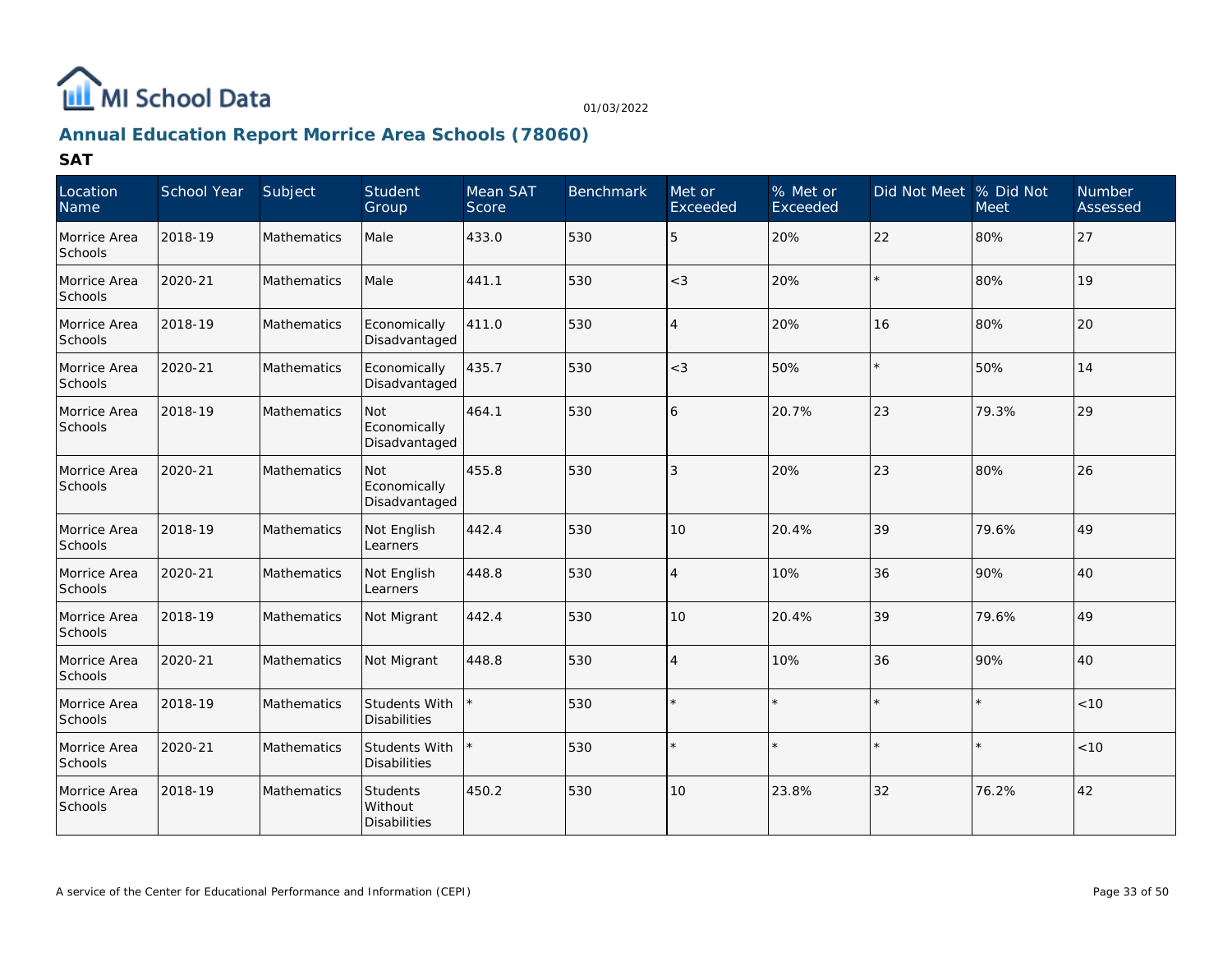

## **Annual Education Report Morrice Area Schools (78060)**

| Location<br>Name               | School Year | Subject            | Student<br>Group                           | Mean SAT<br>Score | <b>Benchmark</b> | Met or<br>Exceeded | % Met or<br>Exceeded | Did Not Meet   % Did Not | <b>Meet</b> | <b>Number</b><br>Assessed |
|--------------------------------|-------------|--------------------|--------------------------------------------|-------------------|------------------|--------------------|----------------------|--------------------------|-------------|---------------------------|
| Morrice Area<br><b>Schools</b> | 2020-21     | Mathematics        | Students<br>Without<br><b>Disabilities</b> | 468.4             | 530              |                    | 12.9%                | 27                       | 87.1%       | $ 31$                     |
| Morrice Area<br>Schools        | 2018-19     | Mathematics        | <b>Homeless</b>                            |                   | 530              |                    |                      |                          |             | $ $ < 10                  |
| Morrice Area<br><b>Schools</b> | 2020-21     | Mathematics        | <b>Homeless</b>                            |                   | 530              |                    |                      |                          |             | $ $ < 10                  |
| Morrice Area<br>Schools        | 2018-19     | Mathematics        | Not Homeless                               | 445.2             | 530              | 10                 | 20.8%                | 38                       | 79.2%       | 48                        |
| Morrice Area<br><b>Schools</b> | 2020-21     | Mathematics        | Not Homeless                               | 448.4             | 530              |                    | 10.5%                | 34                       | 89.5%       | 38                        |
| Morrice Area<br>Schools        | 2018-19     | Mathematics        | Not Foster<br>Care                         | 442.4             | 530              | 10                 | 20.4%                | 39                       | 79.6%       | 49                        |
| Morrice Area<br>Schools        | 2020-21     | Mathematics        | Not Foster<br>Care                         | 448.8             | 530              | 4                  | 10%                  | 36                       | 90%         | 140                       |
| Morrice Area<br><b>Schools</b> | 2018-19     | Mathematics        | Not Military<br>Connected                  | 442.4             | 530              | 10                 | 20.4%                | 39                       | 79.6%       | 49                        |
| Morrice Area<br>Schools        | 2020-21     | <b>Mathematics</b> | Not Military<br>Connected                  | 448.8             | 530              | 4                  | 10%                  | 36                       | 90%         | 40                        |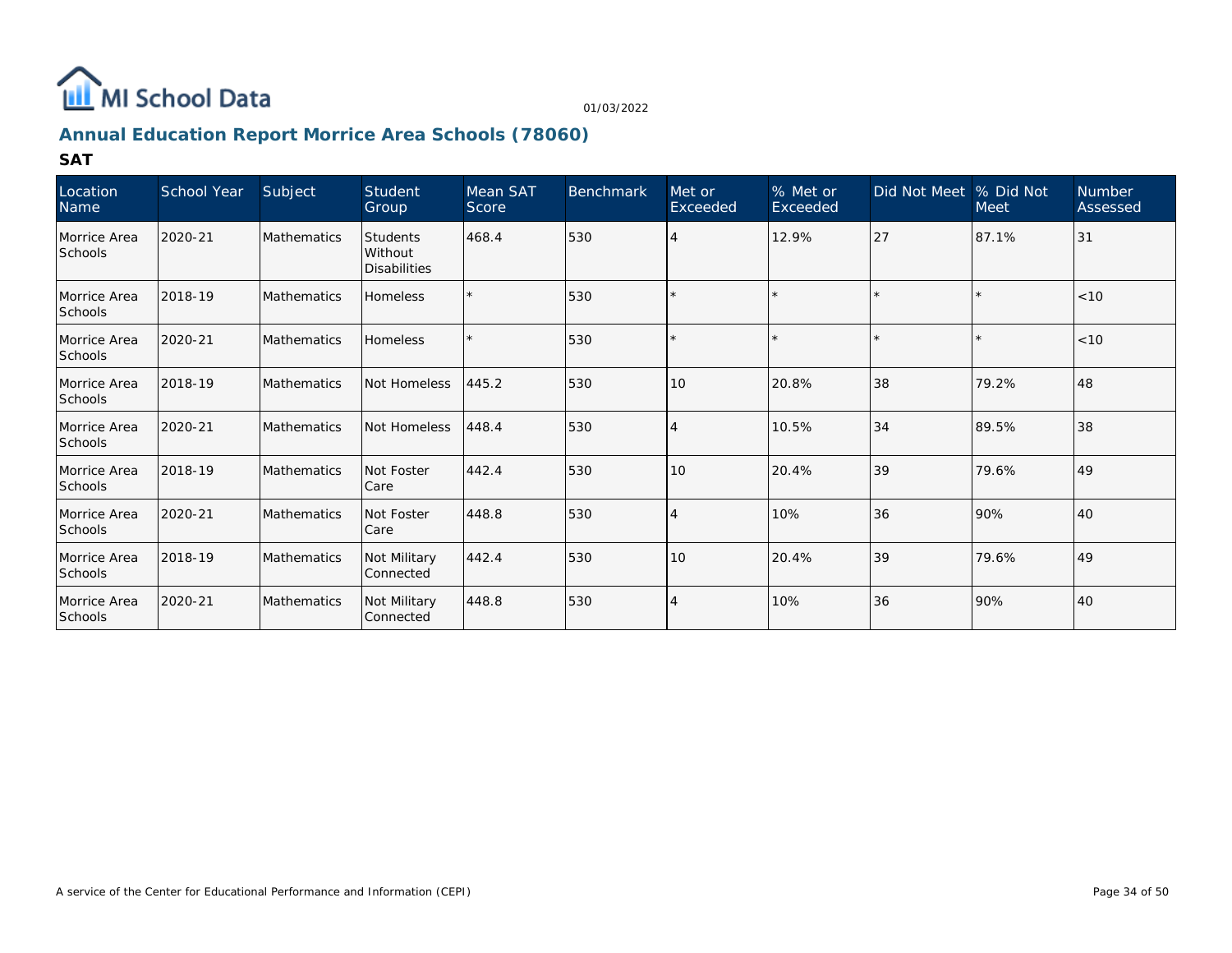

## **Annual Education Report Morrice Area Schools (78060)**

**MI-Access Participation**

| Subject | Grade ' | Student Group School Year |  | State Percent<br><b>Students</b><br>Proficient | District Percent Percent<br><b>Students</b><br>Proficient | Surpassed | <b>Percent Attained Percent</b> | Emerging |
|---------|---------|---------------------------|--|------------------------------------------------|-----------------------------------------------------------|-----------|---------------------------------|----------|
|---------|---------|---------------------------|--|------------------------------------------------|-----------------------------------------------------------|-----------|---------------------------------|----------|

No Data to Display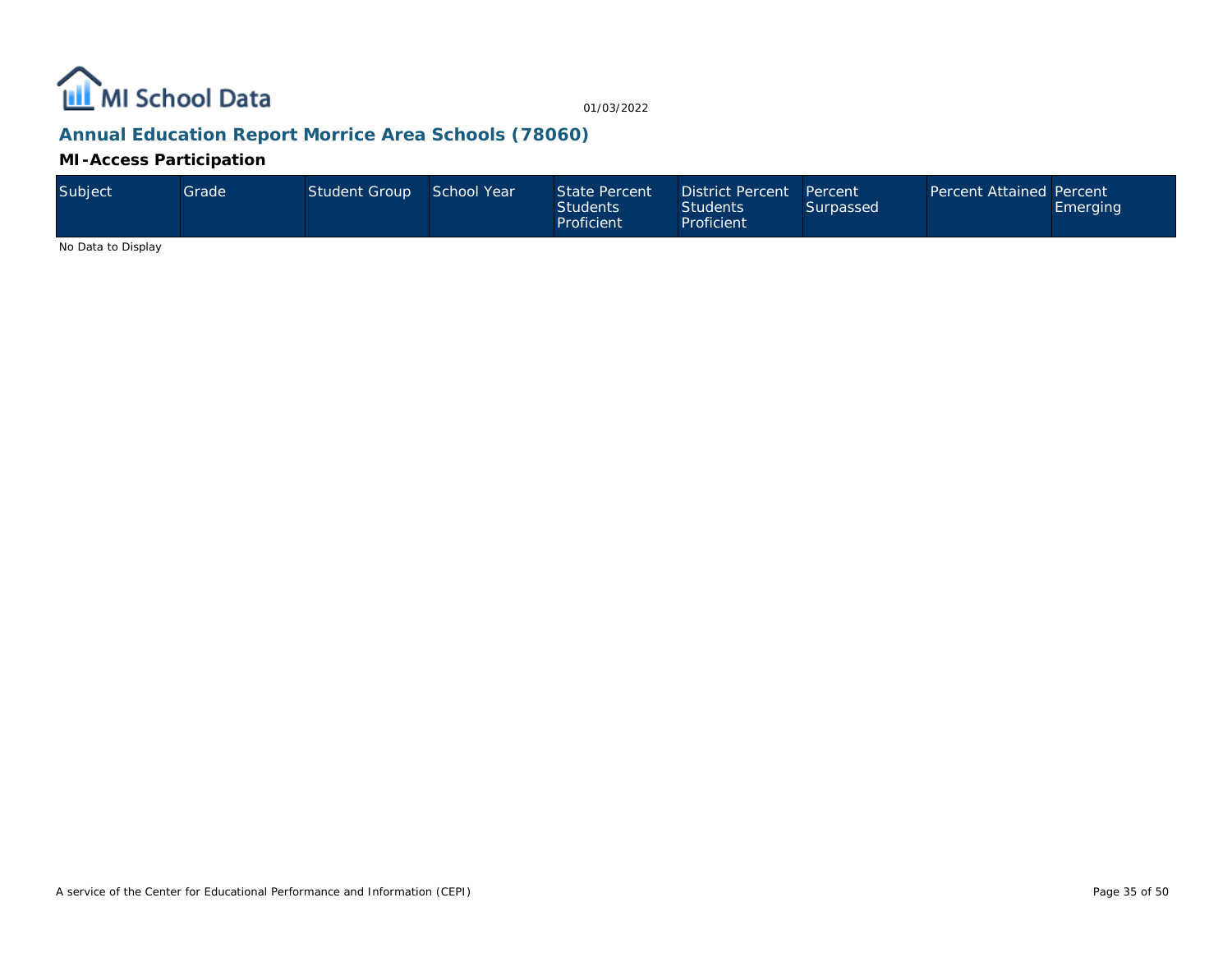

# **Annual Education Report Morrice Area Schools (78060)**

| Subject    | Grade                           | Student<br>Group                           | School<br>Year | Number<br>Tested -<br>M-STEP,<br>SAT or MI- Access<br>Access | Number<br>Tested -<br>Any MI- | Percent<br>Tested -<br>Any MI-<br>Access | Number<br>Tested -<br>Functional<br>Independe<br>nce | Percent<br>Tested -<br>Functional<br>Independe<br><b>nce</b> | <b>Number</b><br>Tested -<br>Supported<br>Independe<br>nce | Percent<br>Tested -<br>Supported<br>Independe n<br>nce | <b>Number</b><br>Tested -<br>Participatio Participatio | Percent<br>Tested -<br>n |
|------------|---------------------------------|--------------------------------------------|----------------|--------------------------------------------------------------|-------------------------------|------------------------------------------|------------------------------------------------------|--------------------------------------------------------------|------------------------------------------------------------|--------------------------------------------------------|--------------------------------------------------------|--------------------------|
| <b>ELA</b> | <b>All Grades</b><br>(Combined) | All Students                               | 2020-21        | 224                                                          | < 10                          |                                          |                                                      |                                                              |                                                            |                                                        |                                                        | $\star$                  |
| <b>ELA</b> | All Grades<br>(Combined)        | Hispanic of<br>Any Race                    | 2020-21        | < 10                                                         |                               |                                          |                                                      | $\star$                                                      | ÷                                                          |                                                        | $\star$                                                | $\star$                  |
| <b>ELA</b> | All Grades<br>(Combined)        | Two or More<br>Races                       | 2020-21        | < 10                                                         |                               | $\star$                                  | $\star$                                              | $\star$                                                      | ÷.                                                         |                                                        |                                                        | $\star$                  |
| <b>ELA</b> | All Grades<br>(Combined)        | White                                      | 2020-21        | 215                                                          | < 10                          |                                          |                                                      | $\star$                                                      | ÷                                                          |                                                        |                                                        | $\star$                  |
| <b>ELA</b> | All Grades<br>(Combined)        | Female                                     | 2020-21        | 112                                                          | <10                           | $\star$                                  |                                                      | $\star$                                                      |                                                            |                                                        |                                                        | $\star$                  |
| <b>ELA</b> | <b>All Grades</b><br>(Combined) | Male                                       | 2020-21        | 112                                                          | < 10                          | $\star$                                  |                                                      | $\star$                                                      |                                                            |                                                        |                                                        | $\star$                  |
| <b>ELA</b> | All Grades<br>(Combined)        | Economicall<br>$\vee$<br>Disadvantag<br>ed | 2020-21        | 113                                                          | < 10                          |                                          |                                                      |                                                              |                                                            |                                                        |                                                        | $\star$                  |
| <b>ELA</b> | All Grades<br>(Combined)        | Not<br>Economicall<br>Disadvantag<br>ed    | 2020-21        | 111                                                          | < 10                          | $\star$                                  |                                                      |                                                              |                                                            |                                                        |                                                        | $\star$                  |
| <b>ELA</b> | All Grades<br>(Combined)        | Not English<br>Learners                    | 2020-21        | 224                                                          | < 10                          | $\star$                                  |                                                      | $\star$                                                      |                                                            |                                                        |                                                        | $\star$                  |
| <b>ELA</b> | <b>All Grades</b><br>(Combined) | Not Migrant                                | 2020-21        | 224                                                          | < 10                          |                                          |                                                      | $\star$                                                      |                                                            |                                                        |                                                        | $\star$                  |
| <b>ELA</b> | <b>All Grades</b><br>(Combined) | Students<br>With<br><b>Disabilities</b>    | 2020-21        | 53                                                           | < 10                          | $\star$                                  |                                                      | $\star$                                                      |                                                            |                                                        |                                                        | $\star$                  |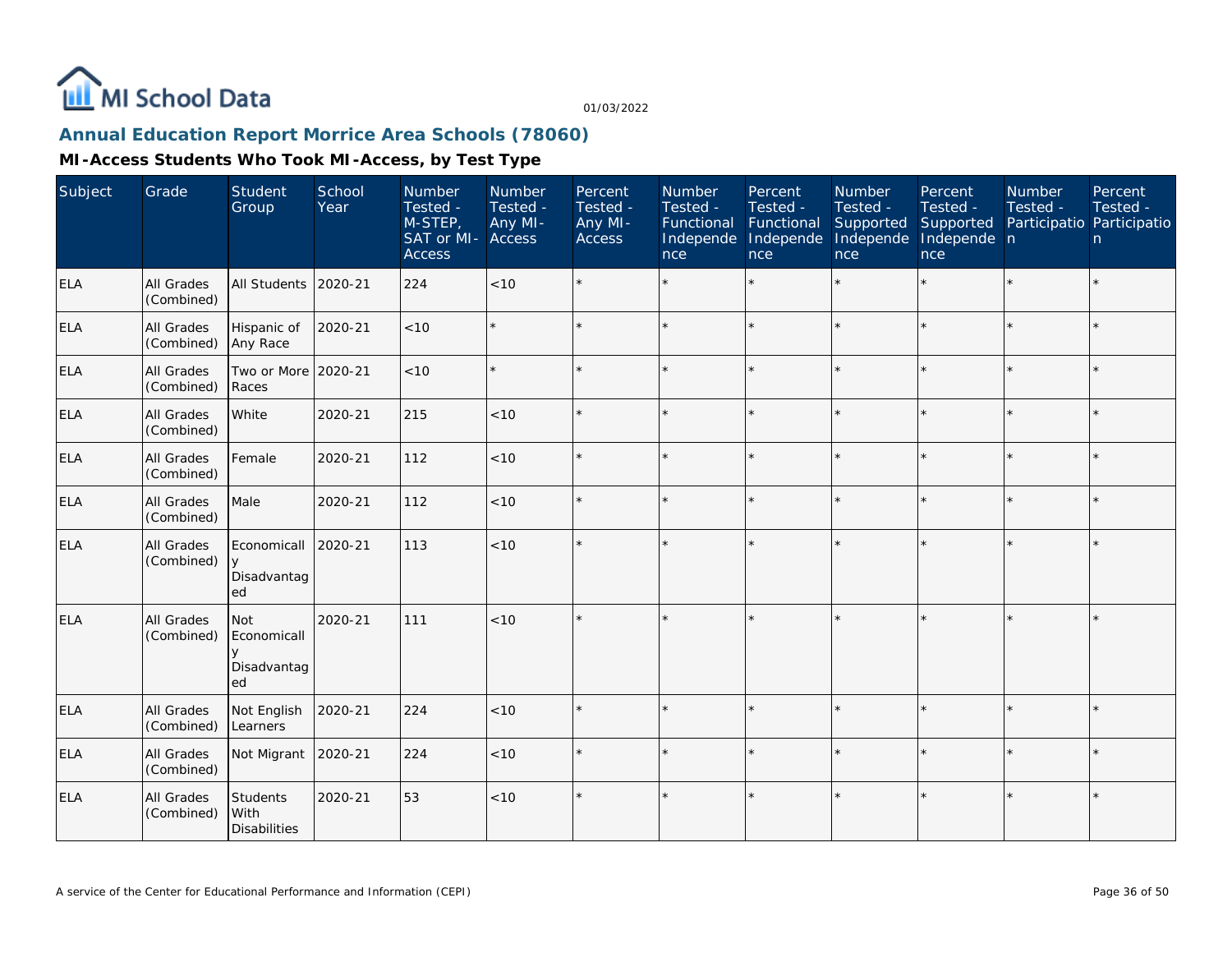

## **Annual Education Report Morrice Area Schools (78060)**

| Subject                  | Grade                           | <b>Student</b><br>Group                           | School<br>Year | Number<br>Tested -<br>M-STEP,<br>SAT or MI- Access<br><b>Access</b> | Number<br>Tested -<br>Any MI- | Percent<br>Tested -<br>Any MI-<br><b>Access</b> | <b>Number</b><br>Tested -<br>Functional<br>Independe<br>nce | Percent<br>Tested -<br>Functional<br>Independe<br>nce | Number<br>Tested -<br>Supported<br>Independe<br>nce | Percent<br>Tested -<br>Supported<br>Independe n<br>nce | <b>Number</b><br>Tested -<br>Participatio Participatio | Percent<br>Tested -<br>$\mathsf{n}$ |
|--------------------------|---------------------------------|---------------------------------------------------|----------------|---------------------------------------------------------------------|-------------------------------|-------------------------------------------------|-------------------------------------------------------------|-------------------------------------------------------|-----------------------------------------------------|--------------------------------------------------------|--------------------------------------------------------|-------------------------------------|
| <b>ELA</b>               | All Grades<br>(Combined)        | <b>Students</b><br>Without<br><b>Disabilities</b> | 2020-21        | 171                                                                 | < 10                          |                                                 |                                                             | $\star$                                               |                                                     |                                                        |                                                        | ÷.                                  |
| <b>ELA</b>               | <b>All Grades</b><br>(Combined) | Homeless                                          | 2020-21        | < 10                                                                |                               |                                                 |                                                             | $\star$                                               |                                                     |                                                        |                                                        | $\star$                             |
| <b>ELA</b>               | <b>All Grades</b><br>(Combined) | <b>Not</b><br>Homeless                            | 2020-21        | 218                                                                 | < 10                          |                                                 |                                                             | $\star$                                               | $\star$                                             |                                                        |                                                        | ÷.                                  |
| <b>ELA</b>               | All Grades<br>(Combined)        | Foster Care                                       | 2020-21        | < 10                                                                |                               |                                                 |                                                             | $\star$                                               |                                                     |                                                        |                                                        | $\star$                             |
| <b>ELA</b>               | All Grades<br>(Combined)        | Not Foster<br>Care                                | 2020-21        | 221                                                                 | < 10                          |                                                 |                                                             | $\star$                                               |                                                     |                                                        |                                                        | $\star$                             |
| <b>ELA</b>               | All Grades<br>(Combined)        | Not Military<br>Connected                         | 2020-21        | 224                                                                 | < 10                          | $\star$                                         |                                                             | $\star$                                               |                                                     |                                                        | $\star$                                                | $\star$                             |
| Mathematics All Grades   | (Combined)                      | All Students                                      | 2020-21        | 224                                                                 | < 10                          | $\star$                                         |                                                             | $\star$                                               |                                                     |                                                        |                                                        | $\star$                             |
| Mathematics All Grades   | (Combined)                      | Hispanic of<br>Any Race                           | 2020-21        | < 10                                                                |                               |                                                 |                                                             | $\star$                                               |                                                     |                                                        |                                                        | $\star$                             |
| Mathematics   All Grades | (Combined)                      | Two or More<br>Races                              | 2020-21        | < 10                                                                |                               | $\star$                                         |                                                             | $\star$                                               |                                                     |                                                        |                                                        | $\star$                             |
| Mathematics All Grades   | (Combined)                      | White                                             | 2020-21        | 215                                                                 | < 10                          | $\star$                                         |                                                             | $\star$                                               |                                                     | $\star$                                                | $\star$                                                | $\star$                             |
| Mathematics All Grades   | (Combined)                      | Female                                            | 2020-21        | 112                                                                 | < 10                          | $\star$                                         |                                                             | $\star$                                               | ý,                                                  |                                                        | $\star$                                                | $\star$                             |
| Mathematics All Grades   | (Combined)                      | Male                                              | 2020-21        | 112                                                                 | < 10                          |                                                 |                                                             | $\star$                                               |                                                     |                                                        |                                                        | $\star$                             |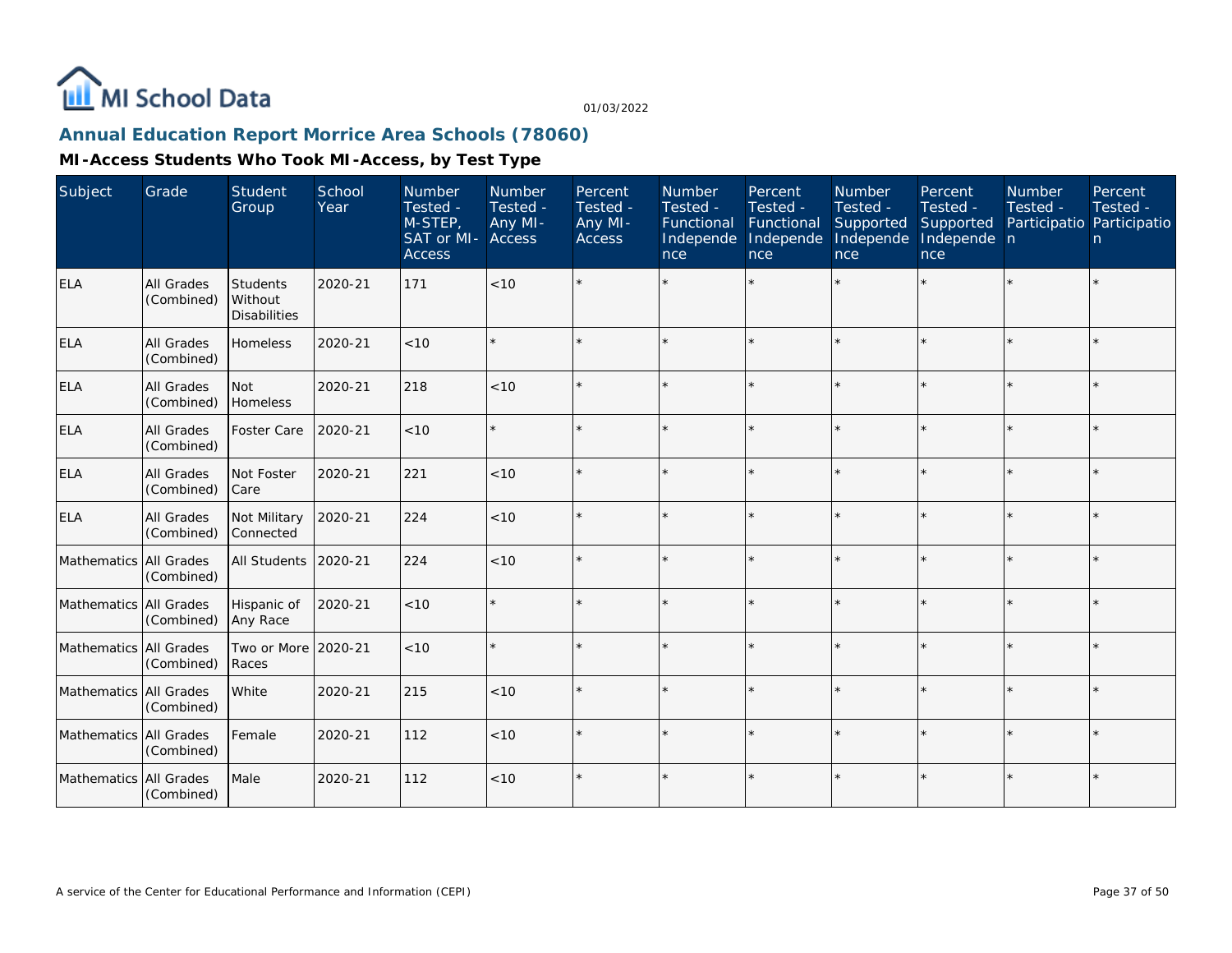

## **Annual Education Report Morrice Area Schools (78060)**

| Subject                  | Grade      | Student<br>Group                               | School<br>Year | Number<br>Tested -<br>M-STEP,<br>SAT or MI-<br><b>Access</b> | Number<br>Tested -<br>Any MI-<br><b>Access</b> | Percent<br>Tested -<br>Any MI-<br><b>Access</b> | Number<br>Tested -<br>Functional<br>Independe<br>nce | Percent<br>Tested -<br>Functional<br>Independe<br>nce | Number<br>Tested -<br>Supported<br>Independe<br>nce | Percent<br>Tested -<br>Supported<br>Independe n<br>nce | <b>Number</b><br>Tested -<br>Participatio Participatio | Percent<br>Tested -<br>n. |
|--------------------------|------------|------------------------------------------------|----------------|--------------------------------------------------------------|------------------------------------------------|-------------------------------------------------|------------------------------------------------------|-------------------------------------------------------|-----------------------------------------------------|--------------------------------------------------------|--------------------------------------------------------|---------------------------|
| Mathematics All Grades   | (Combined) | Economicall<br>$\vee$<br>Disadvantag<br>ed     | 2020-21        | 113                                                          | < 10                                           |                                                 |                                                      |                                                       |                                                     |                                                        |                                                        | $\star$                   |
| Mathematics All Grades   | (Combined) | <b>Not</b><br>Economicall<br>Disadvantag<br>ed | 2020-21        | 111                                                          | < 10                                           |                                                 |                                                      | $\ddot{\phantom{0}}$                                  |                                                     | $\star$                                                |                                                        | $\star$                   |
| Mathematics All Grades   | (Combined) | Not English<br>Learners                        | 2020-21        | 224                                                          | < 10                                           |                                                 |                                                      | $\star$                                               |                                                     | $\star$                                                |                                                        | $\star$                   |
| Mathematics   All Grades | (Combined) | Not Migrant 2020-21                            |                | 224                                                          | < 10                                           |                                                 |                                                      | $\star$                                               |                                                     | $\star$                                                |                                                        | $\star$                   |
| Mathematics All Grades   | (Combined) | Students<br>With<br><b>Disabilities</b>        | 2020-21        | 53                                                           | < 10                                           |                                                 |                                                      |                                                       |                                                     |                                                        |                                                        | $\star$                   |
| Mathematics All Grades   | (Combined) | Students<br>Without<br><b>Disabilities</b>     | 2020-21        | 171                                                          | < 10                                           |                                                 |                                                      | $\star$                                               |                                                     | $\star$                                                |                                                        | $\star$                   |
| Mathematics All Grades   | (Combined) | Homeless                                       | 2020-21        | < 10                                                         | $\star$                                        |                                                 |                                                      | $\star$                                               |                                                     | $\star$                                                | $\star$                                                | $\star$                   |
| Mathematics All Grades   | (Combined) | Not<br>Homeless                                | 2020-21        | 218                                                          | $<10$                                          |                                                 |                                                      | $\star$                                               |                                                     | $\star$                                                |                                                        | $\star$                   |
| Mathematics All Grades   | (Combined) | Foster Care                                    | 2020-21        | < 10                                                         | $\star$                                        |                                                 |                                                      | $\star$                                               |                                                     | $\star$                                                |                                                        | $\star$                   |
| Mathematics All Grades   | (Combined) | Not Foster<br>Care                             | 2020-21        | 221                                                          | < 10                                           |                                                 |                                                      | ÷                                                     |                                                     | $\star$                                                |                                                        | ÷.                        |
| Mathematics All Grades   | (Combined) | Not Military<br>Connected                      | 2020-21        | 224                                                          | $<10$                                          |                                                 |                                                      | $\star$                                               |                                                     | $\star$                                                |                                                        | $\star$                   |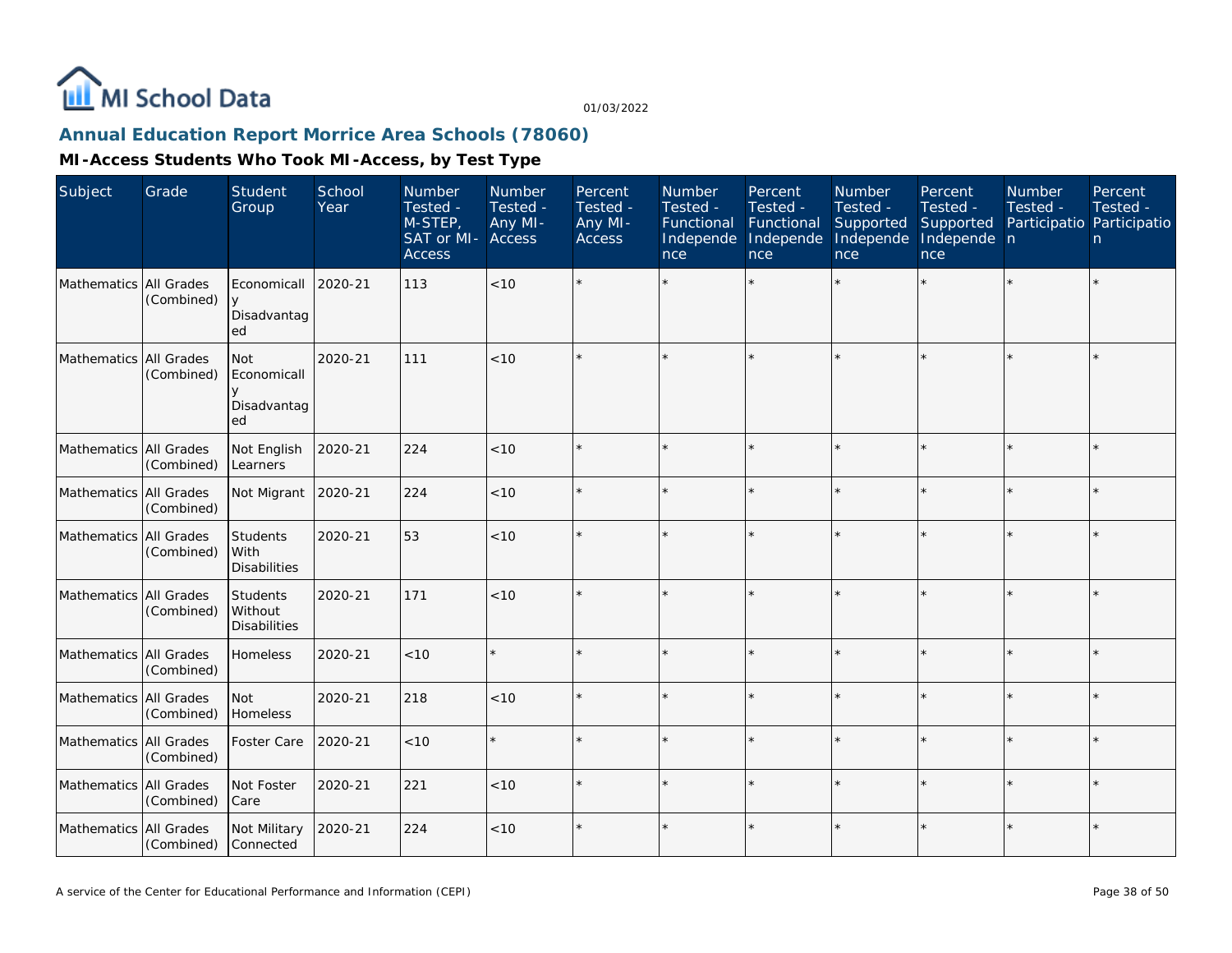

# **Annual Education Report Morrice Area Schools (78060)**

| Subject | Grade                           | Student<br>Group                        | School<br>Year | Number<br>Tested -<br>M-STEP,<br>SAT or MI-<br><b>Access</b> | Number<br>Tested -<br>Any MI-<br>Access | Percent<br>Tested -<br>Any MI-<br><b>Access</b> | Number<br>Tested -<br>Functional<br>Independe<br>nce | Percent<br>Tested -<br>Functional<br>Independe<br>nce | <b>Number</b><br>Tested -<br>Supported<br>Independe<br>nce | Percent<br>Tested -<br>Supported<br>Independe n<br>nce | <b>Number</b><br>Tested - | Percent<br>Tested -<br>Participatio Participatio<br>n |
|---------|---------------------------------|-----------------------------------------|----------------|--------------------------------------------------------------|-----------------------------------------|-------------------------------------------------|------------------------------------------------------|-------------------------------------------------------|------------------------------------------------------------|--------------------------------------------------------|---------------------------|-------------------------------------------------------|
| Science | All Grades<br>(Combined)        | <b>All Students</b>                     | 2020-21        | 80                                                           | < 10                                    |                                                 |                                                      | $\star$                                               | ÷.                                                         | $\star$                                                |                           | $\star$                                               |
| Science | All Grades<br>(Combined)        | Hispanic of<br>Any Race                 | 2020-21        | < 10                                                         | $\star$                                 |                                                 |                                                      | $\star$                                               | ÷                                                          | $\star$                                                | $\star$                   | $\star$                                               |
| Science | All Grades<br>(Combined)        | Two or More 2020-21<br>Races            |                | < 10                                                         | $\star$                                 |                                                 |                                                      | $\star$                                               | ÷                                                          | $\star$                                                |                           | $\star$                                               |
| Science | All Grades<br>(Combined)        | White                                   | 2020-21        | 78                                                           | < 10                                    |                                                 |                                                      |                                                       |                                                            | $\star$                                                | $\star$                   | $\star$                                               |
| Science | All Grades<br>(Combined)        | Female                                  | 2020-21        | 41                                                           | < 10                                    |                                                 |                                                      |                                                       |                                                            |                                                        |                           | $\star$                                               |
| Science | All Grades<br>(Combined)        | Male                                    | 2020-21        | 39                                                           | < 10                                    |                                                 |                                                      | $\star$                                               |                                                            |                                                        |                           | $\star$                                               |
| Science | All Grades<br>(Combined)        | Economicall<br>y<br>Disadvantag<br>ed   | 2020-21        | 36                                                           | < 10                                    |                                                 |                                                      |                                                       |                                                            |                                                        |                           | $\star$                                               |
| Science | All Grades<br>(Combined)        | Not<br>Economicall<br>Disadvantag<br>ed | 2020-21        | 44                                                           | < 10                                    |                                                 |                                                      | $\star$                                               |                                                            | $\star$                                                |                           | $\star$                                               |
| Science | All Grades<br>(Combined)        | Not English<br>Learners                 | 2020-21        | 80                                                           | < 10                                    |                                                 |                                                      | $\star$                                               |                                                            | ×.                                                     |                           | $\star$                                               |
| Science | All Grades<br>(Combined)        | Not Migrant                             | 2020-21        | 80                                                           | < 10                                    |                                                 |                                                      | $\star$                                               |                                                            |                                                        |                           | $\star$                                               |
| Science | <b>All Grades</b><br>(Combined) | Students<br>With<br><b>Disabilities</b> | 2020-21        | 16                                                           | < 10                                    |                                                 |                                                      | $\star$                                               |                                                            |                                                        |                           | $\star$                                               |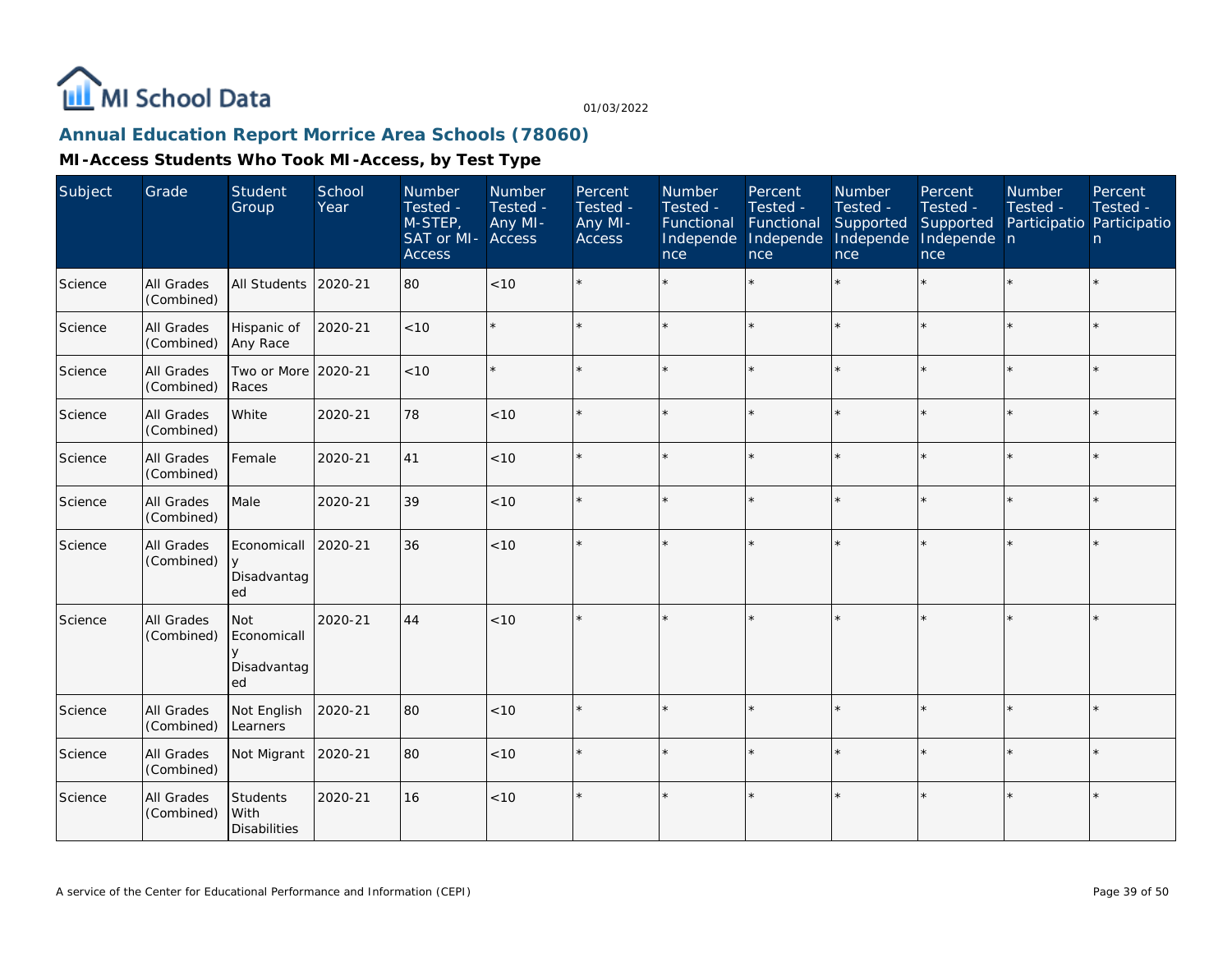

## **Annual Education Report Morrice Area Schools (78060)**

| Subject                  | Grade                           | Student<br>Group                             | School<br>Year | Number<br>Tested -<br>M-STEP.<br>SAT or MI- Access<br><b>Access</b> | Number<br>Tested -<br>Any MI- | Percent<br>Tested -<br>Any MI-<br><b>Access</b> | <b>Number</b><br>Tested -<br>Functional<br>Independe<br>nce | Percent<br>Tested -<br>Functional<br>Independe<br>nce | <b>Number</b><br>Tested -<br>Supported<br>Independe<br>nce | Percent<br>Tested -<br>Supported<br>Independe n<br>nce | <b>Number</b><br>Tested - | Percent<br>Tested -<br>Participatio Participatio<br>$\mathsf{n}$ |
|--------------------------|---------------------------------|----------------------------------------------|----------------|---------------------------------------------------------------------|-------------------------------|-------------------------------------------------|-------------------------------------------------------------|-------------------------------------------------------|------------------------------------------------------------|--------------------------------------------------------|---------------------------|------------------------------------------------------------------|
| Science                  | <b>All Grades</b><br>(Combined) | Students<br>l Without<br><b>Disabilities</b> | 2020-21        | 64                                                                  | < 10                          |                                                 |                                                             |                                                       |                                                            | $\star$                                                |                           | $\star$                                                          |
| Science                  | All Grades<br>(Combined)        | Homeless                                     | 2020-21        | < 10                                                                | $\star$                       |                                                 |                                                             | $\star$                                               |                                                            |                                                        |                           | $\star$                                                          |
| Science                  | <b>All Grades</b><br>(Combined) | <b>Not</b><br>Homeless                       | 2020-21        | 77                                                                  | < 10                          |                                                 |                                                             | $\star$                                               | ÷                                                          | $\star$                                                | $\star$                   | ÷.                                                               |
| Science                  | All Grades<br>(Combined)        | Foster Care                                  | 2020-21        | < 10                                                                | $\star$                       |                                                 |                                                             | $\star$                                               |                                                            | $\star$                                                |                           | $\star$                                                          |
| Science                  | <b>All Grades</b><br>(Combined) | Not Foster<br><b>Care</b>                    | 2020-21        | 79                                                                  | < 10                          |                                                 |                                                             | $\star$                                               |                                                            | $\star$                                                |                           | $\star$                                                          |
| Science                  | All Grades<br>(Combined)        | Not Military<br>Connected                    | 2020-21        | 80                                                                  | < 10                          |                                                 |                                                             | $\star$                                               |                                                            | $\star$                                                | $\star$                   | $\star$                                                          |
| Social<br>Studies        | All Grades<br>(Combined)        | All Students                                 | 2020-21        | 80                                                                  | < 10                          |                                                 |                                                             | $\star$                                               | ÷                                                          | $\star$                                                |                           | $\star$                                                          |
| Social<br>Studies        | All Grades<br>(Combined)        | Hispanic of<br>Any Race                      | 2020-21        | < 10                                                                | $\star$                       |                                                 |                                                             | $\star$                                               |                                                            | $\star$                                                |                           | $\star$                                                          |
| Social<br>Studies        | All Grades<br>(Combined)        | Two or More<br>Races                         | 2020-21        | < 10                                                                | $\star$                       |                                                 |                                                             | $\star$                                               |                                                            | $\star$                                                |                           | $\star$                                                          |
| Social<br><b>Studies</b> | <b>All Grades</b><br>(Combined) | White                                        | 2020-21        | 78                                                                  | < 10                          |                                                 |                                                             | $\star$                                               |                                                            | $\star$                                                | $\star$                   | $\star$                                                          |
| Social<br>Studies        | All Grades<br>(Combined)        | Female                                       | 2020-21        | 40                                                                  | < 10                          |                                                 |                                                             | $\star$                                               |                                                            | $\star$                                                | $\star$                   | $\star$                                                          |
| Social<br>Studies        | <b>All Grades</b><br>(Combined) | Male                                         | 2020-21        | 40                                                                  | < 10                          |                                                 |                                                             | $\star$                                               |                                                            |                                                        |                           | $\star$                                                          |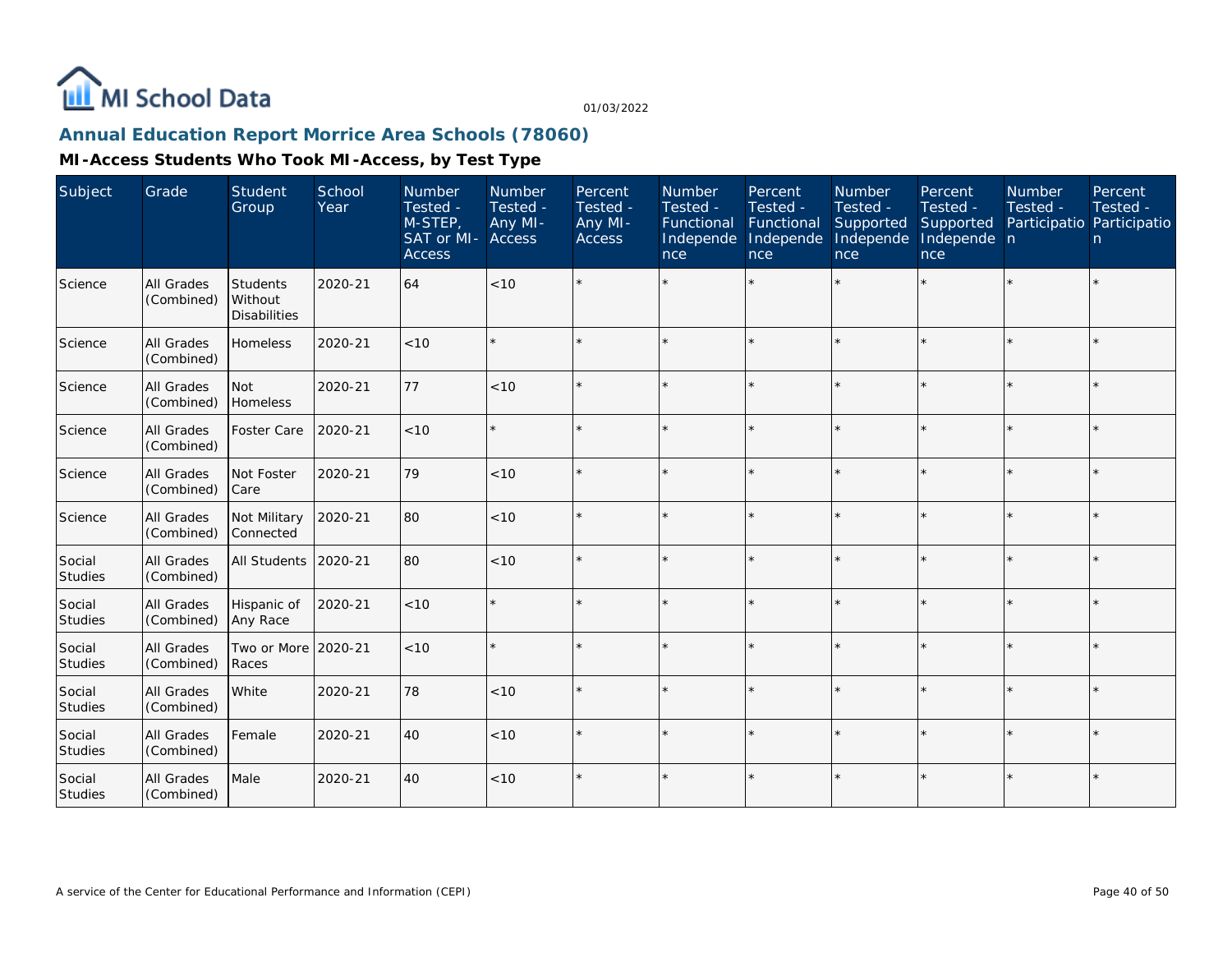

## **Annual Education Report Morrice Area Schools (78060)**

| Subject                  | Grade                           | Student<br>Group                           | School<br>Year | Number<br>Tested -<br>M-STEP,<br>SAT or MI-<br><b>Access</b> | Number<br>Tested -<br>Any MI-<br>Access | Percent<br>Tested -<br>Any MI-<br><b>Access</b> | Number<br>Tested -<br>Functional<br>Independe<br>nce | Percent<br>Tested -<br>Functional<br>Independe<br>nce | Number<br>Tested -<br>Supported<br>Independe<br>nce | Percent<br>Tested -<br>Supported<br>Independe n<br>nce | Number<br>Tested -<br>Participatio Participatio | Percent<br>Tested -<br>n |
|--------------------------|---------------------------------|--------------------------------------------|----------------|--------------------------------------------------------------|-----------------------------------------|-------------------------------------------------|------------------------------------------------------|-------------------------------------------------------|-----------------------------------------------------|--------------------------------------------------------|-------------------------------------------------|--------------------------|
| Social<br>Studies        | <b>All Grades</b><br>(Combined) | Economicall<br>$\vee$<br>Disadvantag<br>ed | 2020-21        | 37                                                           | <10                                     |                                                 |                                                      |                                                       |                                                     |                                                        |                                                 | $\star$                  |
| Social<br>Studies        | All Grades<br>(Combined)        | Not<br>Economicall<br>Disadvantag<br>ed    | 2020-21        | 43                                                           | < 10                                    |                                                 |                                                      |                                                       |                                                     |                                                        |                                                 | $\star$                  |
| Social<br>Studies        | All Grades<br>(Combined)        | Not English<br>Learners                    | 2020-21        | 80                                                           | < 10                                    |                                                 |                                                      |                                                       |                                                     | $\star$                                                | $\star$                                         | $\star$                  |
| Social<br><b>Studies</b> | All Grades<br>(Combined)        | Not Migrant                                | 2020-21        | 80                                                           | < 10                                    |                                                 |                                                      |                                                       |                                                     |                                                        | ×                                               | $\star$                  |
| Social<br><b>Studies</b> | All Grades<br>(Combined)        | Students<br>With<br><b>Disabilities</b>    | 2020-21        | 17                                                           | <10                                     |                                                 |                                                      |                                                       |                                                     |                                                        |                                                 | $\star$                  |
| Social<br><b>Studies</b> | All Grades<br>(Combined)        | Students<br>Without<br><b>Disabilities</b> | 2020-21        | 63                                                           | < 10                                    |                                                 |                                                      |                                                       |                                                     | $\star$                                                | $\star$                                         | $\star$                  |
| Social<br><b>Studies</b> | All Grades<br>(Combined)        | Homeless                                   | 2020-21        | < 10                                                         |                                         |                                                 |                                                      |                                                       |                                                     | ×.                                                     | $\star$                                         | $\star$                  |
| Social<br><b>Studies</b> | All Grades<br>(Combined)        | Not<br>Homeless                            | 2020-21        | 77                                                           | < 10                                    |                                                 |                                                      |                                                       |                                                     | $\star$                                                |                                                 | $\star$                  |
| Social<br><b>Studies</b> | All Grades<br>(Combined)        | Foster Care                                | 2020-21        | < 10                                                         |                                         |                                                 |                                                      |                                                       |                                                     |                                                        |                                                 | $\star$                  |
| Social<br>Studies        | All Grades<br>(Combined)        | Not Foster<br>Care                         | 2020-21        | 79                                                           | < 10                                    |                                                 |                                                      |                                                       |                                                     | $\star$                                                | $\star$                                         | k.                       |
| Social<br>Studies        | All Grades<br>(Combined)        | Not Military<br>Connected                  | 2020-21        | 80                                                           | < 10                                    | $\star$                                         |                                                      |                                                       |                                                     | $\star$                                                | $\star$                                         | $\star$                  |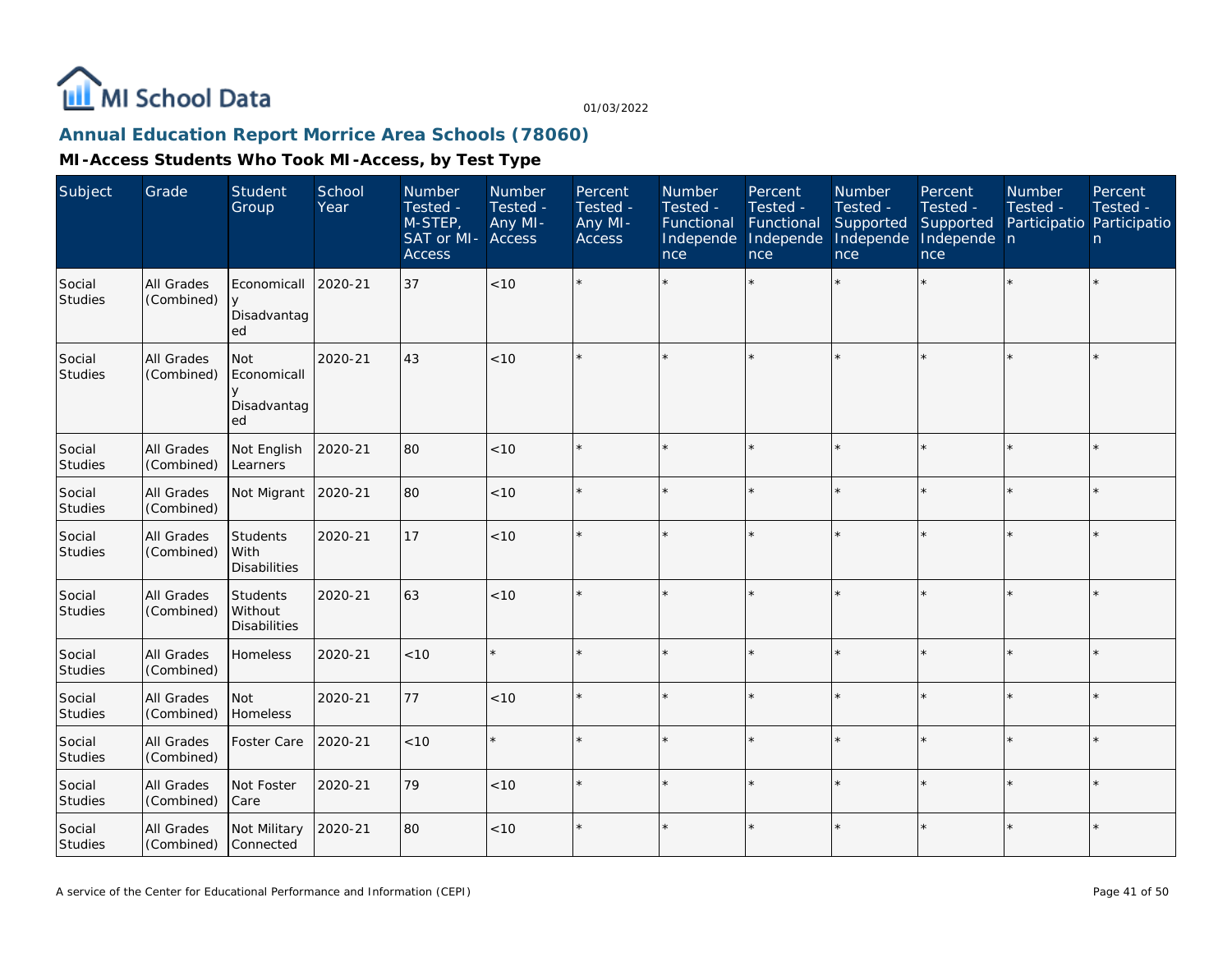

#### **Annual Education Report Morrice Area Schools (78060)**

#### **High School Graduation: Four-Year Adjusted Cohort Rate**

| Student Group                        | <b>Baseline Data</b><br>(2016) | Most Recent<br><b>Results (2020)</b> | Interim Objective<br>(2020) | Interim Objective<br>(2021) | Long-Term Target<br>(2025) |
|--------------------------------------|--------------------------------|--------------------------------------|-----------------------------|-----------------------------|----------------------------|
| All Students                         | 79.79%                         | 89.29%                               | 86.30%                      | 87.93%                      | 94.44%                     |
| Asian                                | 90.77%                         | < 10                                 | 92.40%                      | 92.81%                      | 94.44%                     |
| Two or More Races                    | 74.74%                         | ~10                                  | 83.50%                      | 85.69%                      | 94.44%                     |
| White                                | 83.48%                         | 90.74%                               | 88.35%                      | 89.57%                      | 94.44%                     |
| Economically<br>Disadvantaged        | 67.48%                         | 83.33%                               | 79.46%                      | 82.46%                      | 94.44%                     |
| Students With<br><b>Disabilities</b> | 57.12%                         | < 10                                 | 73.71%                      | 77.86%                      | 94.44%                     |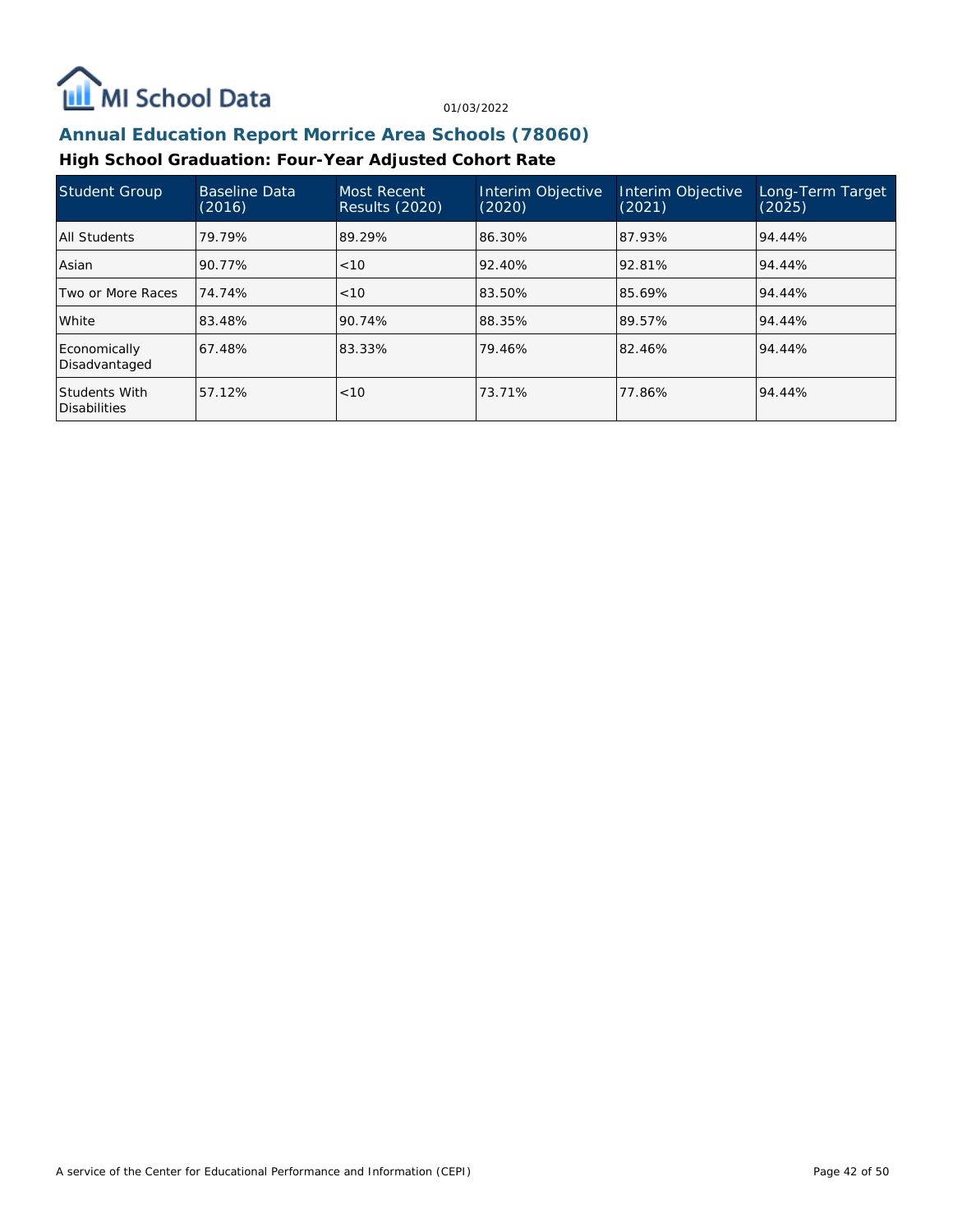

#### **Annual Education Report Morrice Area Schools (78060)**

#### **Accountability Details Attendance Data**

| <b>Student Group</b> | <b>Statewide</b> | <b>District</b> |
|----------------------|------------------|-----------------|
| All Students         | 80.07%           | N/A             |

*\* All data based on students enrolled for a full academic year.*

*\*\* More information regarding the Michigan School Index System can be found at the following link:*

#### **Inexperienced Teachers**

|                                              | <b>Total Number</b><br>of Staffing<br>Group | <b>Number</b><br>Inexperience<br>d | Percent<br>Inexperience<br>d | Count High-<br>Poverty<br><b>Schools</b> | Percent High-<br>Poverty<br><b>Schools</b> | Count Low-<br>Poverty<br>Schools | Percent Low-<br>Poverty<br><b>Schools</b> |
|----------------------------------------------|---------------------------------------------|------------------------------------|------------------------------|------------------------------------------|--------------------------------------------|----------------------------------|-------------------------------------------|
| Morrice Area<br><b>Schools</b><br>(78060)    | 31.40                                       | 7.00                               | 22.3%                        | N/A                                      | N/A                                        | N/A                              | IN/A                                      |
| Morrice Area<br>Elementary<br>School (02614) | 16.99                                       | 3.49                               | 20.5%                        | N/A                                      | N/A                                        | N/A                              | IN/A                                      |
| Morrice Area<br>High School<br>(02615)       | 14.41                                       | 3.51                               | 24.4%                        | N/A                                      | N/A                                        | N/A                              | IN/A                                      |

#### **Inexperienced Principals and Other School Leaders**

|                                              | <b>Total Number Number</b><br>of Staffing<br>Group | Inexperience<br>d | Percent<br>Inexperience<br><sub>0</sub> | Count High-<br><b>Poverty</b><br>Schools | Percent High-<br><b>Poverty</b><br><b>Schools</b> | Count Low-<br>Poverty<br><b>Schools</b> | Percent Low-<br>Poverty<br><b>Schools</b> |
|----------------------------------------------|----------------------------------------------------|-------------------|-----------------------------------------|------------------------------------------|---------------------------------------------------|-----------------------------------------|-------------------------------------------|
| Morrice Area<br><b>Schools</b><br>(78060)    | 2.50                                               | 2.00              | 80.0%                                   | N/A                                      | N/A                                               | N/A                                     | N/A                                       |
| Morrice Area<br>Elementary<br>School (02614) | .00.                                               | 1.00              | 100.0%                                  | N/A                                      | N/A                                               | N/A                                     | N/A                                       |
| Morrice Area<br>High School<br>(02615)       | .00.                                               | 1.00              | 100.0%                                  | N/A                                      | N/A                                               | N/A                                     | N/A                                       |

#### **Teacher Emergency or Provisional Credentials**

|                                              | <b>Total Number</b><br>of Teachers | Number with<br>Provisional<br><b>Credentials</b> | Percent with<br>Emergency or Emergency or Poverty<br>Provisional<br><b>Credentials</b> | Count High-<br>Schools | Percent High-<br><b>Poverty</b><br><b>Schools</b> | Count Low-<br>Poverty<br><b>Schools</b> | Percent Low-<br>Poverty<br><b>Schools</b> |
|----------------------------------------------|------------------------------------|--------------------------------------------------|----------------------------------------------------------------------------------------|------------------------|---------------------------------------------------|-----------------------------------------|-------------------------------------------|
| Morrice Area<br><b>Schools</b><br>(78060)    | 31.40                              | 0.00                                             | 0.0%                                                                                   | N/A                    | N/A                                               | N/A                                     | N/A                                       |
| Morrice Area<br>Elementary<br>School (02614) | 16.99                              | 0.00                                             | $0.0\%$                                                                                | N/A                    | N/A                                               | N/A                                     | N/A                                       |
| Morrice Area<br>High School<br>(02615)       | 14.41                              | 0.00                                             | $0.0\%$                                                                                | N/A                    | N/A                                               | N/A                                     | N/A                                       |

**Out-of-Field Teachers**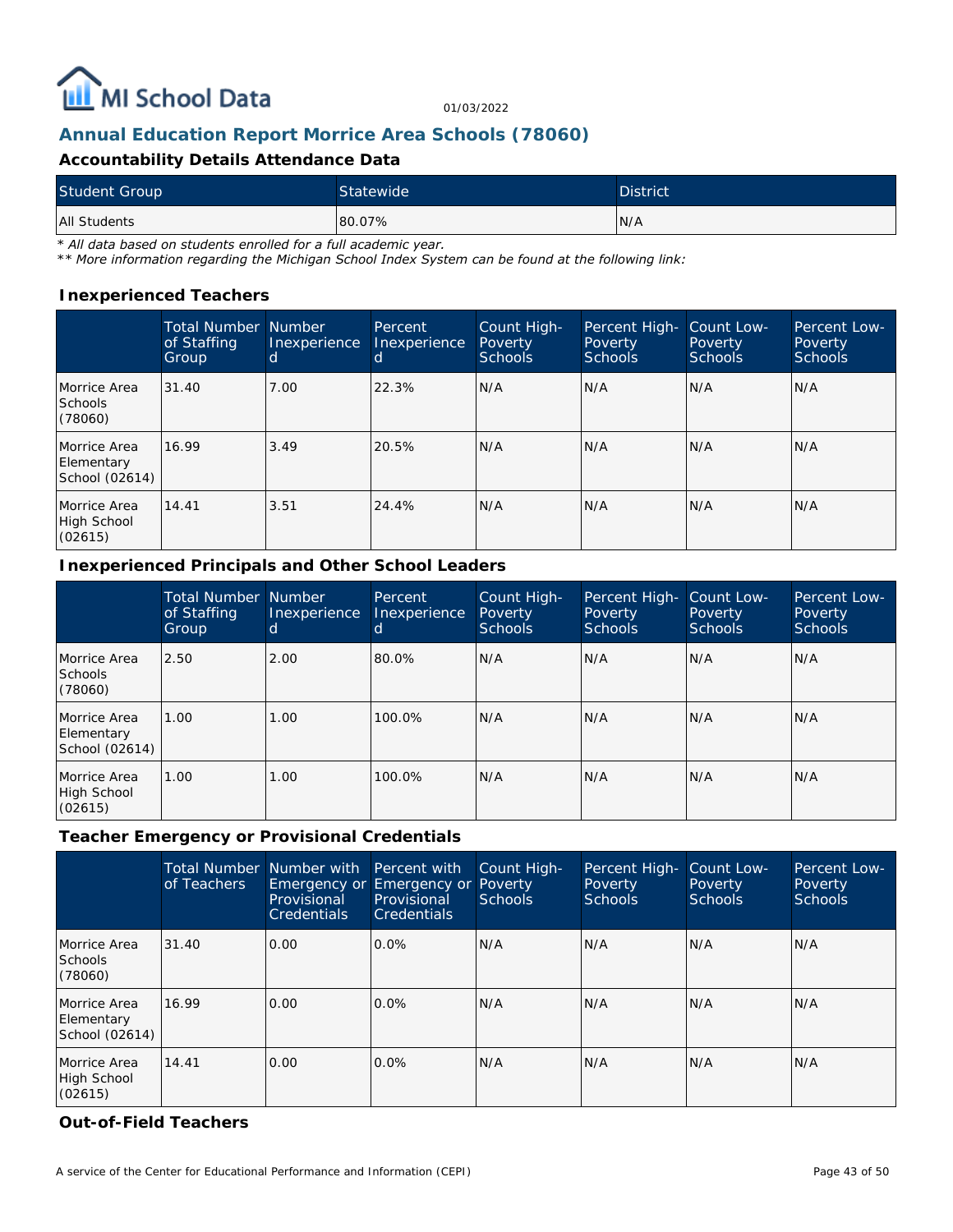

## **Annual Education Report Morrice Area Schools (78060)**

|                                              | Total Number Number of<br>of Teachers | Out-of-Field<br>Teachers | Percent of<br>Out-of-Field<br><b>Teachers</b> | Count High-<br>Poverty<br><b>Schools</b> | Percent High-<br>Poverty<br><b>Schools</b> | Count Low-<br>Poverty<br>Schools | Percent Low-<br>Poverty<br><b>Schools</b> |
|----------------------------------------------|---------------------------------------|--------------------------|-----------------------------------------------|------------------------------------------|--------------------------------------------|----------------------------------|-------------------------------------------|
| Morrice Area<br><b>Schools</b><br>(78060)    | 31.40                                 | 1.00                     | 3.2%                                          | N/A                                      | N/A                                        | N/A                              | N/A                                       |
| Morrice Area<br>Elementary<br>School (02614) | 16.99                                 | 1.00                     | 5.9%                                          | IN/A                                     | N/A                                        | N/A                              | N/A                                       |
| Morrice Area<br>High School<br>(02615)       | 14.41                                 | 0.00                     | $0.0\%$                                       | IN/A                                     | N/A                                        | N/A                              | N/A                                       |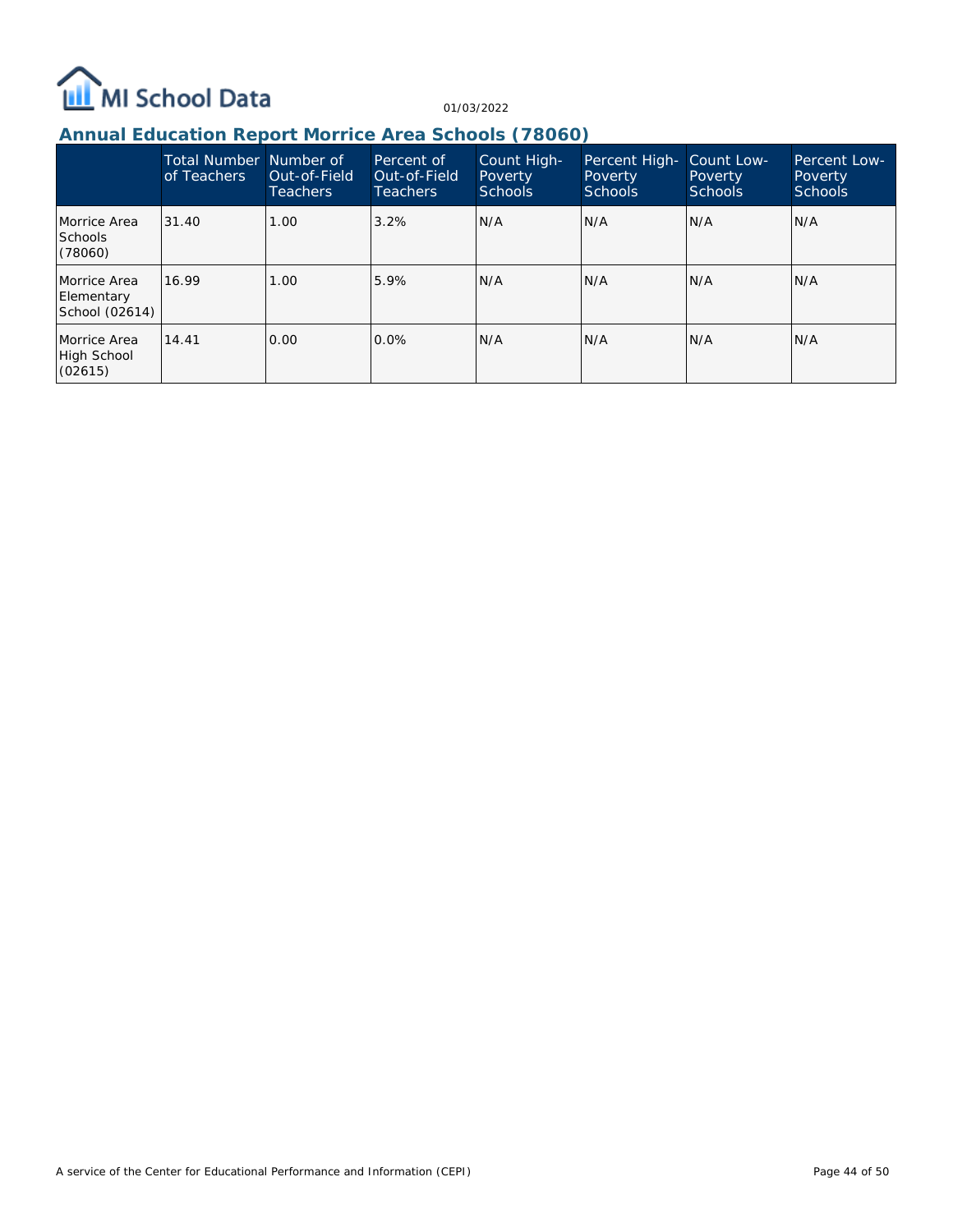

## **Annual Education Report Morrice Area Schools (78060)**

#### **NAEP Grade 4 Math**

|                                                 | Percent of<br><b>Students</b> | Percent below<br><b>Basic</b> | Percent Basic | Percent Proficient Percent Advanced |                |
|-------------------------------------------------|-------------------------------|-------------------------------|---------------|-------------------------------------|----------------|
| <b>All Students</b>                             | 100                           | 24                            | 41            | 29                                  | 7              |
| Male                                            | 51                            | 22                            | 40            | 30                                  | 8              |
| Female                                          | 49                            | 25                            | 42            | 28                                  | 5              |
| Eligible                                        | 51                            | 36                            | 44            | 18                                  | $\overline{2}$ |
| Not Eligible                                    | 49                            | 12                            | 37            | 40                                  | 11             |
| Info not available                              | $\ddagger$                    | $\ddagger$                    | $\ddagger$    | $\ddagger$                          | $\ddagger$     |
| White                                           | 65                            | 15                            | 41            | 36                                  | 8              |
| <b>Black or African</b><br>American             | 17                            | 51                            | 39            | 9                                   | 1              |
| Hispanic                                        | 9                             | 34                            | 45            | 17                                  | 4              |
| Asian                                           | 3                             | 9                             | 32            | 37                                  | 22             |
| American Indian or<br>Alaska Native             | $\ddagger$                    | $\ddagger$                    | $\ddagger$    | $\ddagger$                          | $\ddagger$     |
| Native Hawaiian or<br>Other Pacific<br>Islander | $\ddagger$                    | $\ddagger$                    | $\ddagger$    | $\ddagger$                          | $\ddagger$     |
| Two or More Races                               | 5                             | 29                            | 42            | 22                                  | 7              |
| Students With<br><b>Disabilities</b>            | 11                            | 60                            | 29            | 10                                  |                |
| Students Without<br><b>Disabilities</b>         | 89                            | 19                            | 42            | 31                                  | $\overline{7}$ |
| English Language<br>Learners                    | 10                            | 37                            | 46            | 14                                  | $\overline{2}$ |
| Not English<br>Language Learners                | 90                            | 22                            | 40            | 31                                  | $\overline{7}$ |

*‡ Reporting Standards not met. Note: Observed differences are not necessarily statistically significant. Detail may not sum to total because of rounding. SOURCE: U.S. Department of Education. Institute for Education Sciences. National Center for Education Statistics. National Assessment of Educational Progress (NAEP) 2019 Mathematics Achievement.*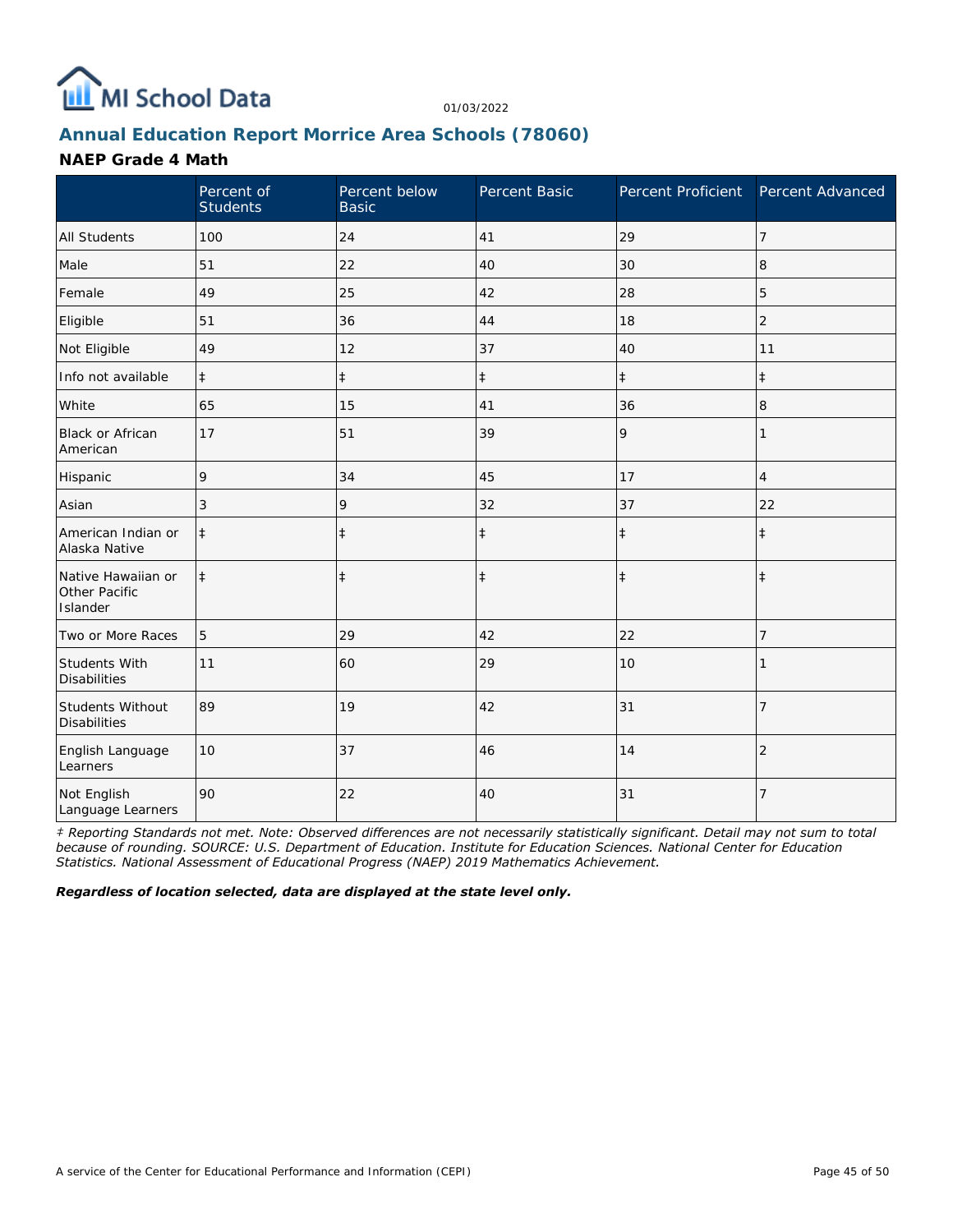

## **Annual Education Report Morrice Area Schools (78060)**

#### **NAEP Grade 8 Math**

|                                                 | Percent of<br><b>Students</b> | Percent below<br><b>Basic</b> | Percent Basic | Percent Proficient | Percent Advanced |
|-------------------------------------------------|-------------------------------|-------------------------------|---------------|--------------------|------------------|
| <b>All Students</b>                             | 32                            | 68                            | 31            | 9                  |                  |
| Male                                            | 51                            | 33                            | 67            | 31                 | 10               |
| Female                                          | 49                            | 31                            | 69            | 31                 | 7                |
| Eligible                                        | 4                             | 48                            | 52            | 16                 | 3                |
| Not Eligible                                    | 55                            | 19                            | 81            | 43                 | 13               |
| Info not available                              | $\ddagger$                    | $\ddagger$                    | $\ddagger$    | $\ddagger$         | $\ddagger$       |
| White                                           | 70                            | 25                            | 75            | 37                 | 11               |
| <b>Black or African</b><br>American             | 15                            | 64                            | 36            | 9                  | 1                |
| Hispanic                                        | 8                             | 41                            | 59            | 16                 | $\overline{2}$   |
| Asian                                           | 3                             | 14                            | 86            | 52                 | 21               |
| American Indian or<br>Alaska Native             | $\ddagger$                    | $\ddagger$                    | $\ddagger$    | $\ddagger$         | $\ddagger$       |
| Native Hawaiian or<br>Other Pacific<br>Islander | $\ddagger$                    | $\ddagger$                    | $\ddagger$    | $\ddagger$         | $\ddagger$       |
| Two or More Races                               | $\overline{4}$                | 39                            | 61            | 24                 | 4                |
| Students With<br><b>Disabilities</b>            | 10                            | 75                            | 25            | 5                  | $\Omega$         |
| Students Without<br><b>Disabilities</b>         | 90                            | 27                            | 73            | 34                 | 9                |
| English Language<br>Learners                    | 6                             | 60                            | 40            | 8                  |                  |
| Not English<br>Language Learners                | 94                            | 30                            | 70            | 32                 | 9                |

*‡ Reporting Standards not met. NOTE: Observed differences are not necessarily statistically significant. Detail may not sum to total because of rounding. SOURCE: U.S. Department of Education. Institute for Education Sciences. National Center for Education Statistics. National Assessment of Educational Progress (NAEP) 2019 Mathematics Achievement.*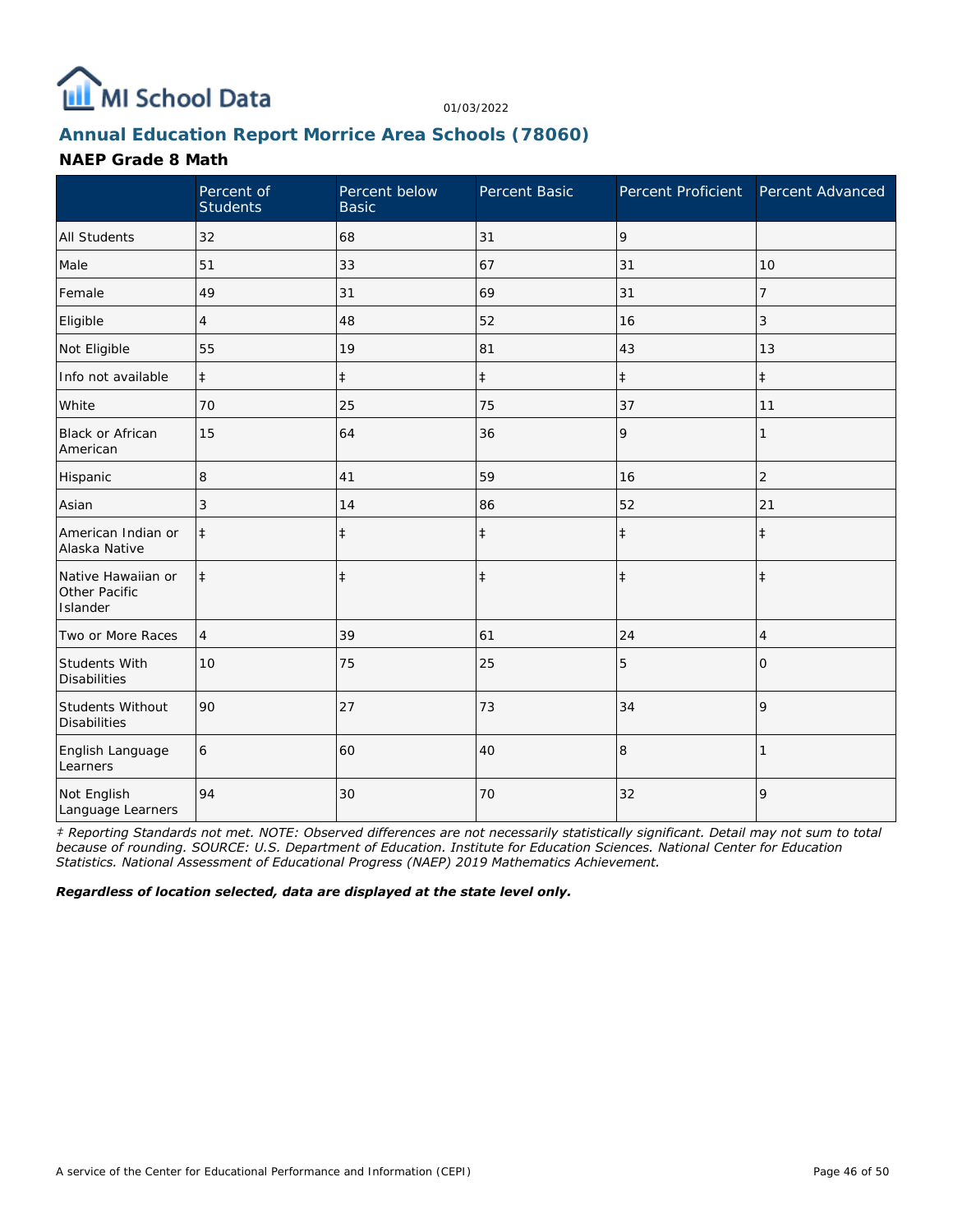

## **Annual Education Report Morrice Area Schools (78060)**

#### **NAEP Grade 4 Reading**

|                                                 | Percent of<br><b>Students</b> | Percent below<br><b>Basic</b> | Percent Basic | Percent Proficient | Percent Advanced |
|-------------------------------------------------|-------------------------------|-------------------------------|---------------|--------------------|------------------|
| <b>All Students</b>                             | 100                           | 36                            | 64            | 32                 | 7                |
| Male                                            | 51                            | 40                            | 60            | 28                 | 6                |
| Female                                          | 49                            | 32                            | 68            | 36                 | 9                |
| Eligible                                        | 53                            | 49                            | 51            | 20                 | 3                |
| Not Eligible                                    | 47                            | 21                            | 79            | 45                 | 13               |
| Info not available                              | $\ddagger$                    | $\ddagger$                    | $\ddagger$    | $\ddagger$         | $\pm$            |
| White                                           | 65                            | 29                            | 71            | 37                 | 9                |
| Black or African<br>American                    | 18                            | 58                            | 42            | 15                 | $\overline{2}$   |
| Hispanic                                        | 9                             | 50                            | 50            | 18                 | $\overline{c}$   |
| Asian                                           | 3                             | 18                            | 82            | 44                 | 15               |
| American Indian or<br>Alaska Native             | $\ddagger$                    | $\ddagger$                    | $\ddagger$    | $\ddagger$         | $\ddagger$       |
| Native Hawaiian or<br>Other Pacific<br>Islander | $\ddagger$                    | $\ddagger$                    | $\ddagger$    | $\ddagger$         | $\pm$            |
| Two or More Races                               | 5                             | 33                            | 67            | 35                 | 8                |
| Students With<br><b>Disabilities</b>            | 10                            | 74                            | 26            | 10                 |                  |
| Students Without<br><b>Disabilities</b>         | 90                            | 31                            | 69            | 34                 | 8                |
| English Language<br>Learner                     | 11                            | 57                            | 43            | 14                 | 3                |
| Not English<br>Language Learner                 | 89                            | 33                            | 67            | 34                 | 8                |

*# Rounds to zero*

*‡ Reporting Standards not met. NOTE: Observed differences are not necessarily statistically significant. Detail may not sum to total because of rounding. SOURCE: U.S. Department of Education, Institute of Education Sciences, National Center for Education Statistics, National Assessment of Educational Progress (NAEP), 2019 Reading Assessment.*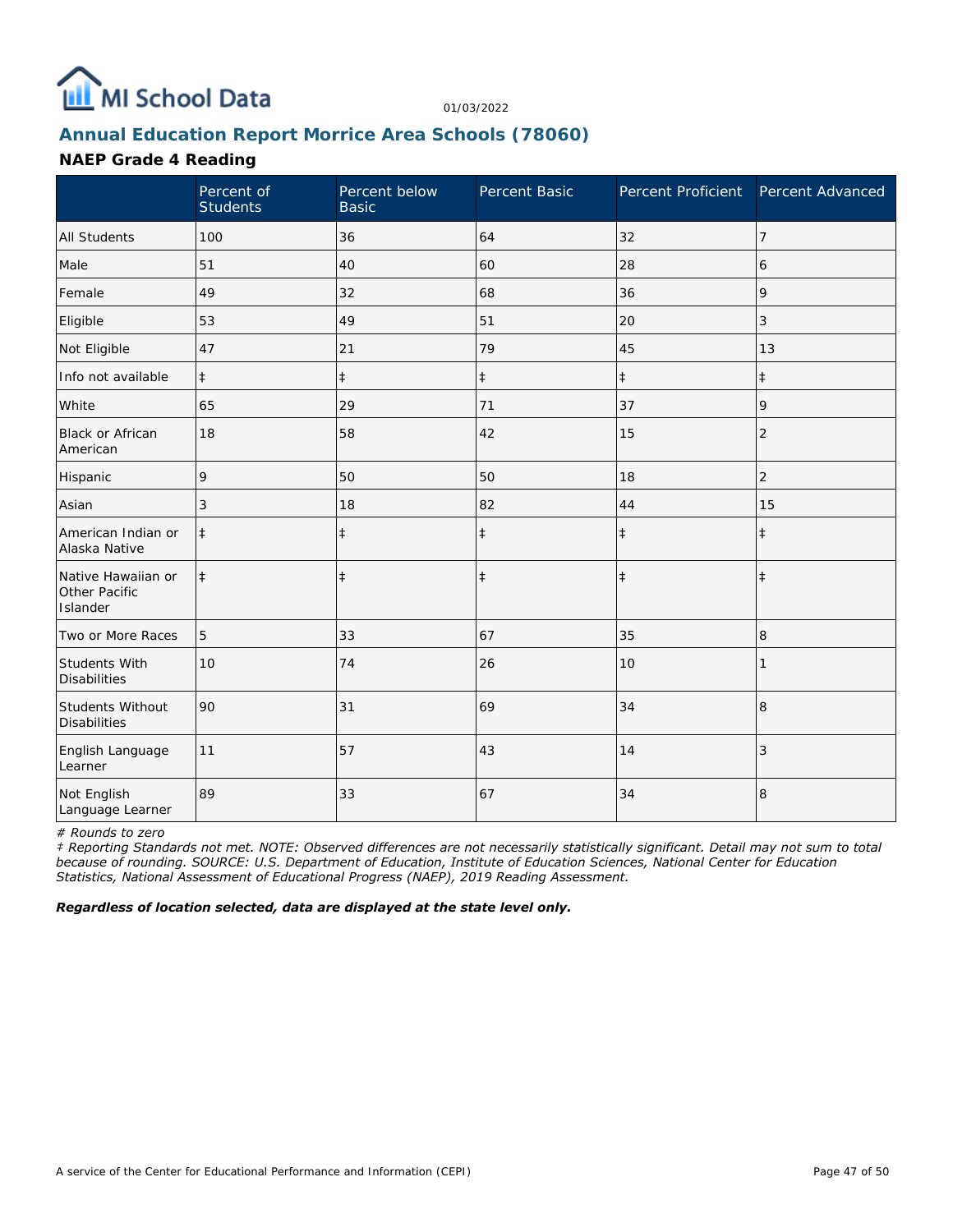

## **Annual Education Report Morrice Area Schools (78060)**

#### **NAEP Grade 8 Reading**

|                                                 | Percent of<br><b>Students</b> | Percent below<br><b>Basic</b> | Percent Basic | Percent Proficient Percent Advanced |                |
|-------------------------------------------------|-------------------------------|-------------------------------|---------------|-------------------------------------|----------------|
| <b>All Students</b>                             | 100                           | 27                            | 73            | 31                                  | 3              |
| Male                                            | 51                            | 32                            | 68            | 26                                  | 2              |
| Female                                          | 49                            | 21                            | 79            | 37                                  | 3              |
| Eligible                                        | 47                            | 39                            | 61            | 19                                  | 1              |
| Not Eligible                                    | 52                            | 15                            | 85            | 43                                  | 4              |
| Info not available                              | $\ddagger$                    | $\ddagger$                    | $\ddagger$    | $\ddagger$                          | $\ddagger$     |
| White                                           | 70                            | 22                            | 78            | 35                                  | 3              |
| <b>Black or Afican</b><br>American              | 15                            | 48                            | 52            | 12                                  | $\overline{O}$ |
| Hispanic                                        | 8                             | 36                            | 64            | 22                                  | 1              |
| Asian                                           | 3                             | 14                            | 86            | 56                                  | 6              |
| American Indian or<br>Alaska Native             | $\ddagger$                    | $\ddagger$                    | $\ddagger$    | $\ddagger$                          | $\ddagger$     |
| Native Hawaiian or<br>Other Pacific<br>Islander | $\ddagger$                    | $\ddagger$                    | $\ddagger$    | $\ddagger$                          | $\ddagger$     |
| Two or More Races                               | $\overline{4}$                | 23                            | 77            | 40                                  | 5              |
| Students With<br><b>Disabilities</b>            | 11                            | 71                            | 29            | 5                                   | $\Omega$       |
| Students Without<br><b>Disabilities</b>         | 89                            | 21                            | 79            | 35                                  | 3              |
| English Language<br>Learner                     | 6                             | 57                            | 43            | 6                                   | $\overline{0}$ |
| Not English<br>Language Learner                 | 94                            | 25                            | 75            | 33                                  | 3              |

*# Rounds to zero*

*‡ Reporting Standards not met. NOTE: Observed differences are not necessarily statistically significant. Detail may not sum to total because of rounding. SOURCE: U.S. Department of Education, Institute of Education Sciences, National Center for Education Statistics, National Assessment of Educational Progress (NAEP), 2019 Reading Assessment.*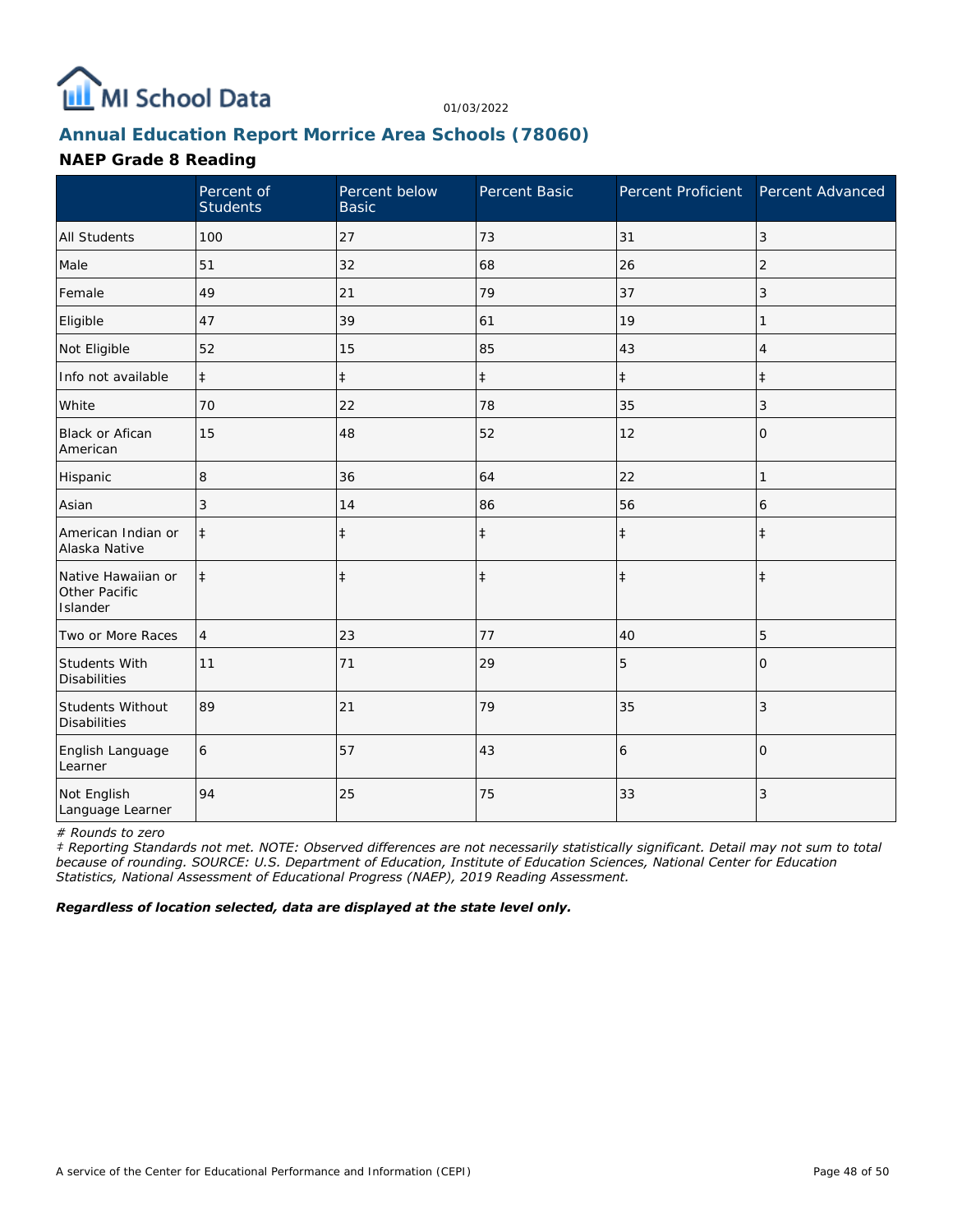

### **Annual Education Report Morrice Area Schools (78060)**

#### **NAEP Participation Data**

| Grade | Subject | Participation Rate Standard Error<br>for Students with<br><b>Disabilities</b> |      | Participation Rate Standard Error<br>for Limited English<br><b>Proficient Students</b> |      |
|-------|---------|-------------------------------------------------------------------------------|------|----------------------------------------------------------------------------------------|------|
| 4     | Math    | 86.9                                                                          | 2.25 | <u>l</u> 9                                                                             | 0.97 |
|       | Reading | 85.4                                                                          | 2.57 | 98                                                                                     | 1.04 |
| 18    | Math    | 81.9                                                                          | 2.48 | 95                                                                                     | 1.79 |
|       | Reading | 83.3                                                                          | 2.41 | 191                                                                                    | 3.97 |

*The National Assessment of Educational Progress (NAEP) is periodically administered by the U.S. Department of Education based on assessments administered to samples of students in each state. Federal regulations require the display of state level NAEP data on the Annual Education Report. These data represent the performance of the most recent sample of Michigan students on the NAEP.*